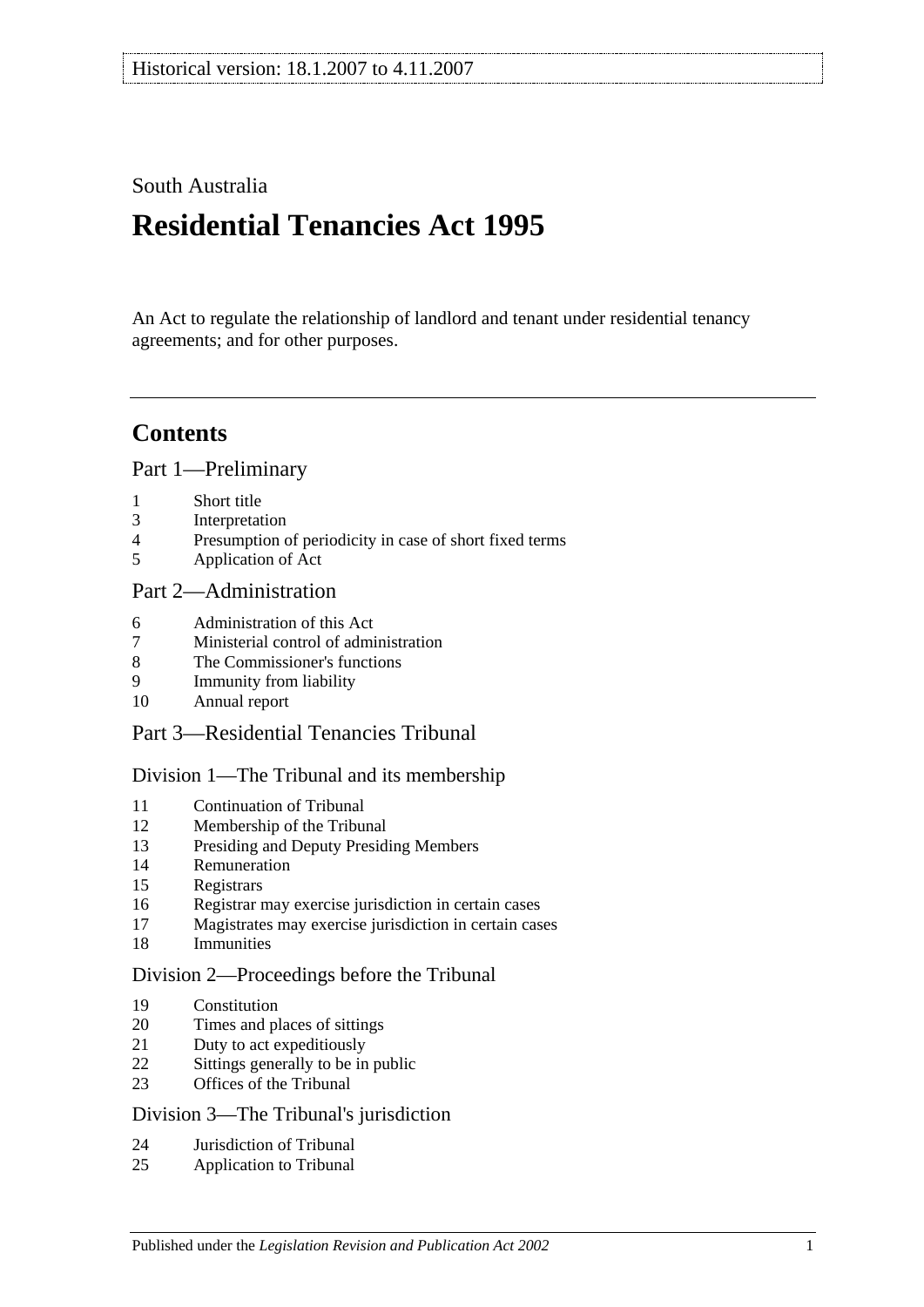#### [Division 4—Conferences](#page-12-1)

- [Conferences](#page-12-2)<br>27 Presiding off
- [Presiding officer](#page-13-0)
- [Registrar to notify parties](#page-13-1)
- [Procedure](#page-13-2)
- [Restriction on evidence](#page-13-3)

#### [Division 5—Evidentiary and procedural powers](#page-13-4)

- [Tribunal's powers to gather evidence](#page-13-5)
- [Procedural powers of the Tribunal](#page-14-0)
- [General powers of the Tribunal to cure irregularities](#page-15-0)

#### [Division 6—Mediation](#page-15-1)

[Mediation](#page-15-2)

### [Division 7—Judgments and orders](#page-15-3)

- [Special powers to make orders and give relief](#page-15-4)
- [Enforcement of orders](#page-16-0)
- [Application to vary or set aside order](#page-16-1)
- [Costs](#page-16-2)

### [Division 8—Obligation to give reasons for decisions](#page-16-3)

[Reasons for decisions](#page-16-4)

### [Division 9—Reservation of questions of law and appeals](#page-16-5)

- [Reservation of questions of law](#page-16-6)
- [Appeals](#page-17-0)
- [Stay of proceedings](#page-17-1)

#### [Division 10—Miscellaneous](#page-17-2)

- [Entry and inspection of property](#page-17-3)
- [Contempt of the Tribunal](#page-17-4)
- [Punishment of contempts](#page-18-0)
- [Fees](#page-18-1)
- [Procedural rules](#page-18-2)

## [Part 4—Mutual rights and obligations of landlord and tenant](#page-18-3)

#### [Division 1—Entering into residential tenancy agreement](#page-18-4)

- [Tenant to be notified of landlord's name etc](#page-18-5)
- [Written residential tenancy agreements](#page-19-0)<br>50 Cost of preparing agreement
- [Cost of preparing agreement](#page-19-1)
- [False information from tenant](#page-19-2)

#### [Division 2—Discrimination against tenants with children](#page-20-0)

[Discrimination against tenants with children](#page-20-1)

#### [Division 3—Rent](#page-20-2)

- [Permissible consideration for residential tenancy](#page-20-3)
- [Rent in advance](#page-21-0)
- [Variation of rent](#page-21-1)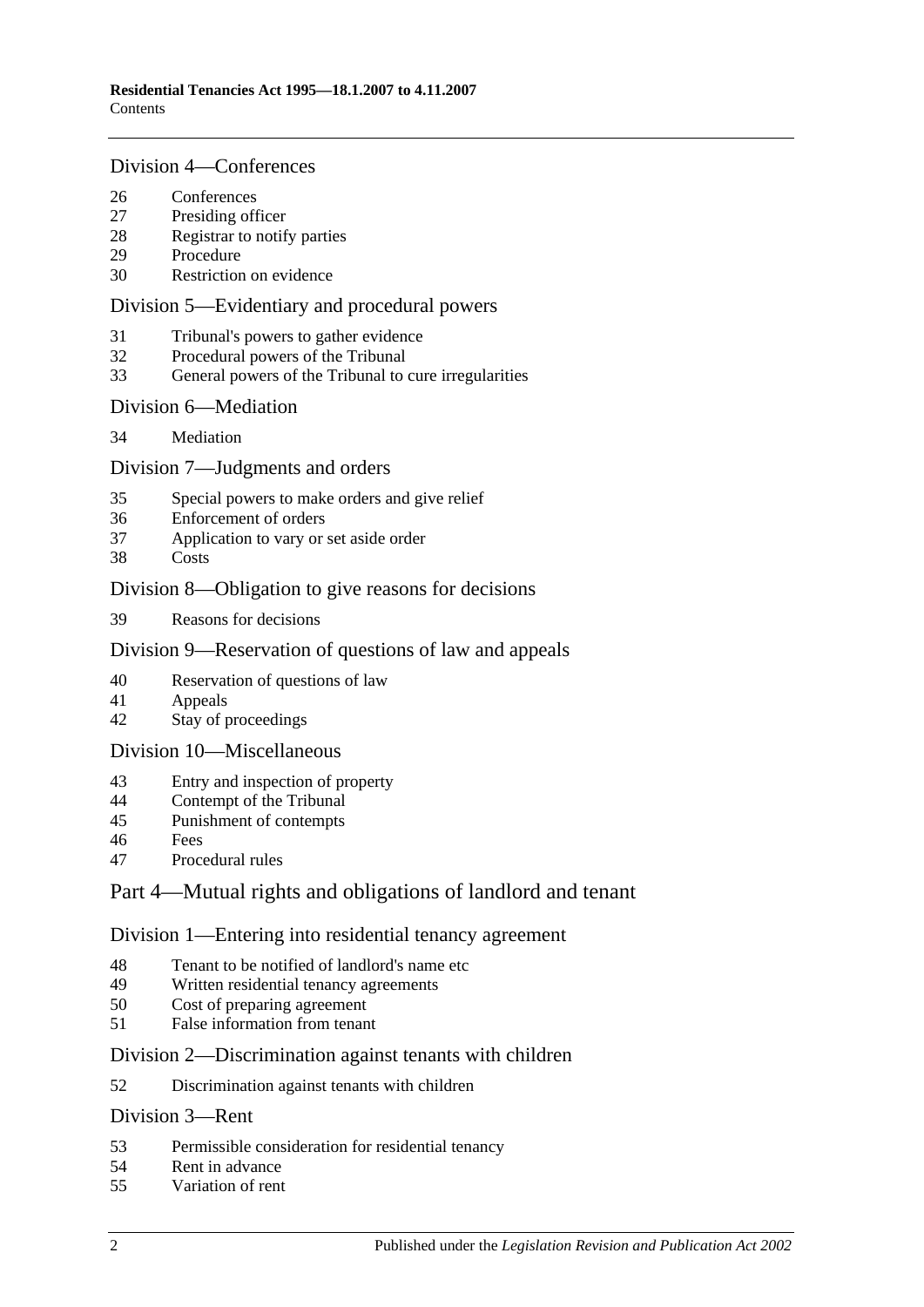- [Excessive rent](#page-22-0)
- [Landlord's duty to keep proper records of rent](#page-23-0)
- [Duty to give receipt for rent](#page-23-1)
- [Accrual and apportionment of rent](#page-23-2)
- [Abolition of distress for rent](#page-23-3)

#### [Division 4—Security bonds](#page-24-0)

- [Security bond](#page-24-1)
- [Receipt of security and transmission to the Commissioner](#page-24-2)
- [Repayment of security bond](#page-25-0)

#### [Division 5—Tenant's entitlement to possession and quiet enjoyment](#page-27-0)

- [Vacant possession etc](#page-27-1)
- [Quiet enjoyment](#page-27-2)

#### [Division 6—Security of premises](#page-27-3)

[Security of premises](#page-27-4)

#### [Division 7—Landlord's obligation in regard to condition of the premises](#page-28-0)

- [Cleanliness](#page-28-1)
- [Landlord's obligation to repair](#page-28-2)

#### [Division 8—Tenant's obligations in relation to the premises and ancillary property](#page-29-0)

- [Tenant's responsibility for cleanliness and damage](#page-29-1)
- [Alteration of premises](#page-29-2)

#### [Division 9—Tenant's conduct on the premises](#page-30-0)

[Tenant's conduct](#page-30-1)

#### [Division 10—Landlord's right of entry](#page-30-2)

[Right of entry](#page-30-3)

#### [Division 11—Rates, taxes and charges](#page-31-0)

[Rates, taxes and charges](#page-31-1)

#### [Division 12—Assignment](#page-31-2)

[Assignment of tenant's rights under residential tenancy agreement](#page-31-3)

#### [Division 13—Tenant's vicarious liability](#page-32-0)

[Vicarious liability](#page-32-1)

#### [Division 14—Harsh or unconscionable terms](#page-32-2)

[Harsh or unconscionable terms](#page-32-3)

#### [Division 15—Miscellaneous](#page-32-4)

- [Accelerated rent and liquidated damages](#page-32-5)
- [Duty of mitigation](#page-33-0)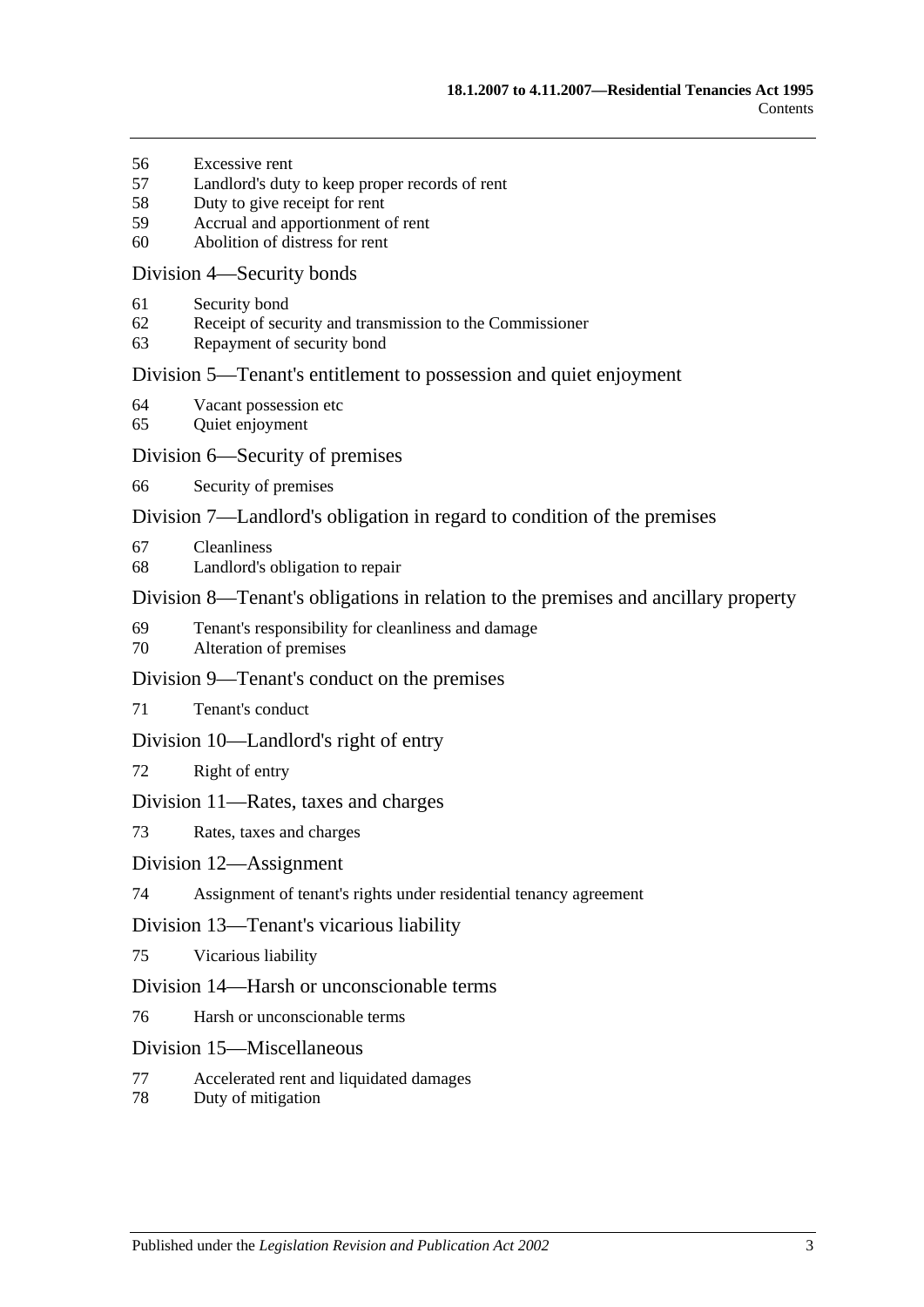## [Part 5—Termination of residential tenancy agreements](#page-33-1)

### [Division 1—Termination generally](#page-33-2)

[Termination of residential tenancy](#page-33-3)

#### [Division 2—Termination by the landlord](#page-33-4)

- [Notice of termination by landlord on ground of breach of the agreement](#page-33-5)
- [Termination because possession is required by the landlord for certain purposes](#page-35-0)
- [Termination of residential tenancy by housing co-operative](#page-35-1)
- [Termination by landlord without specifying a ground of termination](#page-35-2)
- [Limitation of right to terminate](#page-36-0)

#### [Division 3—Termination by tenant](#page-36-1)

- [Notice of termination by tenant on ground of breach of the agreement](#page-36-2)
- [Termination by tenant without specifying a ground of termination](#page-37-0)

#### [Division 4—Termination by the Tribunal](#page-37-1)

- [Termination on application by landlord](#page-37-2)
- [Termination on application by tenant](#page-37-3)
- [Termination based on hardship](#page-38-0)
- [Tribunal may terminate tenancy where tenant's conduct unacceptable](#page-38-1)

#### [Division 5—Notices of termination](#page-39-0)

- [Form of notice of termination](#page-39-1)
- [Termination of periodic tenancy](#page-39-2)

#### [Division 6—Repossession of premises](#page-39-3)

- [Order for possession](#page-39-4)
- [Abandoned premises](#page-40-0)
- [Repossession of premises](#page-40-1)
- [Forfeiture of head tenancy not to result automatically in destruction of right to possession](#page-41-0)  [under residential tenancy agreement](#page-41-0)

#### [Division 7—Abandoned goods](#page-41-1)

[Abandoned goods](#page-41-2)

#### [Division 8—Miscellaneous](#page-42-0)

- [Bailiffs](#page-42-1)
- [Enforcement of orders for possession](#page-42-2)

### [Part 6—Residential Tenancies Fund](#page-43-0)

- [Residential Tenancies Fund](#page-43-1)
- [Application of income](#page-43-2)
- [Accounts and audit](#page-44-0)

#### [Part 7—Rooming houses](#page-44-1)

- [Codes of conduct](#page-44-2)<br>104 Obligation to com
- [Obligation to comply with codes of conduct](#page-44-3)
- [Jurisdiction of the Tribunal](#page-44-4)
- 105A [Implied terms](#page-44-5)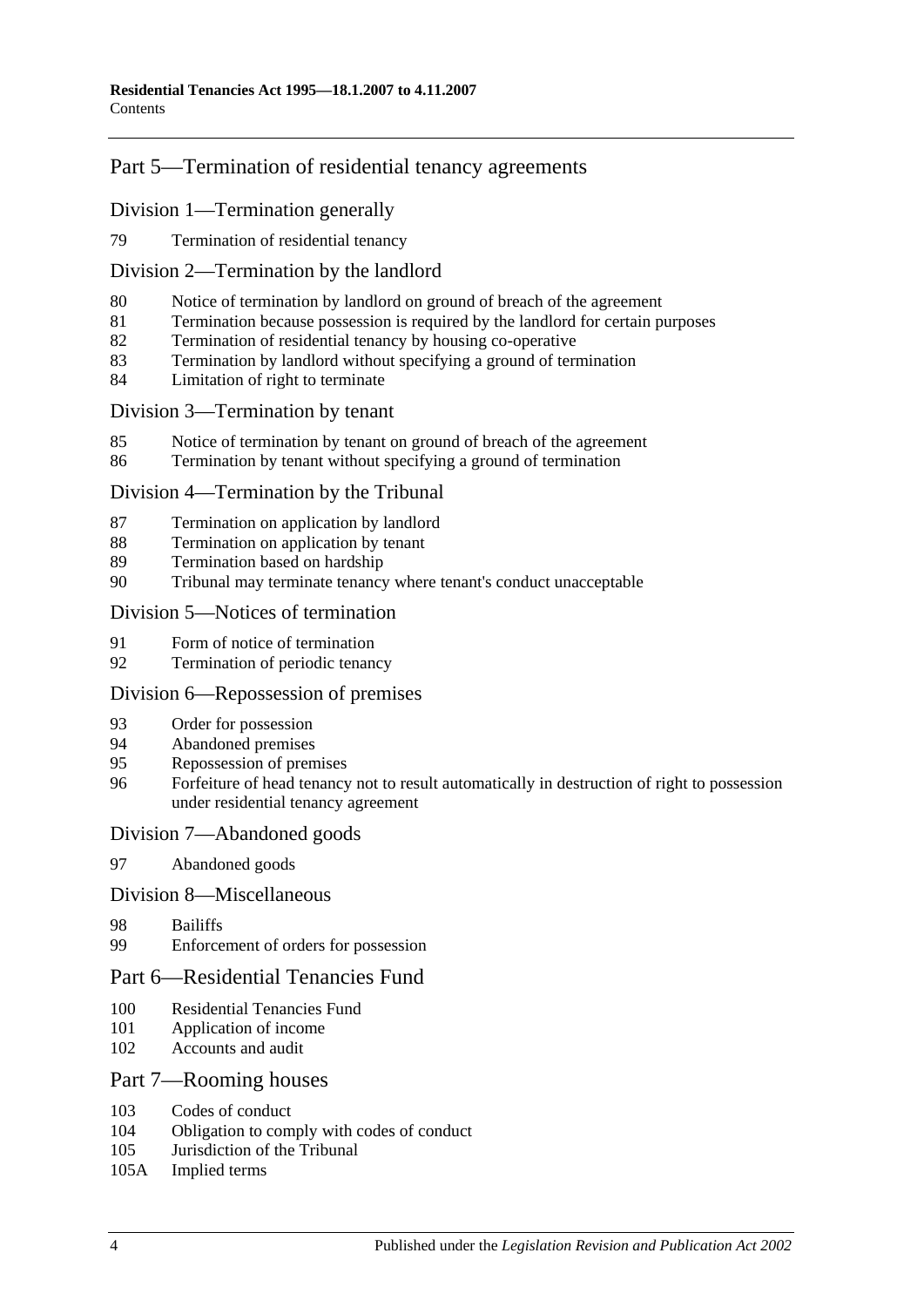## [Part 8—Dispute resolution](#page-44-6)

#### [Division 1—Mediation](#page-44-7)

- 106 [Responsibility of the Commissioner to arrange for mediation of disputes](#page-44-8)
- 107 [Mediation of dispute](#page-45-0)
- 108 [Statements made in the course of mediation proceedings](#page-45-1)

#### [Division 2—Intervention](#page-45-2)

109 [Power to intervene](#page-45-3)

#### [Division 3—Powers of the Tribunal](#page-45-4)

- 110 [Powers of the Tribunal](#page-45-5)
- 111 [Conditional and alternative orders](#page-46-0)
- 112 [Restraining orders](#page-46-1)

#### [Division 4—Representation](#page-46-2)

- 113 [Representation in proceedings before the Tribunal](#page-46-3)
- 114 [Remuneration of representative](#page-47-0)

### [Part 9—Miscellaneous](#page-47-1)

- 115 [Contract to avoid Act](#page-47-2)
- 116 [Overpayment of rent](#page-48-0)
- 117 [Notice by landlord not waived by acceptance of rent](#page-48-1)
- 118 [Exemptions](#page-48-2)
- 119 [Tribunal may exempt agreement or premises from provision of Act](#page-48-3)
- 120 [Service](#page-48-4)
- 121 [Regulations](#page-48-5)

### [Schedule—Transitional provisions](#page-49-0)

- 2 [Definitions](#page-49-1)
- 3 [Retrospective operation](#page-49-2)
- 4 [Proceedings](#page-49-3)<br>5 Interest on m
- 5 [Interest on money lodged in Fund under former Act](#page-49-4)

#### [Legislative history](#page-50-0)

### <span id="page-4-0"></span>**The Parliament of South Australia enacts as follows:**

# **Part 1—Preliminary**

## <span id="page-4-1"></span>**1—Short title**

This Act may be cited as the *Residential Tenancies Act 1995*.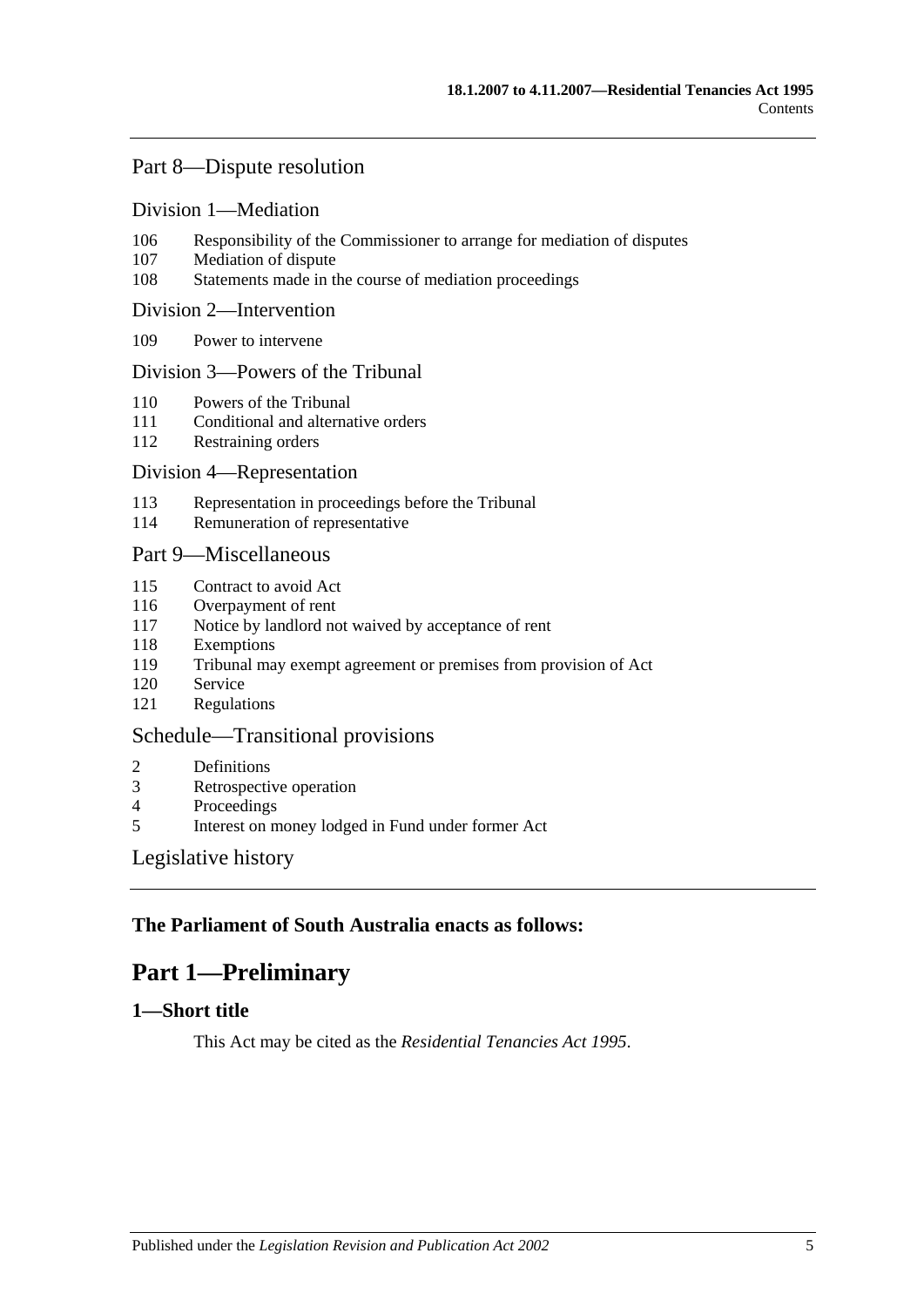## <span id="page-5-0"></span>**3—Interpretation**

(1) In this Act, unless the contrary intention appears—

*ancillary property* means property (not forming part of premises subject to a residential tenancy agreement) that is provided by the landlord, either under the residential tenancy agreement or independently of the agreement, for use by the tenant;

*Commissioner* means the Commissioner for Consumer Affairs;

*Fund* means the Residential Tenancies Fund;

*housing improvement notice* means a notice of intention to declare premises substandard, a notice declaring premises to be substandard, or a notice fixing the maximum rent payable for premises, under Part 7 of the *[Housing Improvement](http://www.legislation.sa.gov.au/index.aspx?action=legref&type=act&legtitle=Housing%20Improvement%20Act%201940)  Act [1940](http://www.legislation.sa.gov.au/index.aspx?action=legref&type=act&legtitle=Housing%20Improvement%20Act%201940)*;

*landlord* means—

- (a) the person who grants the right of occupancy under a residential tenancy agreement; or
- (b) a successor in title to the tenanted premises whose title is subject to the tenant's interest,

and includes a prospective landlord and a former landlord;

*lawyer* means a person entitled to practise the profession of the law under the *[Legal](http://www.legislation.sa.gov.au/index.aspx?action=legref&type=act&legtitle=Legal%20Practitioners%20Act%201981)  [Practitioners Act](http://www.legislation.sa.gov.au/index.aspx?action=legref&type=act&legtitle=Legal%20Practitioners%20Act%201981) 1981*;

*mediation* of a dispute includes preliminary assistance in dispute resolution such as the giving of advice to ensure that—

- (a) the parties to the dispute are fully aware of their rights and obligations; and
- (b) there is full and open communication between the parties about the dispute;

*premises* includes a part of premises;

*registered agent* means a person registered as an agent under the *[Land Agents](http://www.legislation.sa.gov.au/index.aspx?action=legref&type=act&legtitle=Land%20Agents%20Act%201994)  Act [1994](http://www.legislation.sa.gov.au/index.aspx?action=legref&type=act&legtitle=Land%20Agents%20Act%201994)*;

*registered housing co-operative* means a housing co-operative registered under the *[Housing Co-operatives Act](http://www.legislation.sa.gov.au/index.aspx?action=legref&type=act&legtitle=Housing%20Co-operatives%20Act%201991) 1991*;

*rent* means an amount payable under a residential tenancy agreement for the right to occupy premises for a period of the tenancy;

*residential premises* means premises for occupation as a place of residence;

*residential tenancy agreement* means an agreement (other than a rooming house agreement) under which a person grants another person, for valuable consideration, a right (which may, but need not, be an exclusive right<sup>1</sup>) to occupy premises for the purpose of residence;

*rooming house* means residential premises in which—

- (a) rooms are available, on a commercial basis, for residential occupation; and
- (b) accommodation is available for at least three persons on a commercial basis;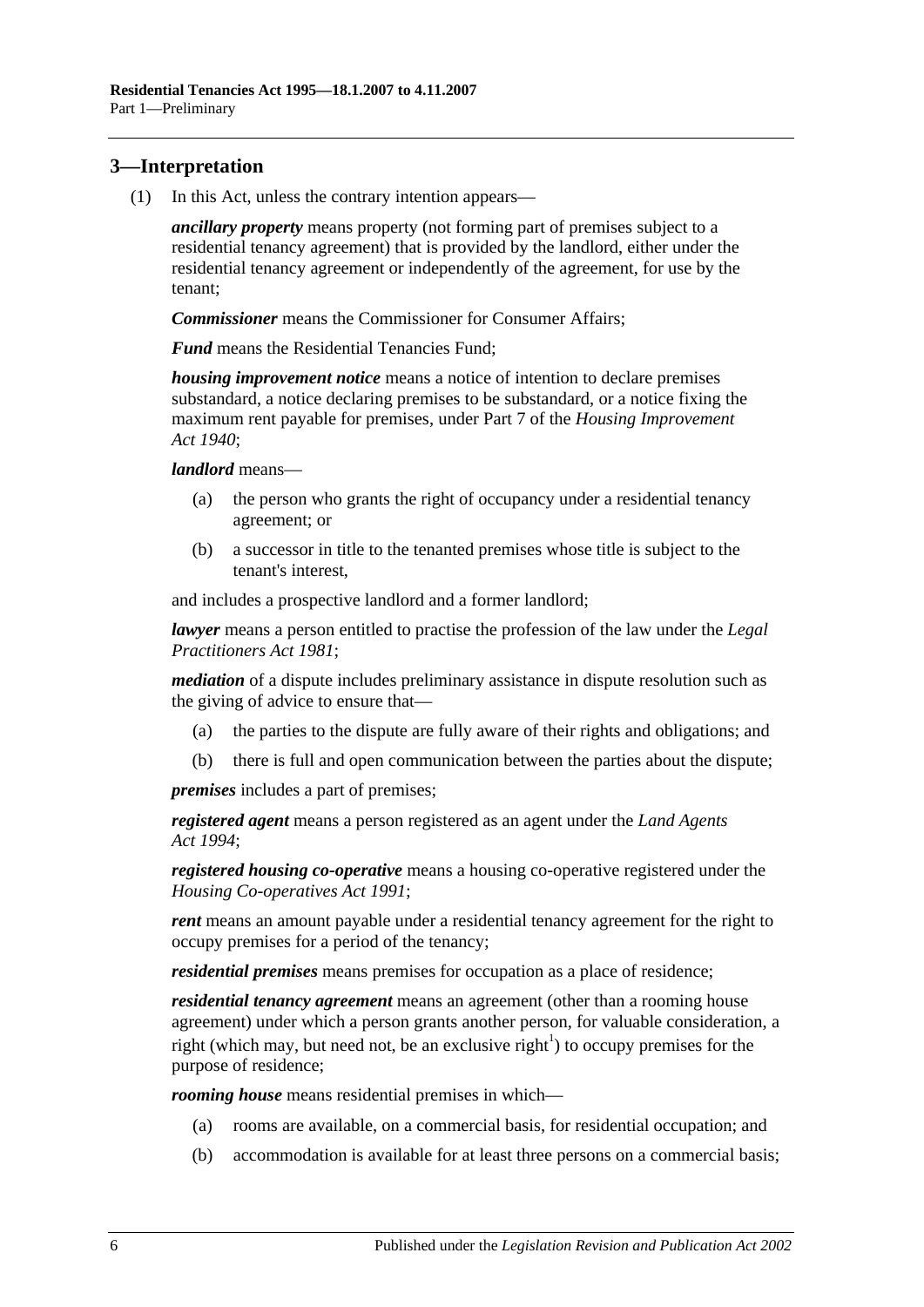*rooming house agreement* means an agreement under which accommodation is provided (with or without meals, or other facilities or services) in a rooming house;

*rooming house proprietor* means a person who carries on a business involving the provision of accommodation under rooming house agreements;

*rooming house resident* means a person who boards or lodges in a rooming house;

*Rules* means the rules of the Tribunal;

*security* means an amount a tenant is required to pay under a residential tenancy agreement, or an agreement collateral to a residential tenancy agreement, as security for the performance of obligations under a residential tenancy agreement;

*security bond* means a provision of a residential tenancy agreement or a collateral agreement under which a tenant is required to give security for the performance of obligations under a residential tenancy agreement;

*statutory rates, taxes and charges* means—

- (a) rates or charges imposed under the *[Local Government Act](http://www.legislation.sa.gov.au/index.aspx?action=legref&type=act&legtitle=Local%20Government%20Act%201934) 1934*; and
- (b) rates or charges imposed under the *[Waterworks Act](http://www.legislation.sa.gov.au/index.aspx?action=legref&type=act&legtitle=Waterworks%20Act%201932) 1932* or the *[Sewerage](http://www.legislation.sa.gov.au/index.aspx?action=legref&type=act&legtitle=Sewerage%20Act%201929)  Act [1929](http://www.legislation.sa.gov.au/index.aspx?action=legref&type=act&legtitle=Sewerage%20Act%201929)*; and
- (c) land tax under the *[Land Tax Act](http://www.legislation.sa.gov.au/index.aspx?action=legref&type=act&legtitle=Land%20Tax%20Act%201936) 1936*;

*tenancy dispute* means—

- (a) a claim under a residential tenancy agreement, a rooming house agreement, or an agreement collateral to a residential tenancy agreement or a rooming house agreement; or
- (b) a dispute between parties or former parties to a residential tenancy agreement, a rooming house agreement, or an agreement collateral to a residential tenancy agreement or a rooming house agreement, about matters arising under the agreement or this Act;

*tenant* means the person who is granted a right of occupancy under a residential tenancy agreement or a person to whom the right passes by assignment or operation of law and includes a prospective tenant or a former tenant;

*Tribunal* means the Residential Tenancies Tribunal.

- (2) If this Act provides for something to be done within a specified period from a particular day, the period will be taken not to include the particular day.
- (3) If this Act provides that action may be taken after the expiration of a specified period of days, the period will be taken to be a period of clear days.
- (4) For the purposes of this Act, a residential tenancy agreement includes an agreement granting a corporation the right to occupy premises that are occupied, or that are intended to be occupied, as a place of residence by a natural person.

**Note—**

1 However, it should be noted that the Act confers certain protections against intrusion on the premises by the landlord. Hence, even if the agreement does not, in its terms, confer an exclusive right to occupation, the Act will (at least in some respects) assimilate the right of occupation to the exclusive right conferred by a lease.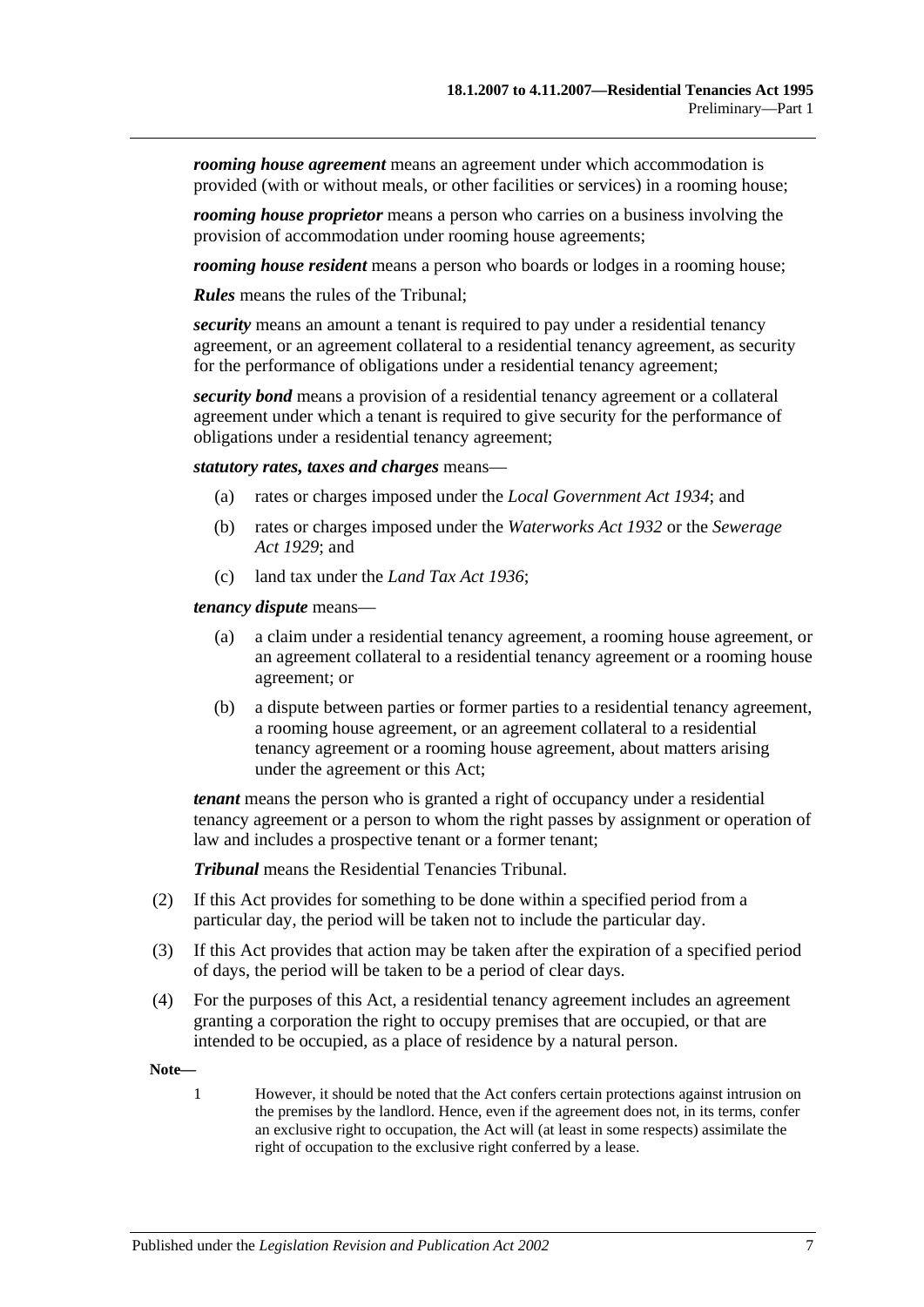## <span id="page-7-0"></span>**4—Presumption of periodicity in case of short fixed terms**

- (1) If a residential tenancy agreement is entered into for a short fixed term, the agreement is taken to be an agreement for a periodic tenancy with a period equivalent to the length of the fixed term unless the landlord establishes that—
	- (a) the tenant genuinely wanted a tenancy ending at the end of the short fixed term and the term was fixed at the tenant's request; or
	- (b) before the residential tenancy agreement was entered into—
		- (i) the landlord gave the tenant a notice containing a warning in the form required by regulation; and
		- (ii) the tenant signed a statement in the form required by regulation acknowledging that the tenant did not expect to continue in possession of the premises after the end of the term stated in the agreement.
- (2) A *short fixed term* is a term of 90 days or less.

## <span id="page-7-1"></span>**5—Application of Act**

- (1) This Act does not apply to—
	- (a) an agreement giving a right of occupancy in—
		- (i) a hotel or motel; or
		- (ii) an educational institution, college, hospital or nursing home; or
		- (iii) club premises; or
		- (iv) a home for aged or disabled persons administered by an eligible organisation under the *Aged or Disabled Persons Care Act 1954* of the Commonwealth; or
		- (v) a retirement village within the meaning of the *[Retirement Villages](http://www.legislation.sa.gov.au/index.aspx?action=legref&type=act&legtitle=Retirement%20Villages%20Act%201987)  Act [1987](http://www.legislation.sa.gov.au/index.aspx?action=legref&type=act&legtitle=Retirement%20Villages%20Act%201987)*; or
		- (vi) a supported residential facility within the meaning of the *[Supported](http://www.legislation.sa.gov.au/index.aspx?action=legref&type=act&legtitle=Supported%20Residential%20Facilities%20Act%201992)  [Residential Facilities Act](http://www.legislation.sa.gov.au/index.aspx?action=legref&type=act&legtitle=Supported%20Residential%20Facilities%20Act%201992) 1992*; or
		- (vii) prescribed premises, or premises of a prescribed class; or
	- (b) an agreement (other than a rooming house agreement) under which a person boards or lodges with another; or
	- (c) an agreement genuinely entered into for the purpose of conferring on a person a right to occupy premises for a holiday; or

An agreement conferring a right to occupy premises for a fixed term of 60 days or longer will be taken, in the absence of proof to the contrary, not to have been genuinely entered into for the purpose of conferring a right to occupy premises for a holiday.

(d) an agreement conferring a right to occupy premises for the purpose of residence but under which no rent is payable; or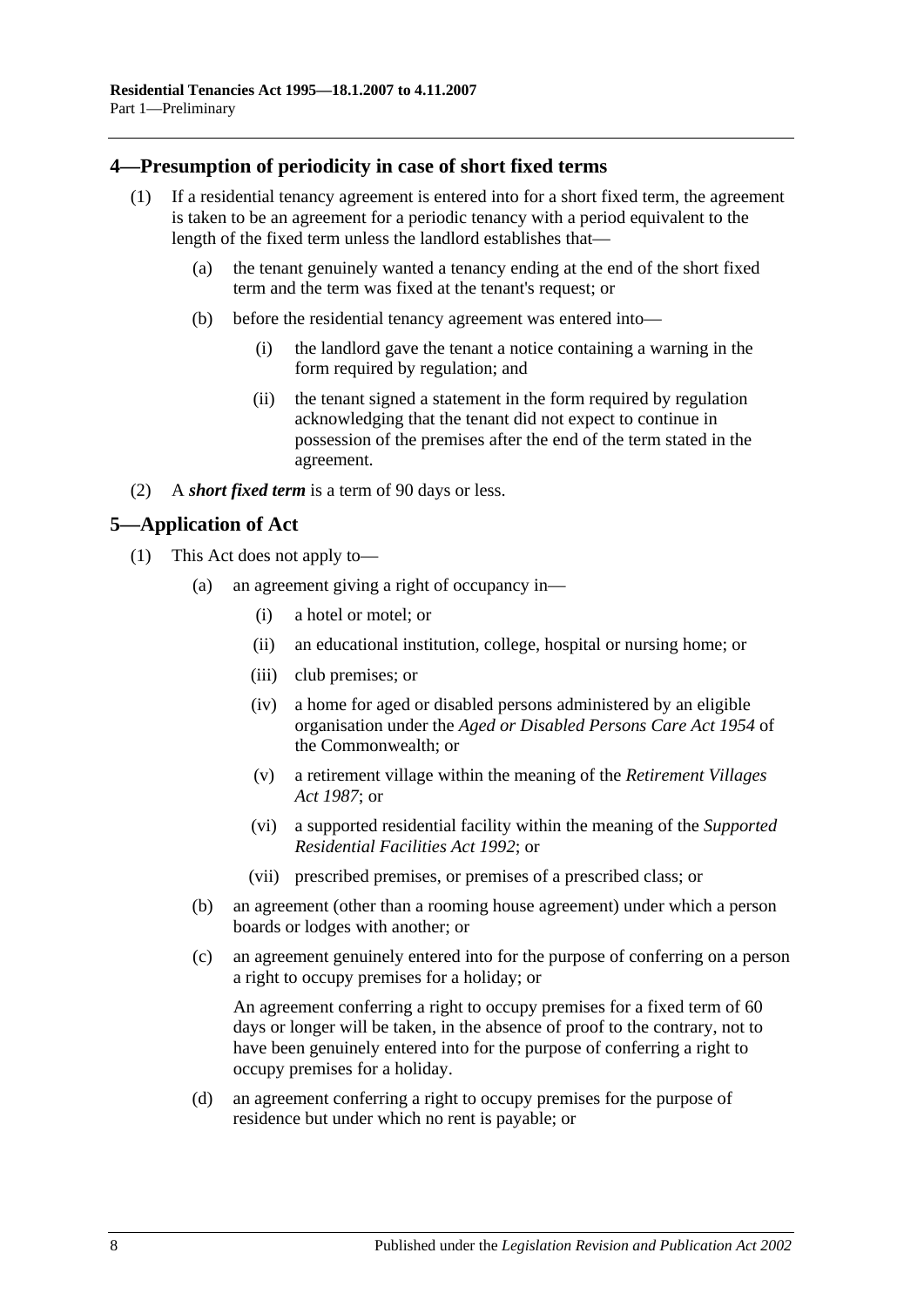#### **Example—**

An agreement under which families exchange houses for an agreed period would not be a residential tenancy agreement if no rent were payable under the agreement.

- (e) an agreement for the sale of land that confers a right to occupy premises on a party to the agreement; or
- (f) a mortgage; or
- (g) an agreement arising under a scheme in which—
	- (i) a complex of adjacent premises is owned by a company; and
	- (ii) the premises are let by the company to persons who jointly have a controlling interest in the company; or
- (h) a prescribed agreement or an agreement of a prescribed class.
- (2) The following provisions of this Act (and only those provisions) apply to residential tenancy agreements under which the South Australian Housing Trust or the South Australian Aboriginal Housing Authority is the landlord, to residential tenancies arising under those agreements and to related tenancy disputes—
	- (a) [Part 3](#page-9-2) (*Residential Tenancies Tribunal*);
	- (b) [Section](#page-27-4) 66 (*Security of premises*);
	- (c) [Section](#page-30-1) 71 (*Tenant's conduct*);
	- (d) [Section](#page-38-1) 90 (*Tribunal may terminate tenancy where tenant's conduct unacceptable*);
	- (e) [Section](#page-39-4) 93 (*Order for possession*);
	- (f) [Section](#page-42-2) 99 (*Enforcement orders for possession*);
	- (g) [Division 3](#page-45-4) of [Part 8](#page-44-6) (*Powers of the tribunal*);
	- (h) [Division 4](#page-46-2) of [Part 8](#page-44-6) (*Representation*).

## <span id="page-8-0"></span>**Part 2—Administration**

#### <span id="page-8-1"></span>**6—Administration of this Act**

The Commissioner is responsible for the administration of this Act.

#### <span id="page-8-2"></span>**7—Ministerial control of administration**

The Commissioner is, in the administration of this Act, subject to control and direction by the Minister.

#### <span id="page-8-3"></span>**8—The Commissioner's functions**

The Commissioner has the following functions:

- (a) investigating and researching matters affecting the interests of parties to residential tenancy agreements and rooming house agreements; and
- (b) publishing reports and information on subjects of interest to the parties to residential tenancy agreements and rooming house agreements; and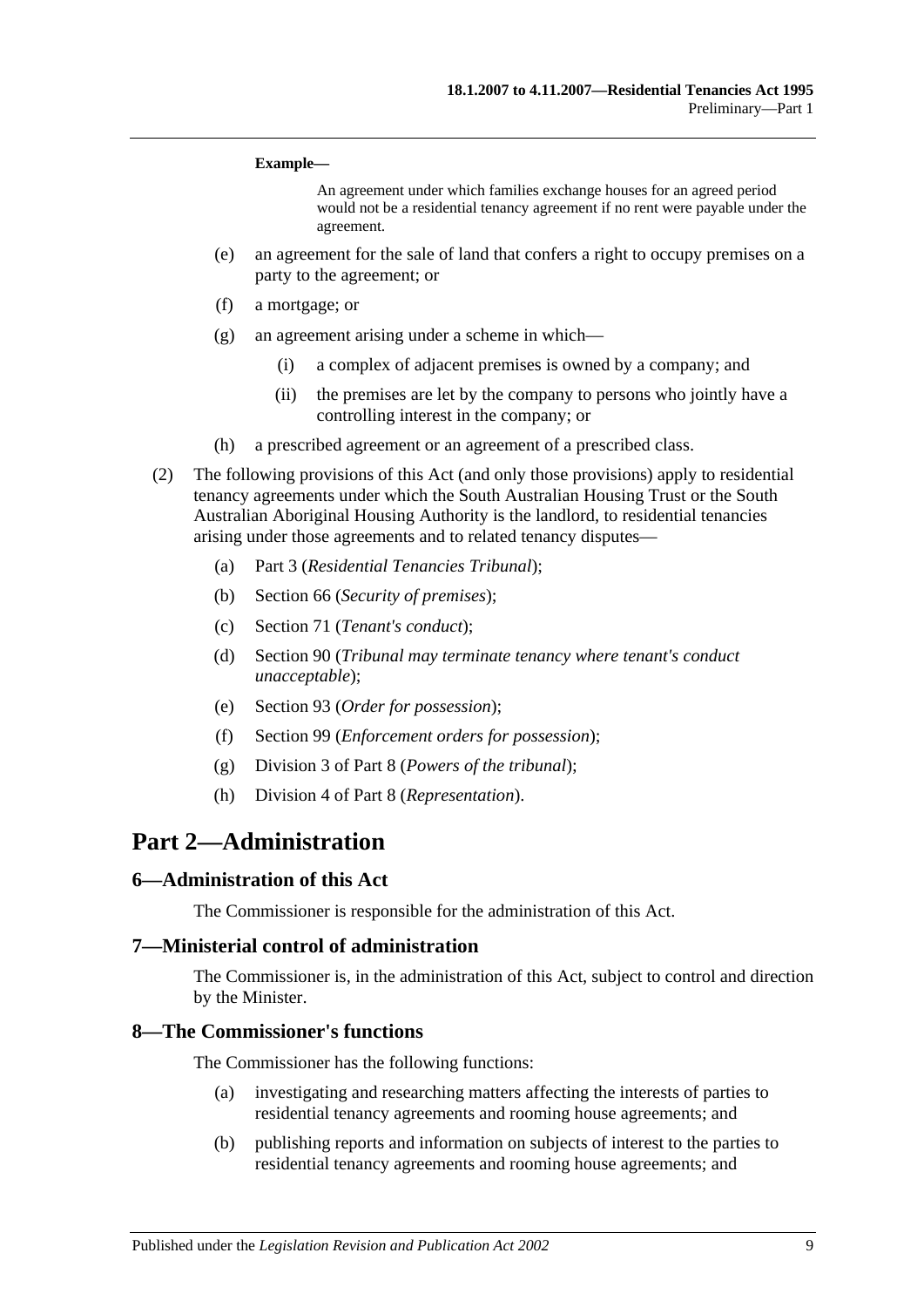- (c) giving advice (to an appropriate extent) on the provisions of this Act and other subjects of interest to the parties to residential tenancy agreements and rooming house agreements; and
- (d) investigating suspected infringements of this Act and taking appropriate action to enforce the Act; and
- (e) making reports to the Minister on questions referred to the Commissioner by the Minister and other questions of importance affecting the administration of this Act; and
- (f) administering the Fund.

## <span id="page-9-0"></span>**9—Immunity from liability**

No liability attaches to the Commissioner, or any other person acting in the administration of this Act, for an honest act or omission in the exercise or purported exercise of functions under this Act.

## <span id="page-9-1"></span>**10—Annual report**

- (1) The Commissioner must, on or before 31 October in each year, prepare and forward to the Minister a report on the administration of this Act for the year ending on the preceding 30 June.
- (2) The report must include a report on the administration of the Fund.
- (3) The Minister must, within six sitting days after receiving a report under this section, have copies of the report laid before both Houses of Parliament.

# <span id="page-9-2"></span>**Part 3—Residential Tenancies Tribunal**

## <span id="page-9-3"></span>**Division 1—The Tribunal and its membership**

## <span id="page-9-4"></span>**11—Continuation of Tribunal**

The *Residential Tenancies Tribunal* continues in existence.

## <span id="page-9-5"></span>**12—Membership of the Tribunal**

- (1) Members of the Tribunal are appointed by the Governor.
- (2) A member of the Tribunal is appointed for a term (not exceeding five years) specified in the instrument of appointment and, at the end of a term of appointment, is eligible for reappointment.
- (3) A member of the Tribunal is appointed on conditions specified in the instrument of appointment.
- (4) The office of member of the Tribunal may be held in conjunction with an office or position in the public service of the State.
- <span id="page-9-6"></span>(5) The Governor may remove a member of the Tribunal from office for—
	- (a) breach of, or non-compliance with, a condition of appointment; or
	- (b) misconduct; or
	- (c) failure or incapacity to carry out official duties satisfactorily.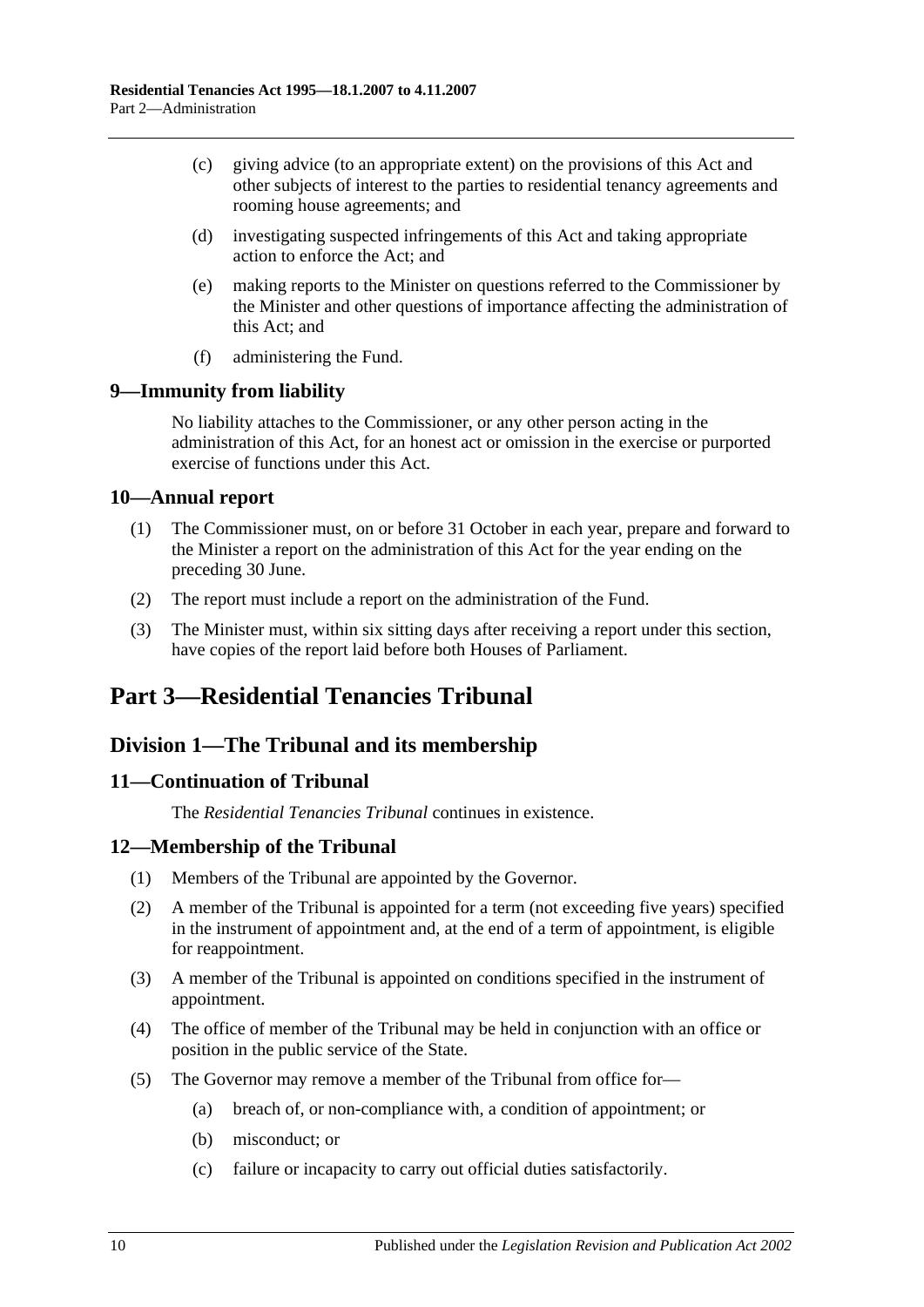- (6) The office of a member of the Tribunal becomes vacant if the member—
	- (a) dies; or
	- (b) completes a term of office and is not reappointed; or
	- (c) resigns by written notice to the Minister; or
	- (d) is convicted of an offence punishable by imprisonment; or
	- (e) is removed from office under [subsection](#page-9-6) (5).

### <span id="page-10-0"></span>**13—Presiding and Deputy Presiding Members**

- (1) The Governor may appoint a member of the Tribunal to be the Presiding Member or a Deputy Presiding Member of the Tribunal.
- (2) A person may only be appointed as the Presiding Member or a Deputy Presiding Member of the Tribunal if the person is legally qualified.
- (3) A Deputy Presiding Member may exercise powers and functions of the Presiding Member by delegation from the Presiding Member.
- (4) If the Presiding Member is absent, or there is a temporary vacancy in the office of the Presiding Member, the powers, functions and duties of the Presiding Member devolve on a Deputy Presiding Member appointed by the Governor to act in the absence of the Presiding Member or, if no such appointment has been made, on the most senior Deputy Presiding Member of the Tribunal.
- (5) A member who holds office as the Presiding Member or a Deputy Presiding Member of the Tribunal continues in that office until the term of office as member falls due for renewal and, if the member's term of office is renewed, the appointment as Presiding Member or Deputy Presiding Member may (but need not be) renewed also.

#### <span id="page-10-1"></span>**14—Remuneration**

A member of the Tribunal is entitled to remuneration, allowances and expenses determined by the Governor.

#### <span id="page-10-2"></span>**15—Registrars**

- (1) The Governor may appoint a person to be the registrar or a deputy registrar of the Tribunal.
- (2) The office of registrar or deputy registrar may be held in conjunction with another office in the public service of the State.

#### <span id="page-10-3"></span>**16—Registrar may exercise jurisdiction in certain cases**

The registrar or a deputy registrar may—

- (a) exercise the jurisdiction of the Tribunal if specifically authorised to do so by or under this Act; and
- (b) subject to direction by the Presiding Member of the Tribunal—exercise the jurisdiction of the Tribunal in respect of classes of matters, or in circumstances, specified by the regulations.

#### <span id="page-10-4"></span>**17—Magistrates may exercise jurisdiction in certain cases**

(1) A magistrate may exercise the jurisdiction of the Tribunal.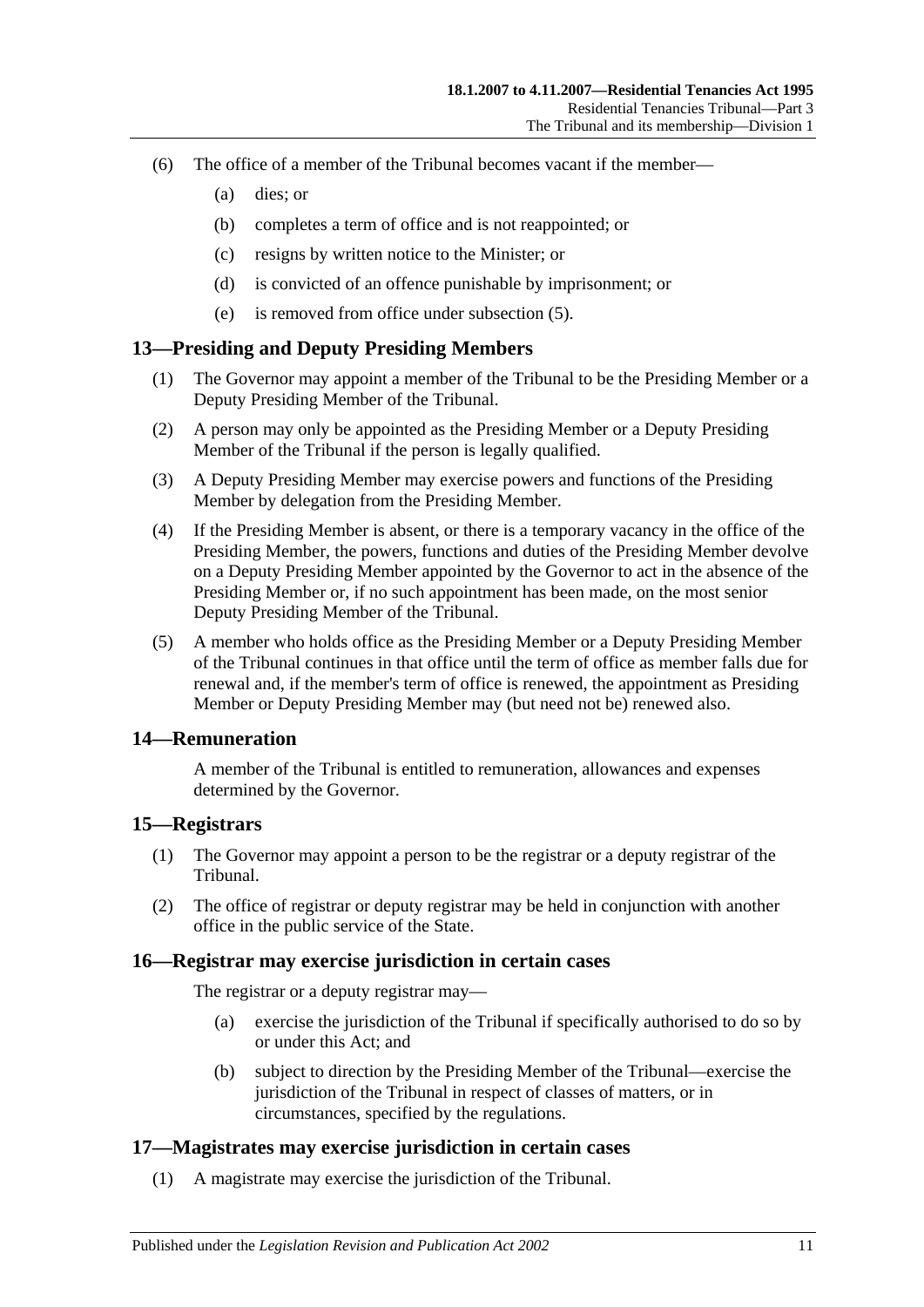- <span id="page-11-9"></span>(2) The regulations may prescribe a scheme for the listing of matters before magistrates.
- (3) A regulation cannot be made for the purposes of [subsection](#page-11-9) (2) except after the Minister has consulted with the Presiding Member of the Tribunal and the Chief Magistrate.
- (4) A magistrate exercising the jurisdiction of the Tribunal is taken to be a member of the Tribunal.

### <span id="page-11-0"></span>**18—Immunities**

A member or officer of the Tribunal incurs no civil or criminal liability for an honest act or omission in carrying out or purportedly carrying out official functions.

## <span id="page-11-1"></span>**Division 2—Proceedings before the Tribunal**

### <span id="page-11-2"></span>**19—Constitution**

- (1) The Tribunal is constituted for the purpose of hearing proceedings of a single member of the Tribunal.
- (2) The Tribunal may, at any one time, be separately constituted for the hearing and determination of a number of separate matters.

### <span id="page-11-3"></span>**20—Times and places of sittings**

- (1) The Tribunal may sit at any time (including a Sunday).
- (2) The Tribunal may sit at any place.

### <span id="page-11-4"></span>**21—Duty to act expeditiously**

The Tribunal must, where practicable, hear and determine proceedings within 14 days after the proceedings are commenced and, if that is not practicable, as expeditiously as possible.

#### <span id="page-11-5"></span>**22—Sittings generally to be in public**

- (1) Subject to any contrary provision of an Act or regulation, the Tribunal's proceedings must be open to the public.
- (2) However, the Tribunal may, in an appropriate case, order that proceedings be held in private.

### <span id="page-11-6"></span>**23—Offices of the Tribunal**

Offices of the Tribunal will be maintained at such places as the Minister may determine.

## <span id="page-11-7"></span>**Division 3—The Tribunal's jurisdiction**

#### <span id="page-11-8"></span>**24—Jurisdiction of Tribunal**

- (1) The Tribunal has—
	- (a) exclusive jurisdiction to hear and determine a matter that may be the subject of an application under this Act;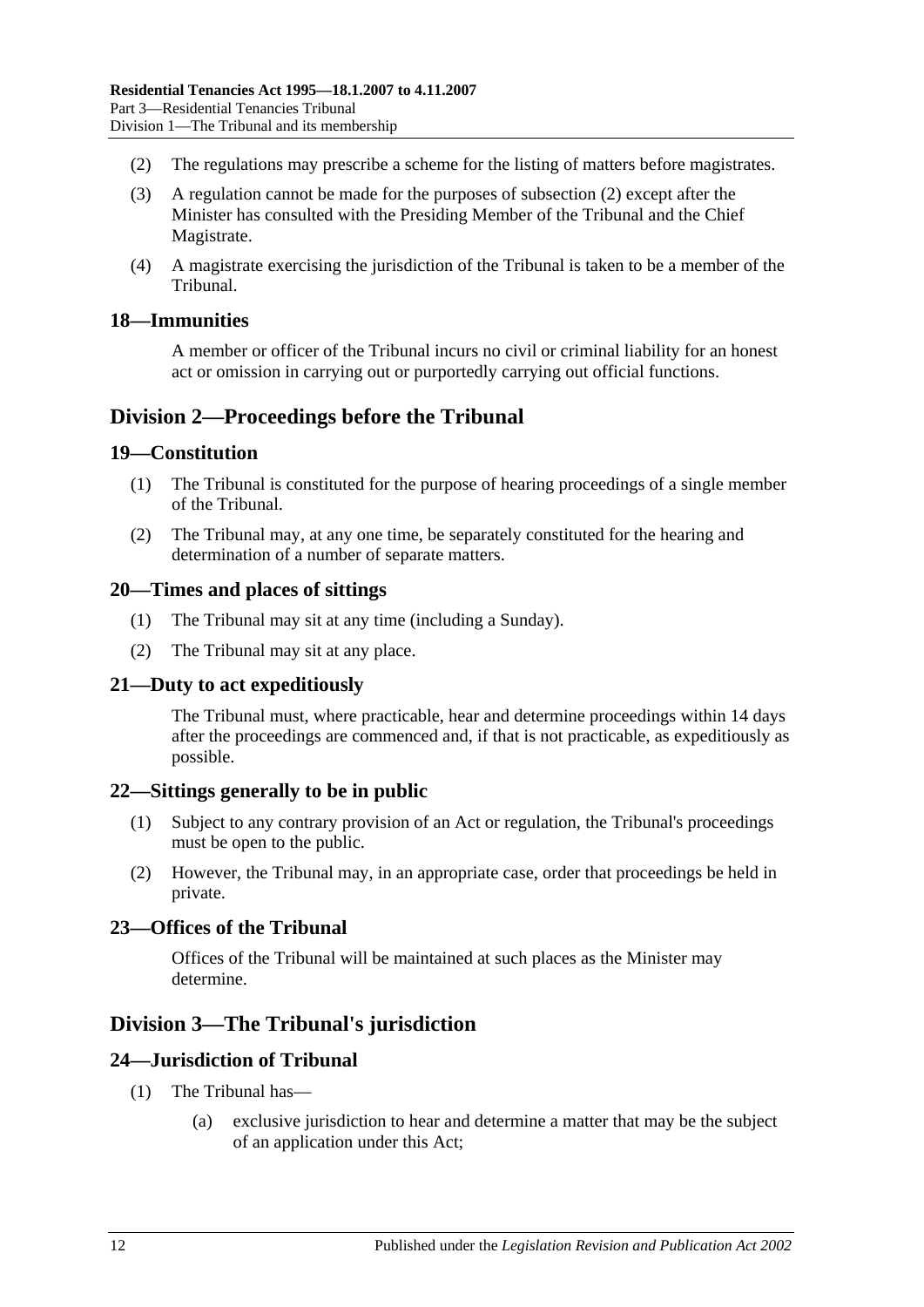- (b) subject to the regulations—jurisdiction to hear and determine claims or disputes arising from tenancies granted for residential purposes by the South Australian Housing Trust;
- (c) the other jurisdictions conferred on the Tribunal by statute.
- (2) However, the Tribunal does not have jurisdiction to hear and determine a monetary claim if the amount claimed exceeds \$10 000 unless the parties to the proceedings consent in writing to the claim being heard and determined by the Tribunal (and if consent is given, it is irrevocable).
- <span id="page-12-3"></span>(3) If a monetary claim is above the Tribunal's jurisdictional limit, the claim and any other claims related to the same tenancy may be brought in a court competent to hear and determine a claim founded on contract for the amount of the claim.
- (4) A court in which proceedings are brought under [subsection](#page-12-3) (3) may exercise the powers of the Tribunal under this Act.
- (5) If the plaintiff in proceedings brought in a court under this section recovers less than \$10 000, the plaintiff is not entitled to costs unless the court is satisfied that there were reasonable grounds for the plaintiff to believe that the plaintiff was entitled to \$10 000 or more.

### <span id="page-12-0"></span>**25—Application to Tribunal**

- (1) An application under this Act to the Tribunal must—
	- (a) be made in writing; and
	- (b) contain the prescribed particulars.
- (2) Before the Tribunal proceeds to hear an application it must—
	- (a) give the applicant notice in writing setting out the time and place at which it will hear the application; and
	- (b) give to any other party—
		- (i) notice in writing setting out the time and place at which it will hear the application; and
		- (ii) notice of the nature of the application as it thinks fit.

## <span id="page-12-1"></span>**Division 4—Conferences**

#### <span id="page-12-2"></span>**26—Conferences**

- (1) The Tribunal may refer contested proceedings to a conference of the parties to explore the possibilities of resolving the matters at issue by agreement and must (subject to [subsection](#page-12-4) (2)) refer contested proceedings to such a conference if the proceedings are of a class prescribed by regulation for the purposes of this section.
- <span id="page-12-4"></span>(2) However, even though proceedings are of a class prescribed by regulation for the purposes of this section, a conference need not be held if a member or officer of the Tribunal dispenses with the conference on the ground that the conference would serve no useful purpose or there is some other proper reason to dispense with the conference.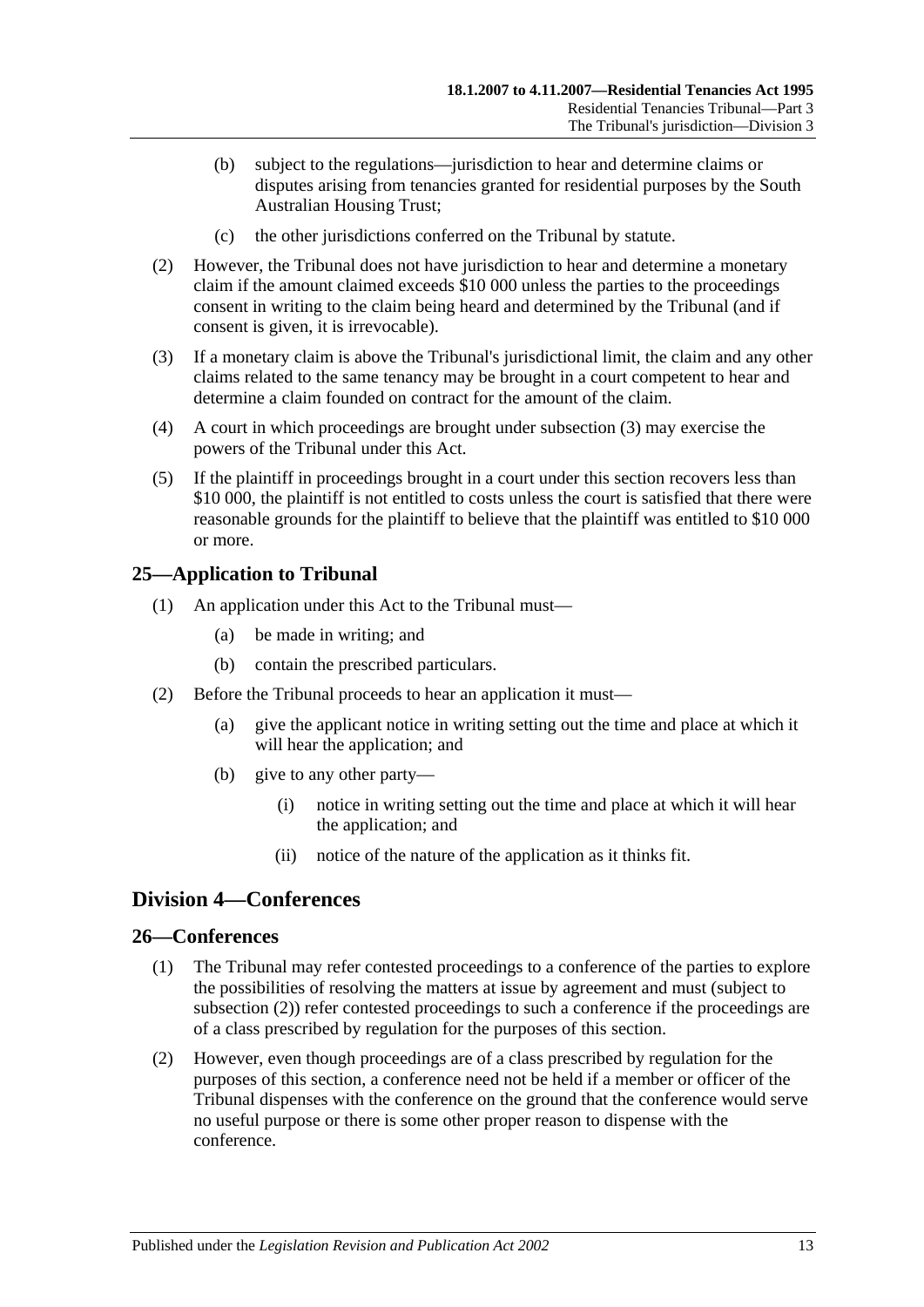### <span id="page-13-0"></span>**27—Presiding officer**

A member of the Tribunal, the registrar, or another officer of the Tribunal authorised by the Presiding Member of the Tribunal, will preside at a conference.

### <span id="page-13-1"></span>**28—Registrar to notify parties**

The registrar must notify the parties of the time and place fixed for a conference in a manner prescribed by the Rules.

#### <span id="page-13-2"></span>**29—Procedure**

- (1) A conference may, at the discretion of the presiding officer, be adjourned from time to time.
- (2) Unless the presiding officer decides otherwise, the conference will be held in private and the presiding officer may exclude from the conference any person apart from the parties and their representatives.
- (3) A party must, if required by the presiding officer, disclose to the conference details of the party's case and of the evidence available to the party in support of that case.
- (4) A settlement to which counsel or other representative of a party agrees at a conference is binding on the party.
- (5) The presiding officer (if not legally qualified) may refer a question of law arising at the conference to a member of the Tribunal who is legally qualified for determination.
- <span id="page-13-6"></span>(6) The presiding officer may record a settlement reached at the conference and make a determination or order to give effect to the settlement.
- (7) A determination or order under [subsection](#page-13-6) (6) is a determination or order of the Tribunal.

#### <span id="page-13-3"></span>**30—Restriction on evidence**

Evidence of anything said or done in the course of a conference under this Division is inadmissible in proceedings before the Tribunal except by consent of all parties to the proceedings.

### <span id="page-13-4"></span>**Division 5—Evidentiary and procedural powers**

#### <span id="page-13-7"></span><span id="page-13-5"></span>**31—Tribunal's powers to gather evidence**

- (1) For the purpose of proceedings, the Tribunal may—
	- (a) by summons signed by a member, registrar or deputy registrar of the Tribunal, require a person to attend before the Tribunal;
	- (b) by summons signed by a member, registrar or deputy registrar of the Tribunal, require the production of books, papers or documents;
	- (c) inspect books, papers or documents produced before it, retain them for a reasonable period, and make copies of them, or of their contents;
	- (d) require a person appearing before the Tribunal to make an oath or affirmation that the person will truly answer relevant questions put by the Tribunal or a person appearing before the Tribunal;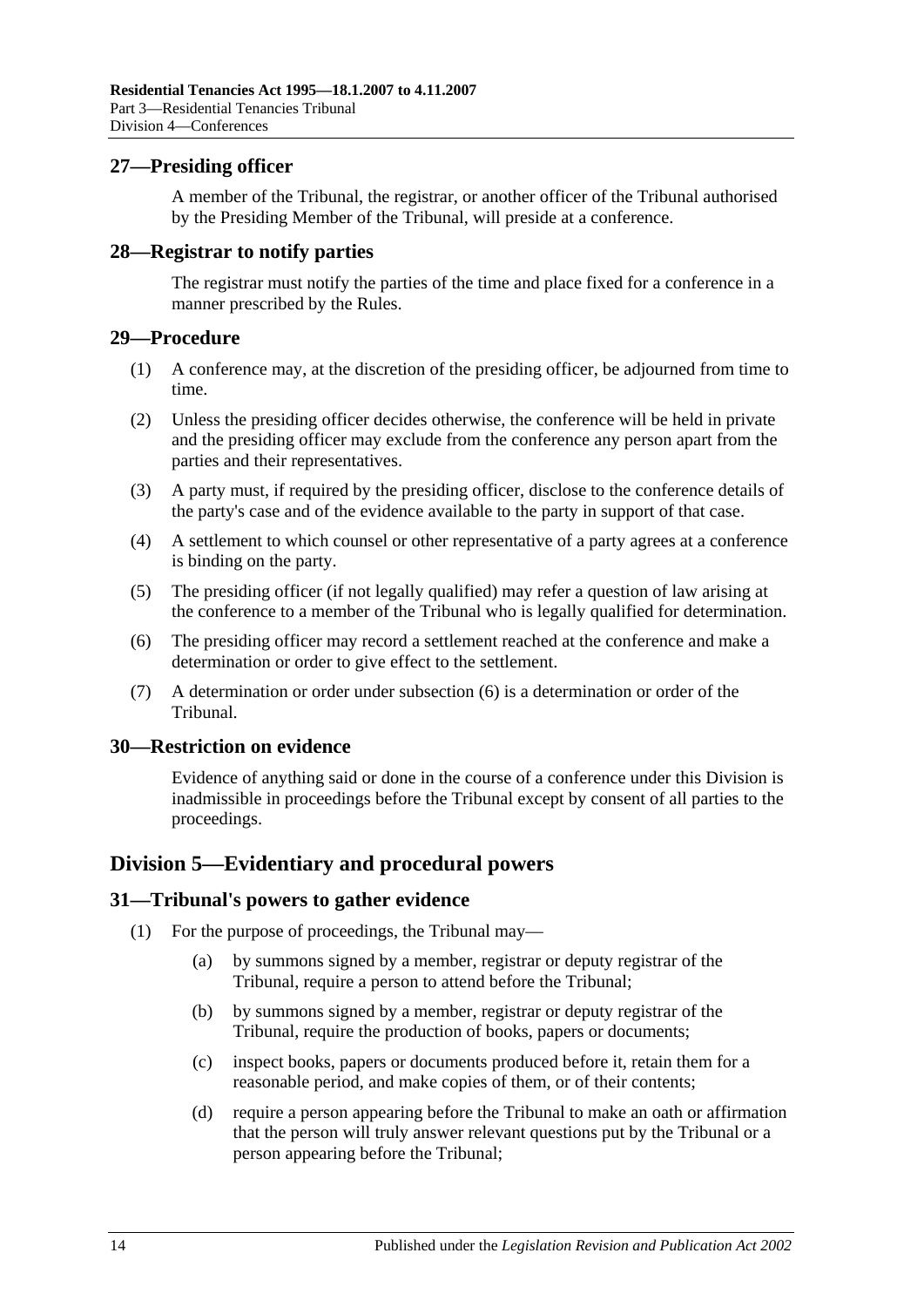- (e) require a person appearing before the Tribunal (whether summoned to appear or not) to answer any relevant questions put by the Tribunal or a person appearing before the Tribunal.
- (2) If a person—
	- (a) fails without reasonable excuse to comply with a summons under [subsection](#page-13-7)  $(1)$ ; or
	- (b) refuses or fails to comply with a requirement of the Tribunal under [subsection](#page-13-7) (1); or
	- (c) misbehaves before the Tribunal, wilfully insults the Tribunal or interrupts the proceedings of the Tribunal,

the person is guilty of an offence and liable to a penalty not exceeding \$2 000.

### <span id="page-14-0"></span>**32—Procedural powers of the Tribunal**

- (1) In proceedings the Tribunal may—
	- (a) hear an application in the way the Tribunal considers most appropriate;
	- (b) decline to entertain an application, or adjourn a hearing, until the fulfilment of conditions fixed by the Tribunal with a view to promoting the settlement of matters in dispute between the parties;
	- (c) decline to entertain an application if it considers the application frivolous;
	- (d) proceed to hear and determine an application in the absence of a party;
	- (e) extend a period prescribed by or under this Act within which an application or other step in respect of proceedings must be made or taken (even if the period had expired);
	- (f) vary or set aside an order if the Tribunal considers there are proper grounds for doing so;
	- (g) adjourn a hearing to a time or place or to a time and place to be fixed;
	- (h) allow the amendment of an application;
	- (i) hear an application jointly with another application;
	- (j) receive in evidence a transcript of evidence in proceedings before a court and draw conclusions of fact from that evidence;
	- (k) adopt, as in its discretion it considers proper, the findings, decision or judgment of a court that may be relevant to the proceedings;
	- (l) generally give directions and do all things that it thinks necessary or expedient in the proceedings.
- (2) The Tribunal's proceedings must be conducted with the minimum of formality and in the exercise of its jurisdiction the Tribunal is not bound by evidentiary rules but may inform itself as it thinks appropriate.
- (3) The Tribunal may, on the application of the South Australian Co-operative Housing Authority, allow the Authority to intervene in proceedings before the Tribunal.
- (4) The Authority may only be allowed to intervene if the Tribunal is satisfied that it is fair and reasonable that the Authority participate in the proceedings.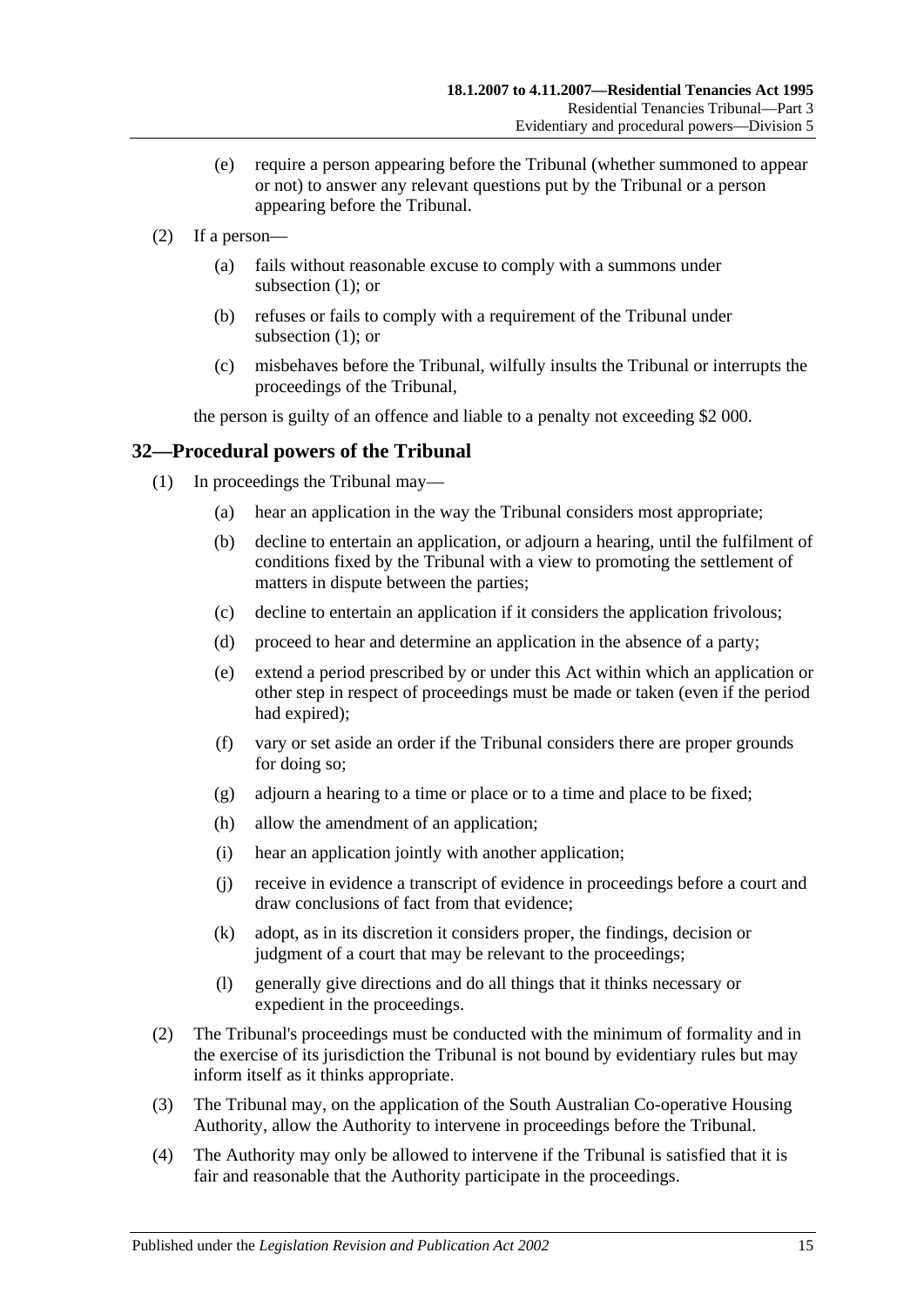(5) If the Authority is allowed to intervene in proceedings, it may intervene in the manner and to the extent directed by the Tribunal, and on other conditions determined by the Tribunal.

## <span id="page-15-0"></span>**33—General powers of the Tribunal to cure irregularities**

- (1) The Tribunal may, if satisfied that it would be just and equitable to do so, excuse a failure to comply with a provision of this Act on terms and conditions the Tribunal considers appropriate.
- (2) The Tribunal may amend proceedings if satisfied that the amendment will contribute to the expeditious and just resolution of the questions in issue between the parties.

## <span id="page-15-1"></span>**Division 6—Mediation**

### <span id="page-15-2"></span>**34—Mediation**

- (1) If before or during the hearing of proceedings it appears to the Tribunal either from the nature of the case or from the attitude of the parties that there is a reasonable possibility of settling the matters in dispute between the parties, the person constituting the Tribunal may—
	- (a) appoint, with the consent of the parties, a mediator to achieve a negotiated settlement; or
	- (b) personally endeavour to bring about a settlement of the proceedings.
- (2) A mediator appointed under this section has the privileges and immunities of a member of the Tribunal and may exercise any powers of the Tribunal that the Tribunal may delegate to the mediator.
- (3) Nothing said or done in the course of an attempt to settle proceedings under this section may subsequently be given in evidence in proceedings before the Tribunal except by consent of all parties to the proceedings.
- (4) A member of the Tribunal who attempts to settle proceedings under this section is not disqualified from hearing or continuing to hear further proceedings in the matter.
- (5) If proceedings are settled under this section, the Tribunal may embody the terms of the settlement in an order.

## <span id="page-15-3"></span>**Division 7—Judgments and orders**

### <span id="page-15-5"></span><span id="page-15-4"></span>**35—Special powers to make orders and give relief**

- (1) The Tribunal may make an order in the nature of an injunction (including an interim injunction) or an order for specific performance.
- (2) However, a member of the Tribunal who is not legally qualified cannot make an order under [subsection](#page-15-5) (1) without the approval of the Presiding Member of the Tribunal.
- (3) Although a particular form of relief is sought by a party to proceedings before the Tribunal, the Tribunal may grant any other form of relief that it considers more appropriate to the circumstances of the case.
- (4) The Tribunal may make interlocutory orders on matters within its jurisdiction.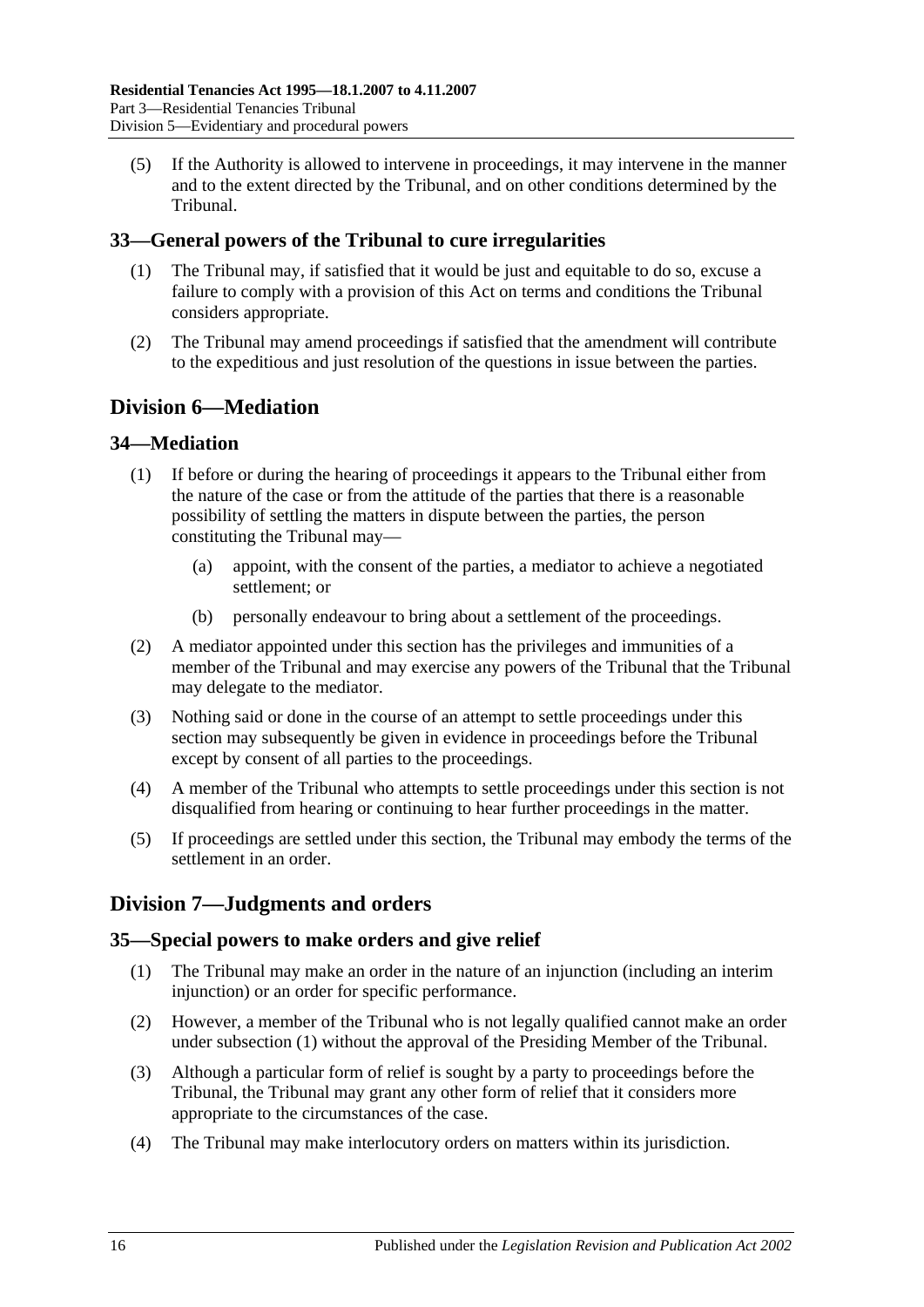- (5) The Tribunal may, on matters within its jurisdiction, make binding declarations of right whether or not any consequential relief is or could be claimed.
- (6) The Tribunal may, in the exercise of its jurisdiction, make ancillary or incidental orders.

### <span id="page-16-0"></span>**36—Enforcement of orders**

- (1) An order of the Tribunal may be registered in the appropriate court and enforced as an order of that court.
- (2) A person who contravenes an order of the Tribunal (other than an order for the payment of money) is guilty of an offence.

Maximum penalty: \$10 000.

(3) In this section—

#### *appropriate court* means—

- (a) if the order of the Tribunal is for a monetary amount above the jurisdictional limit of the Magistrates Court for a monetary claim founded on contract—the District Court;
- (b) in any other case—the Magistrates Court.

### <span id="page-16-1"></span>**37—Application to vary or set aside order**

- (1) A party to proceedings before the Tribunal may apply to the Tribunal for an order varying or setting aside an order made in the proceedings.
- (2) An application to vary or set aside an order must be made within three months of the making of the order (unless the Tribunal allows an extension of time).

#### <span id="page-16-2"></span>**38—Costs**

The Governor may, by regulation, provide that in proceedings of a prescribed class the Tribunal will not award costs unless—

- (a) all parties to the proceedings were represented by legal practitioners; or
- (b) the Tribunal is of the opinion that there are special circumstances justifying an award of costs.

### <span id="page-16-3"></span>**Division 8—Obligation to give reasons for decisions**

### <span id="page-16-4"></span>**39—Reasons for decisions**

The Tribunal must, if asked by a person affected by a decision or order, state in writing the reasons for its decision or order.

## <span id="page-16-5"></span>**Division 9—Reservation of questions of law and appeals**

#### <span id="page-16-6"></span>**40—Reservation of questions of law**

- (1) The Tribunal may reserve a question of law for determination by the Supreme Court.
- (2) If a question of law is reserved, the Supreme Court may decide the question and make consequential orders and directions appropriate to the circumstances of the case.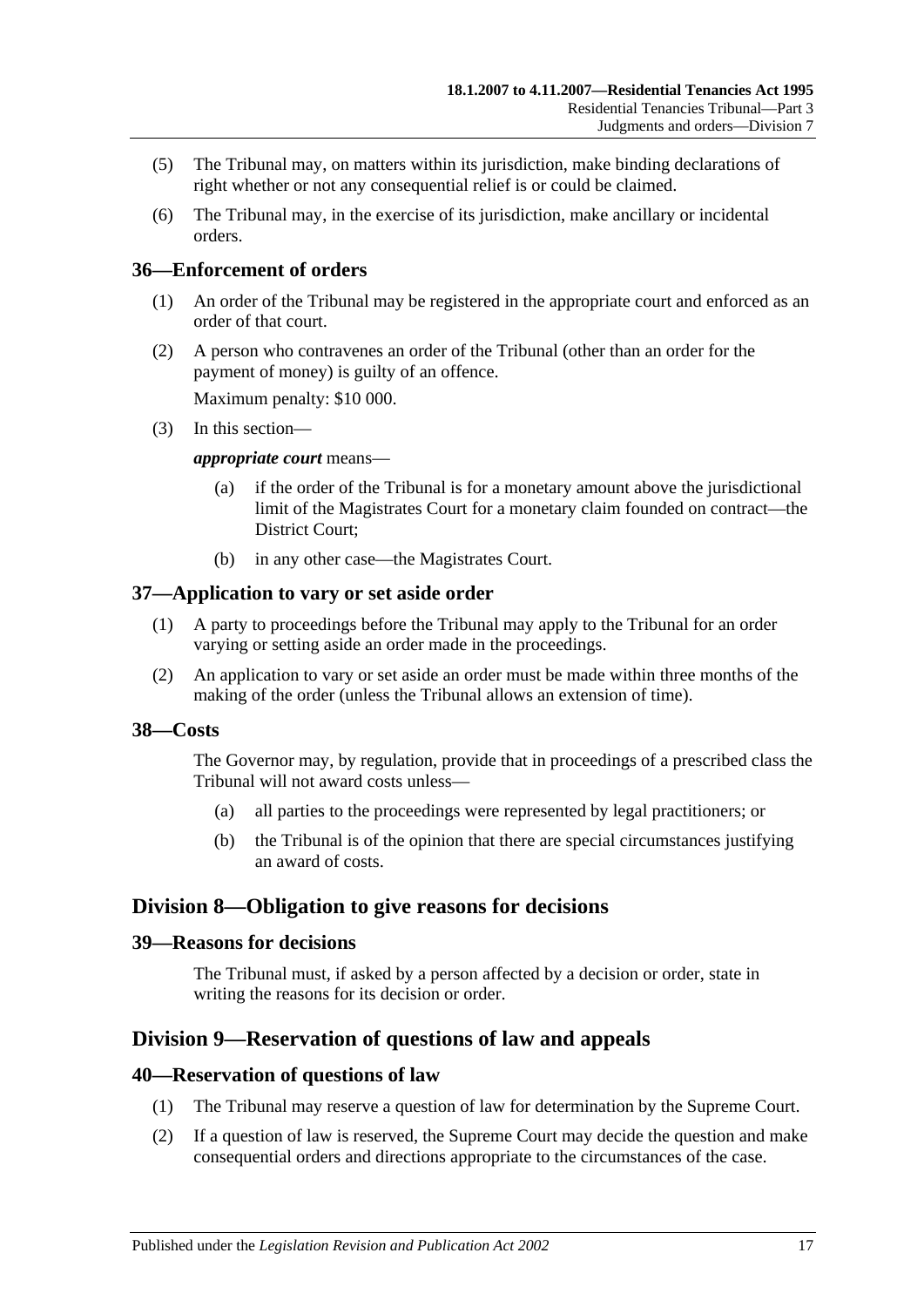## <span id="page-17-0"></span>**41—Appeals**

- (1) An appeal lies to the District Court from a decision or order of the Tribunal made in the exercise (or purported exercise) of its powers under this Act.
- (2) On an appeal, the District Court may (according to the nature of the case)—
	- (a) re-hear evidence taken before the Tribunal, or take further evidence;
	- (b) confirm, vary or quash the Tribunal's decision;
	- (c) make any order that should have been made in the first instance;
	- (d) make incidental and ancillary orders.
- (3) The appeal must be commenced within one month of the decision or order appealed against unless the District Court allows an extension of time.
- (4) If the reasons of the Tribunal are not given in writing at the time of making a decision or order and the appellant then requests the Tribunal to state its reasons in writing, the time for commencing the appeal runs from the time when the appellant receives the written statement of the reasons.

## <span id="page-17-1"></span>**42—Stay of proceedings**

- (1) If an order has been made by the Tribunal and the Tribunal or the District Court is satisfied that an appeal against the order has been commenced, or is intended, it may suspend the operation of the order until the determination of the appeal.
- (2) If the Tribunal suspends the operation of an order, the Tribunal may terminate the suspension, and if the District Court has done so, the District Court may terminate the suspension.

## <span id="page-17-2"></span>**Division 10—Miscellaneous**

## <span id="page-17-3"></span>**43—Entry and inspection of property**

- (1) The Tribunal may enter land or a building and carry out an inspection the Tribunal considers relevant to a proceeding before the Tribunal.
- (2) The Tribunal may authorise a person to enter land or a building and carry out an inspection the Tribunal considers relevant to a proceeding before the Tribunal.
- (3) A person who obstructs the Tribunal, or a person authorised by the Tribunal, in exercising a power of entry or inspection under this section commits a contempt of the Tribunal.

## <span id="page-17-4"></span>**44—Contempt of the Tribunal**

A person who—

- (a) interrupts the proceedings of the Tribunal or misbehaves before the Tribunal; or
- (b) insults the Tribunal or an officer of the Tribunal acting in the exercise of official functions; or
- (c) refuses, in the face of the Tribunal, to obey a lawful direction of the Tribunal,

is guilty of a contempt of the Tribunal.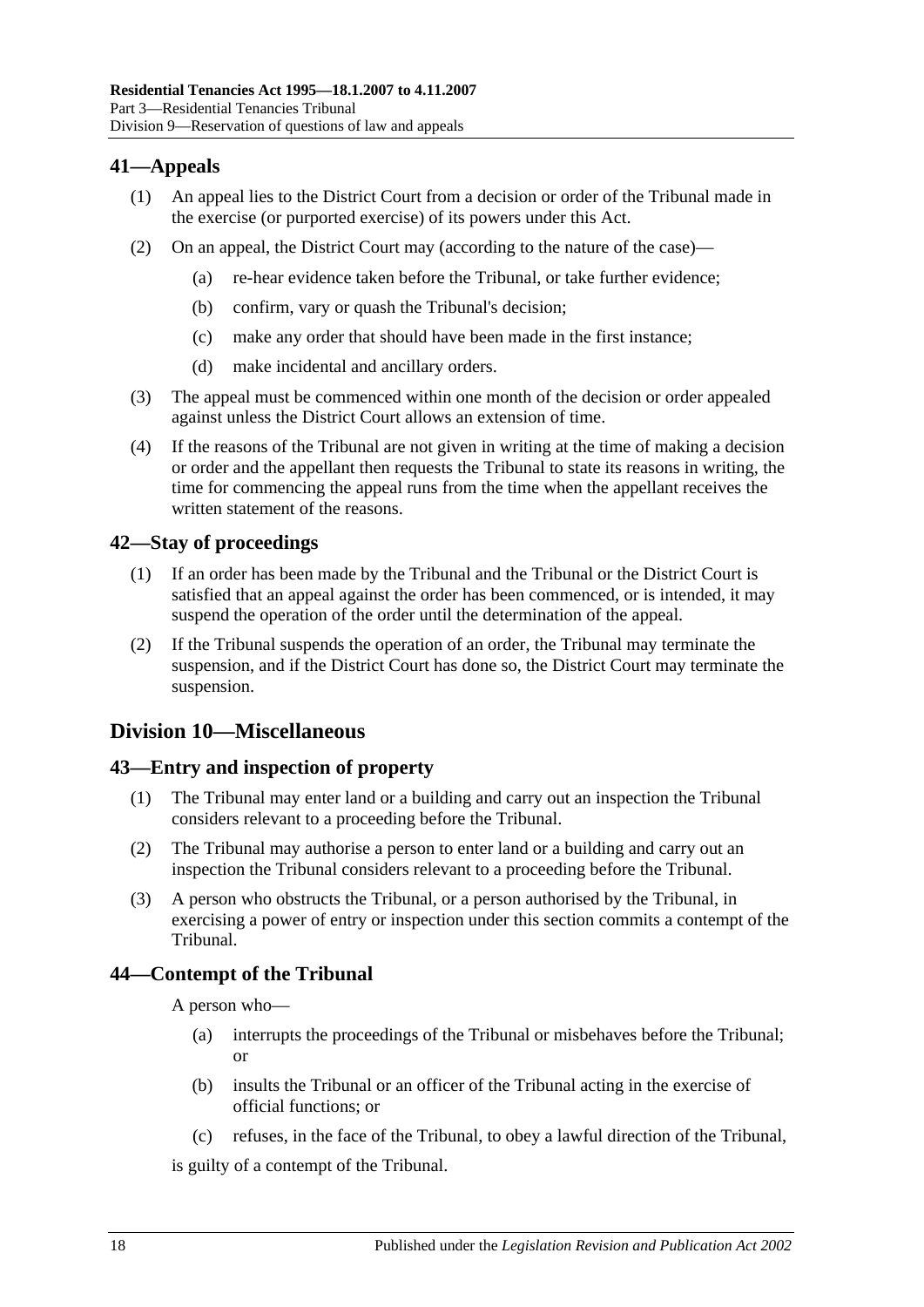### <span id="page-18-0"></span>**45—Punishment of contempts**

- (1) The Tribunal may punish a contempt as follows:
	- (a) it may impose a fine not exceeding \$2 000; or
	- (b) it may commit to prison until the contempt is purged subject to a limit (not exceeding six months) to be fixed by the Tribunal at the time of making the order for commitment.
- (2) The powers conferred by this section may only be exercised by a member of the Tribunal who is legally qualified.

#### <span id="page-18-1"></span>**46—Fees**

- (1) The Governor may, by regulation, prescribe and provide for the payment of fees in relation to proceedings in the Tribunal.
- (2) The registrar may remit or reduce a fee if the party by whom the fee is payable is suffering financial hardship, or for any other proper reason.

### <span id="page-18-2"></span>**47—Procedural rules**

- (1) The Governor may, by regulation—
	- (a) prescribe matters relevant to the practice and procedures of the Tribunal; and
	- (b) provide for the service of any process, notice or other document relevant to proceedings before the Tribunal (including circumstances where substituted service in accordance with the regulations or an order of the Tribunal will constitute due service); and
	- (c) deal with other matters necessary for the effective and efficient operation of the Tribunal.
- (2) The Presiding Member of the Tribunal may make Rules of the Tribunal relevant to the practice and procedure of the Tribunal, or to assist in the effective and efficient operation of the Tribunal, insofar as those matters are not dealt with by the regulations.
- (3) The Rules take effect as from the date of publication in the Gazette or a later date specified in the rules.

# <span id="page-18-4"></span><span id="page-18-3"></span>**Part 4—Mutual rights and obligations of landlord and tenant**

### **Division 1—Entering into residential tenancy agreement**

### <span id="page-18-5"></span>**48—Tenant to be notified of landlord's name etc**

- (1) A landlord under a residential tenancy agreement must, at the time of entering into the agreement, notify the tenant in writing of—
	- (a) the full name and address of the landlord and of any person with superior title to the landlord; and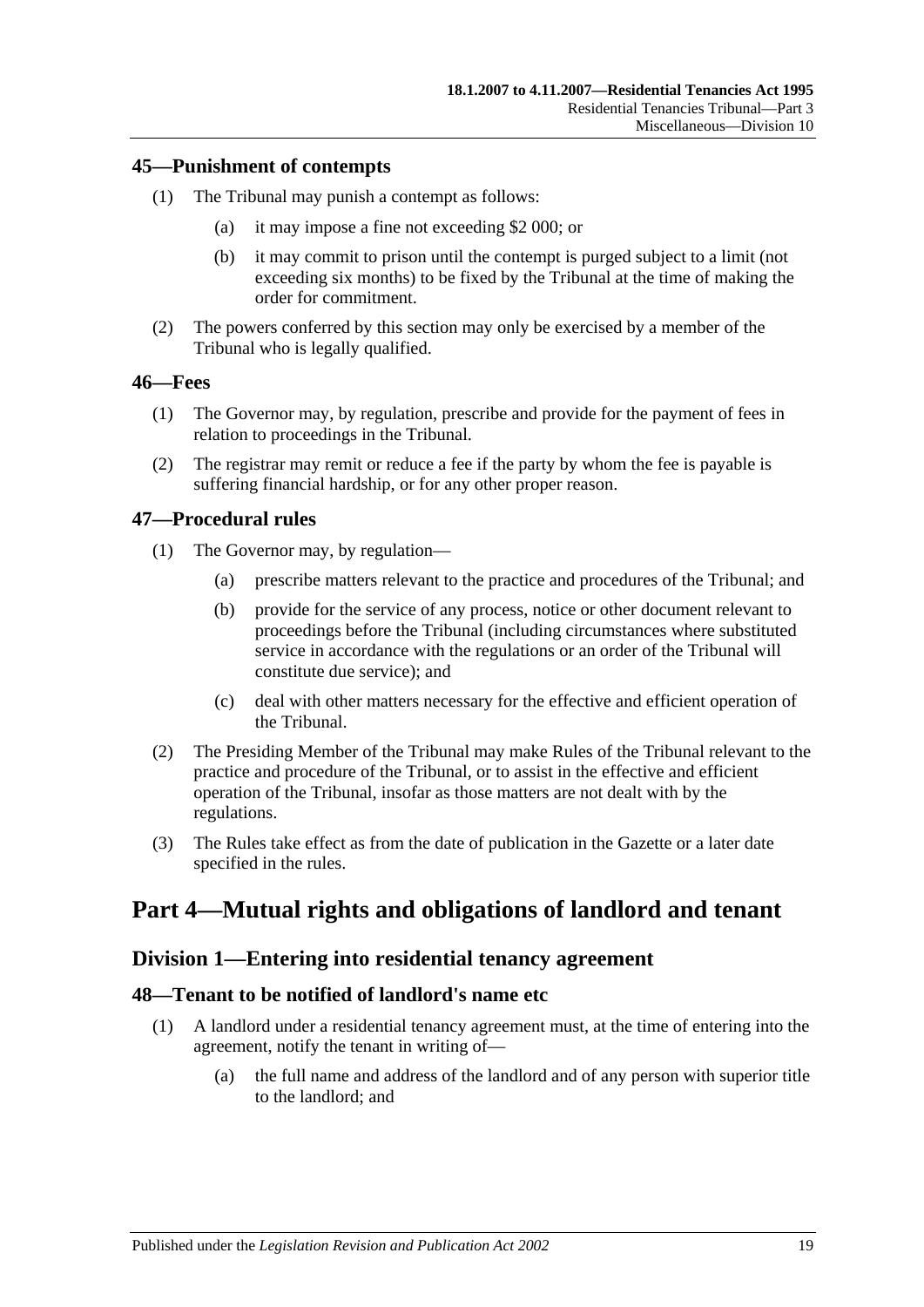(b) if the landlord or the person with superior title to the landlord is a company—the address of the registered office of the company.

Maximum penalty: \$500.

Expiation fee: \$75.

- (2) If a person succeeds another as the landlord under a residential tenancy agreement, the new landlord must, within 14 days, notify the tenant in writing of—
	- (a) the full name and address of the new landlord; and
	- (b) if the new landlord is a company—the address of the registered office of the company.

Maximum penalty: \$500.

Expiation fee: \$75.

- (3) The requirement to notify the address of a person is not satisfied by giving the address of the person's agent.
- (4) If a name or address of which the landlord is required to notify the tenant under this section changes, the landlord must, within 14 days, notify the tenant in writing of the change.

Maximum penalty: \$500.

Expiation fee: \$75.

### <span id="page-19-0"></span>**49—Written residential tenancy agreements**

If a landlord (or an agent acting for a landlord) invites or requires a tenant or prospective tenant to sign a written residential tenancy agreement or a document recording its terms, the landlord must ensure that—

- (a) the tenant receives a copy of the document when the tenant signs it; and
- (b) if the document has not then been signed by the landlord, a copy of the document, as executed by all parties, is delivered to the tenant within 21 days after the tenant gives the document back to the landlord or the landlord's agent to complete its execution.

Maximum penalty: \$500.

Expiation fee: \$75.

#### <span id="page-19-1"></span>**50—Cost of preparing agreement**

The cost of preparing a written residential tenancy agreement, or a document recording its terms, must be borne by the landlord.

#### **Note—**

Residential tenancy agreements are exempt from stamp duty.

#### <span id="page-19-2"></span>**51—False information from tenant**

A tenant must not give a landlord false information about the tenant's identity or place of occupation.

Maximum penalty: \$500.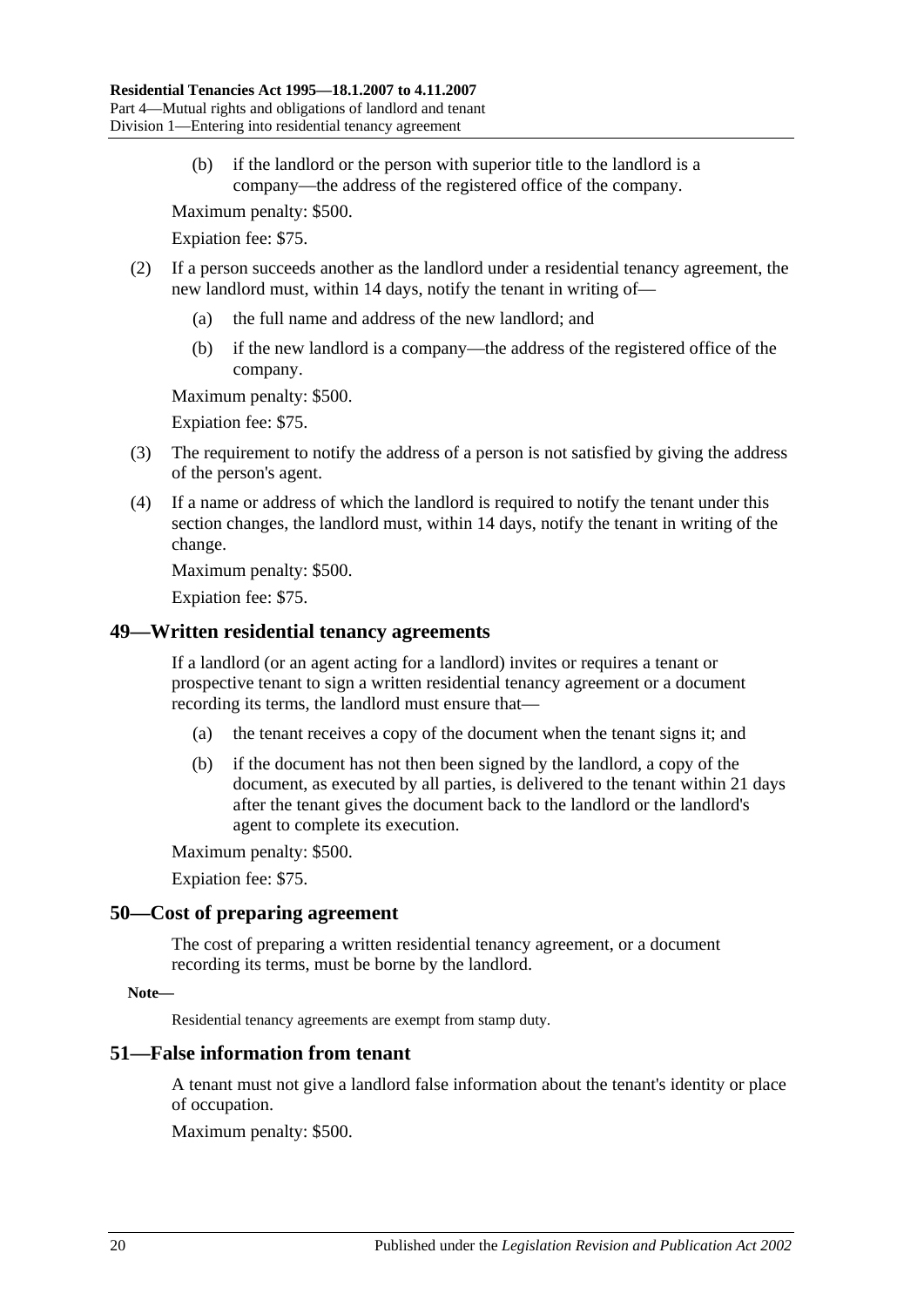## <span id="page-20-0"></span>**Division 2—Discrimination against tenants with children**

### <span id="page-20-1"></span>**52—Discrimination against tenants with children**

(1) A person must not refuse to grant a tenancy to another on the ground that it is intended that a child should live on the premises.

Maximum penalty: \$1 000.

- (2) A person must not—
	- (a) instruct a person not to grant; or
	- (b) state an intention (by advertisement or in any other way) not to grant,

a tenancy on the ground that it is intended that a child should live on the premises. Maximum penalty: \$1 000.

(3) However, this section does not apply if the landlord, or an agent appointed by the landlord to manage the premises, resides in the premises to which the tenancy relates

## <span id="page-20-2"></span>**Division 3—Rent**

### <span id="page-20-3"></span>**53—Permissible consideration for residential tenancy**

or in premises adjacent to those premises.

(1) A person must not require or receive from a tenant or prospective tenant a payment, other than rent or security (or both), for a residential tenancy or the renewal or extension of a residential tenancy.

Maximum penalty: \$500.

- (2) However—
	- (a) the landlord may lawfully require or receive consideration for an option to enter into a residential tenancy agreement but, in that case, the following condition applies:
		- (i) if the prospective tenant enters into the residential tenancy agreement, the landlord must apply the consideration towards rent payable under the agreement;
		- (ii) if the prospective tenant does not exercise the option to enter into the residential tenancy agreement, the landlord may retain the consideration; and
	- (b) the landlord may require the tenant to reimburse the landlord for rates and charges for water supply that are to be borne by the tenant under the residential tenancy agreement or a collateral agreement; and
	- (c) the landlord may lawfully require or receive a payment of a class the landlord is authorised to require or receive by another provision of this Act or under the regulations.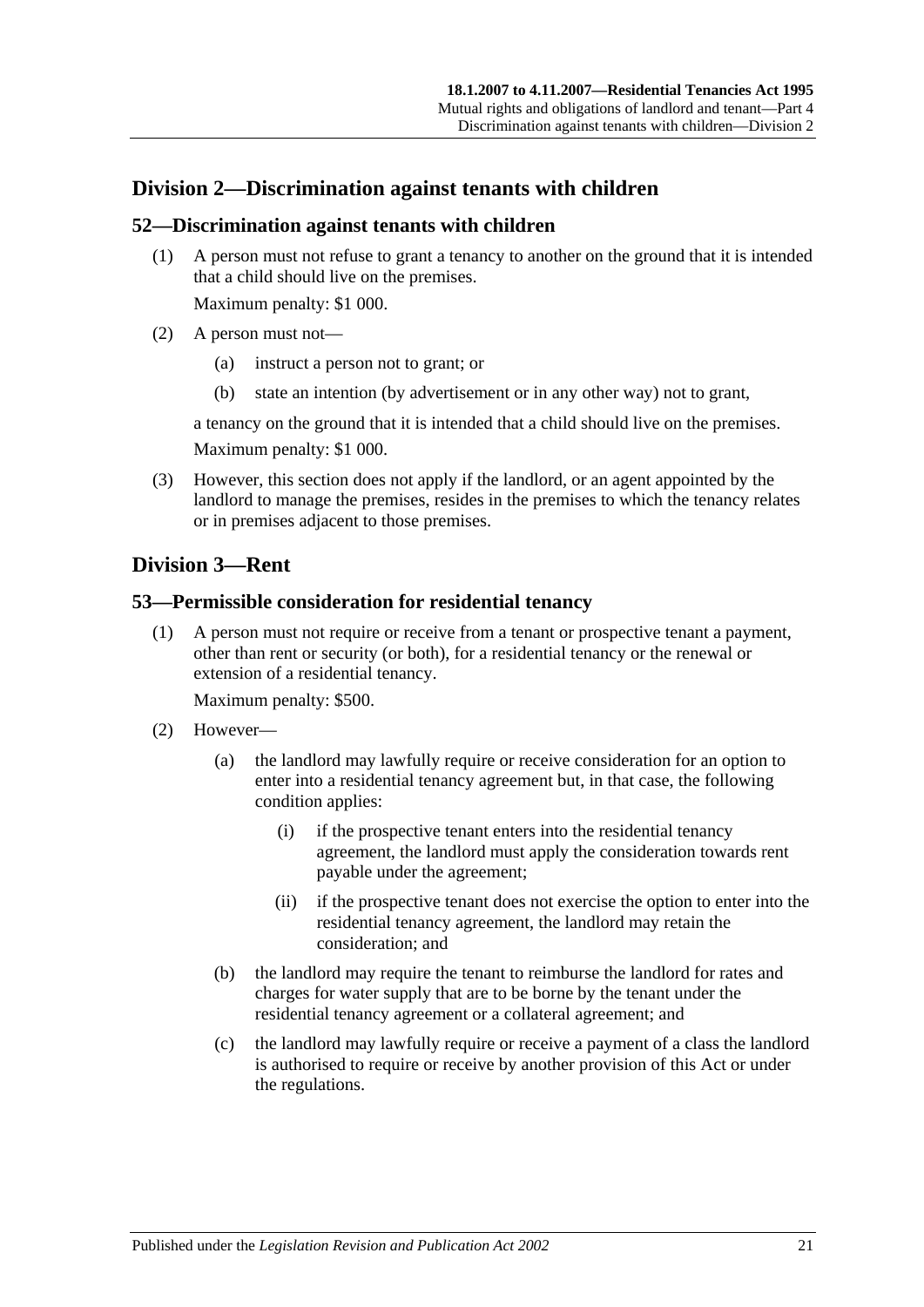## <span id="page-21-0"></span>**54—Rent in advance**

- (1) A person must not require<sup>1</sup> the payment of more than two weeks' rent under a residential tenancy agreement before the end of the first two weeks of the tenancy. Maximum penalty: \$500.
- (2) If rent has been paid under a residential tenancy agreement, a person must not require<sup>1</sup> a further payment of rent until the end of the last period for which rent has been paid. Maximum penalty: \$500.
- (3) A person must not require another to give a post-dated cheque or other post-dated negotiable instrument in payment of rent under a residential tenancy agreement.

Maximum penalty: \$500.

**Note—**

1 The prohibition is against *requiring* payment of rent for more than two weeks in advance. Hence, if a tenant voluntarily elects to pay rent for more than two weeks in advance, the landlord (or the landlord's agent) may lawfully accept the payment.

## <span id="page-21-1"></span>**55—Variation of rent**

(1) The landlord may increase the rent payable under a residential tenancy agreement by giving written notice to the tenant specifying the date as from which the increase takes effect.

> A series of residential tenancy agreements between the same parties and relating to the same premises is treated as a single residential tenancy agreement for the purposes of this section unless at least six months have elapsed since rent for the premises was fixed or last increased.

#### (2) However—

- (a) the right to increase the rent may be excluded or limited by the terms of the residential tenancy agreement; and
- (b) if the tenancy is for a fixed term, the residential tenancy agreement is taken to exclude an increase in rent during the term unless it specifically allows for an increase in rent; and
- (c) the date fixed for an increase of rent must be at least six months after the date of the agreement or, if there has been a previous increase of rent under this section, the last increase and at least 60 days after the notice is given but—
	- (i) if the maximum rent for the premises has been fixed by a housing improvement notice, and the notice is revoked, the landlord may, by notice given under this section within 60 days after revocation of the housing improvement notice, increase the rent for the premises from a date falling at least 14 days after the notice is given; and
	- (ii) if the landlord is a registered housing co-operative, and the residential tenancy agreement provides for variation of rent in accordance with the tenant's income, the landlord may increase the rent on the ground of a variation in the tenant's income from a date falling at least 14 days after the notice of the increased rent is given; and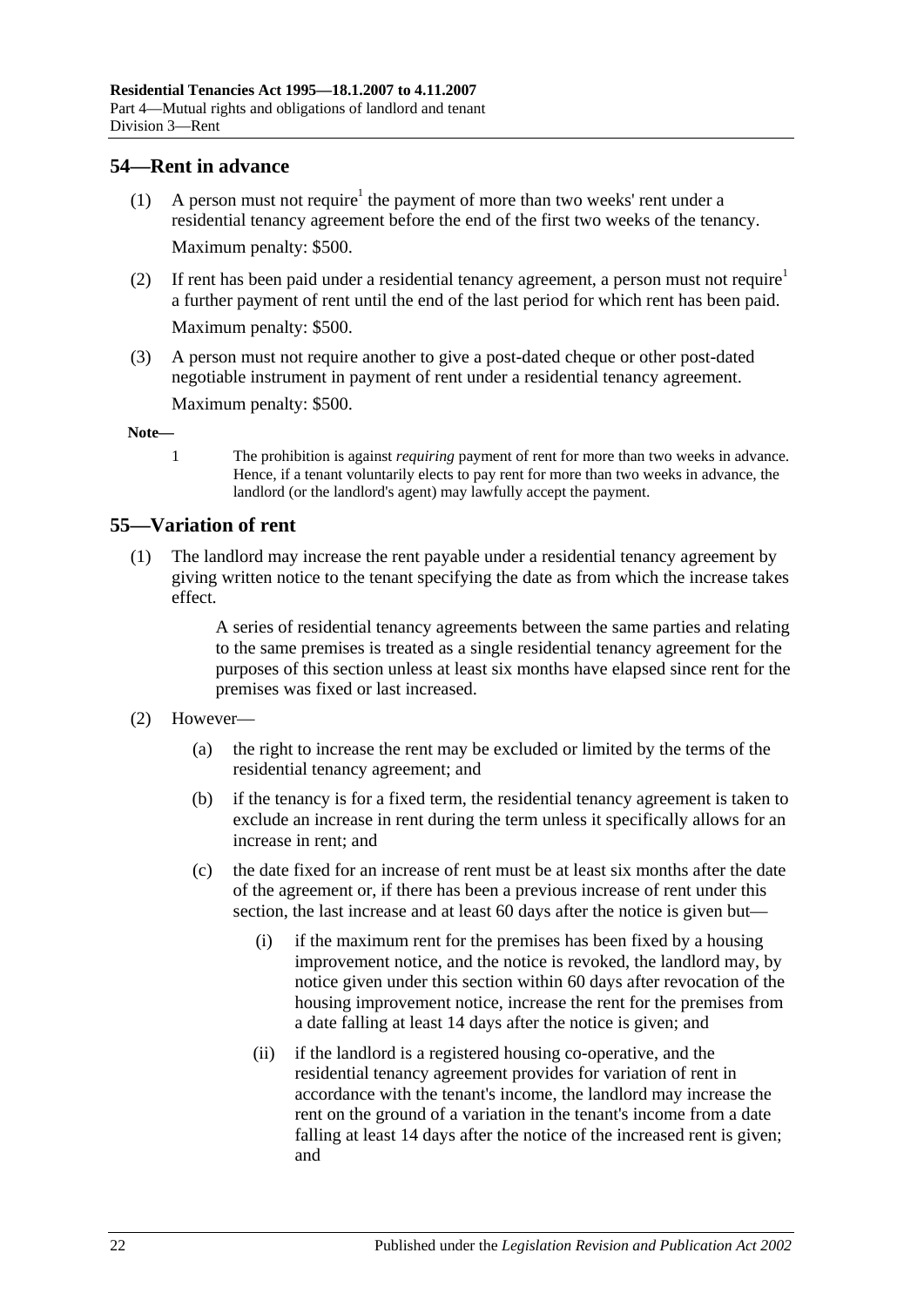- (iii) if the landlord is a registered housing co-operative under a residential tenancy agreement that allows the landlord to change the basis of calculating the rent payable under the agreement, and the landlord gives the tenant written notice that there is to be a change in the basis of calculating rent as from a specified date (which must be at least 60 days after the notice is given and at least six months from the date of the agreement, or if there has been a previous change in the basis of rent calculation, at least six months from the date of the last such change), the rent may be increased to accord with the new basis of rent calculation as from the specified date without further notice under this section.
- (3) The rent payable under a residential tenancy agreement may be reduced by mutual agreement between the landlord and the tenant.
- (4) A reduction of rent may be made on a temporary basis so that the rent reverts to the level that would have been otherwise applicable at the end of a specified period.
- (5) If the rent payable under a residential tenancy agreement is increased or reduced under this section, the terms of the agreement are varied accordingly.
- (6) This section does not affect the operation of a provision of a residential tenancy agreement under which the rent payable under the agreement changes automatically at stated intervals on a basis set out in the agreement.

### <span id="page-22-0"></span>**56—Excessive rent**

- (1) The Tribunal may, on application by a tenant, declare that the rent payable under a residential tenancy agreement is excessive.
- (2) In deciding whether the rent payable under a residential tenancy agreement is excessive, the Tribunal must have regard to—
	- (a) the general level of rents for comparable premises in the same or similar localities; and
	- (b) the estimated capital value of the premises at the date of the application; and
	- (c) the outgoings for which the landlord is liable under the agreement; and
	- (d) the estimated cost of services provided by the landlord and the tenant under the agreement; and
	- (e) the nature and value of furniture, equipment and other personal property provided by the landlord for the tenant's use; and
	- (f) the state of repair and general condition of the premises; and
	- (g) other relevant matters.
- (3) If the Tribunal finds, on an application under this section, that the rent payable under a residential tenancy agreement is excessive, the Tribunal may, by order—
	- (a) fix the rent payable for the premises and vary the agreement by reducing the rent payable under the agreement accordingly; and
	- (b) fix a date (which cannot be before the date of the application) from which the variation takes effect; and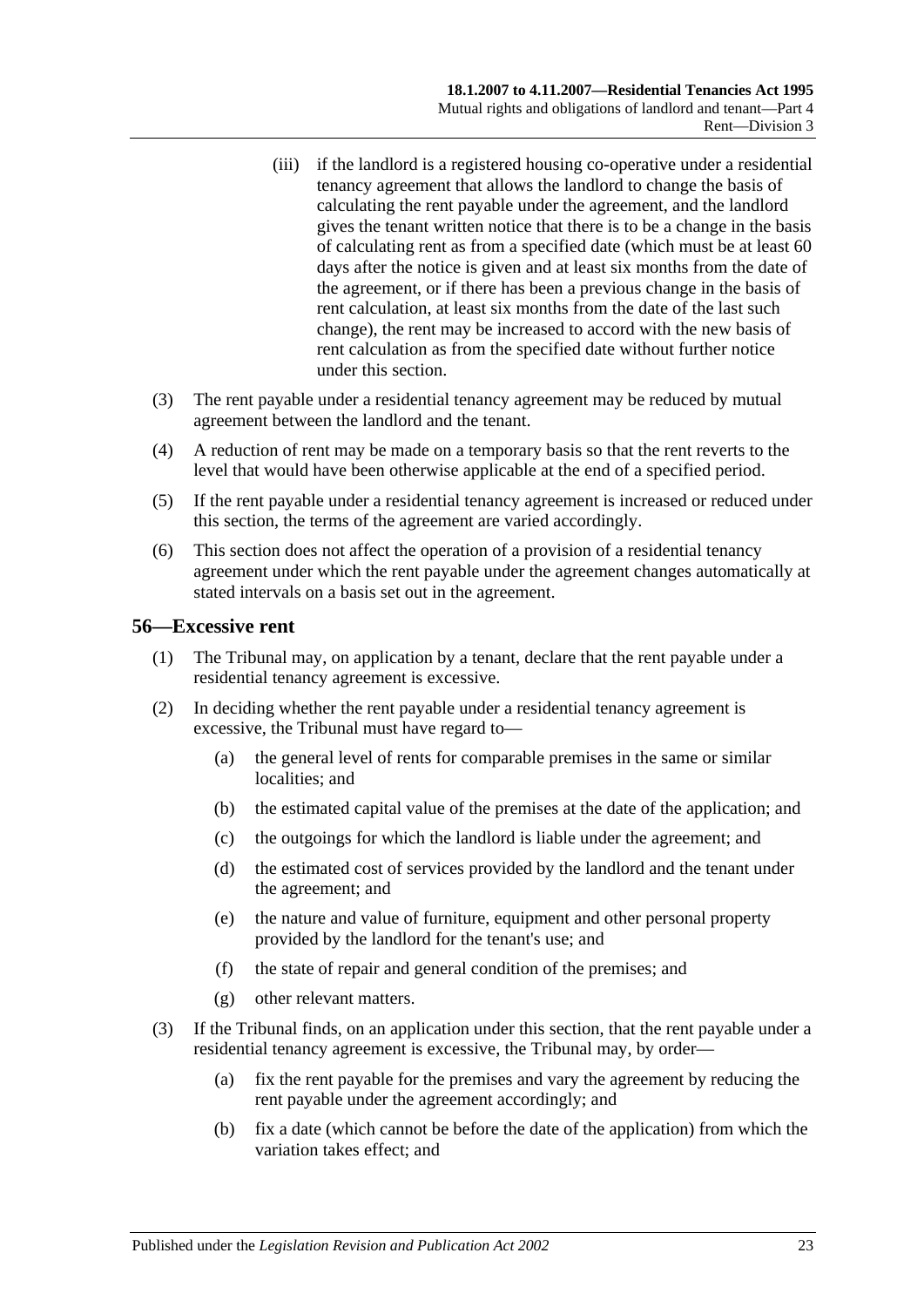- (c) fix a period (which cannot exceed one year) for which the order is to remain in force.
- (4) The Tribunal may, on application by the landlord, vary or revoke an order under this section if satisfied that it is just to do so.
- (5) If, while an order remains in force under this section, a landlord asks for or receives rent for the premises to which the order relates exceeding the amount fixed by the order, the landlord is guilty of an offence.

Maximum penalty: \$1 000.

### <span id="page-23-0"></span>**57—Landlord's duty to keep proper records of rent**

(1) A landlord under a residential tenancy agreement must ensure that a proper record is kept of rent received under the agreement.

Maximum penalty: \$500.

- (2) A person must not—
	- (a) make a false entry in a record of the rent received under a residential tenancy agreement; or
	- (b) falsify the record in any other way.

Maximum penalty: \$1 000.

### <span id="page-23-4"></span><span id="page-23-1"></span>**58—Duty to give receipt for rent**

- (1) A person who receives rent under a residential tenancy agreement must, within 48 hours after receiving the rent, give the person paying the rent a receipt stating—
	- (a) the date on which the rent was received; and
	- (b) the name of the person paying the rent; and
	- (c) the amount paid; and
	- (d) the period of the tenancy to which the payment relates; and
	- (e) the address of the premises to which the payment relates.

Maximum penalty: \$500.

Expiation fee: \$75.

(2) However, if the tenant pays the rent into an account kept by the landlord or the landlord's agent at an ADI, and the landlord, or the landlord's agent keeps a written record containing the information required by [subsection](#page-23-4) (1), a receipt need not be given.

#### <span id="page-23-2"></span>**59—Accrual and apportionment of rent**

- (1) The rent payable under a residential tenancy agreement accrues from day to day.
- (2) If rent is paid in advance, and the tenancy ends before the end of the period for which rent has been paid, the landlord must refund the appropriate proportion of the amount paid to the tenant or apply it towards other liabilities of the tenant to the landlord.

#### <span id="page-23-3"></span>**60—Abolition of distress for rent**

A landlord is not entitled to distrain goods of a tenant for non-payment of the rent payable under a residential tenancy agreement.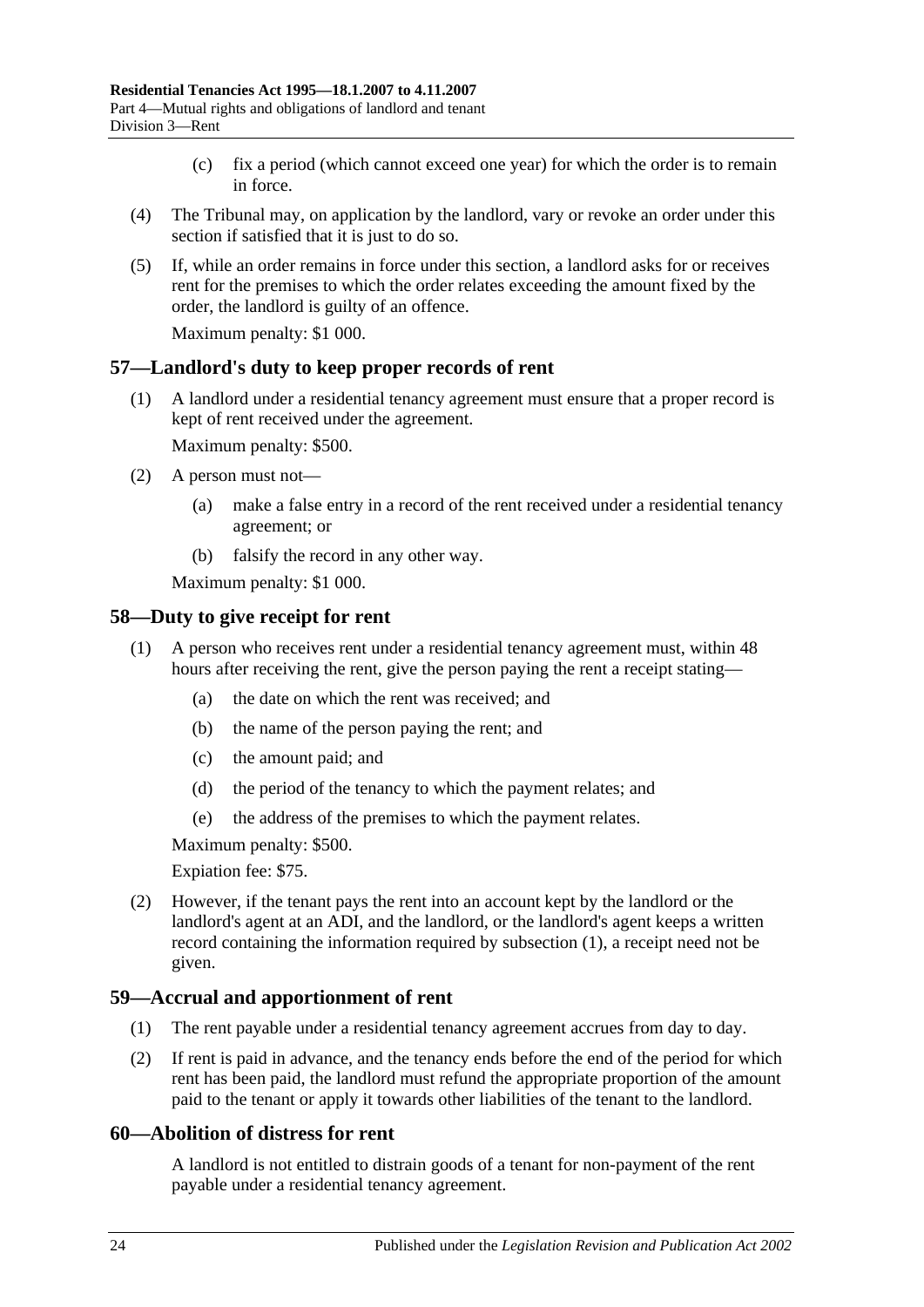## <span id="page-24-0"></span>**Division 4—Security bonds**

### <span id="page-24-1"></span>**61—Security bond**

#### (1) A person must not—

- (a) require more than one security bond for the same residential tenancy agreement; or
- (b) require the payment of security exceeding the relevant limit.

Maximum penalty: \$1 000.

(2) If at least two years have elapsed since the security under a security bond was given or last increased, the landlord may by written notice to the tenant require the tenant to increase the security by a specified additional amount, within a specified period (which must be at least 60 days from the date of the notice), but not so that the total amount of the security exceeds the relevant limit.

> The requirement has effect as if it were a term of the residential tenancy agreement.

- (3) The *relevant limit* is—
	- (a) if the rent payable under the agreement does not exceed an amount (which must be at least \$150 per week) prescribed by regulation for the purposes of this paragraph—four weeks rent under the agreement;
	- (b) if the rent payable under the agreement exceeds an amount prescribed by regulation for the purposes of this paragraph—six weeks rent under the agreement.
- (4) The relevant limit is, in the first instance, calculated by reference to the rent—or if the rent varies, the lowest rent—payable during the first six months of the tenancy (expressed as a weekly rent) and if there is to be an increase in the amount of the security, the relevant limit is calculated by reference to the rent (expressed as a weekly rent) payable when the notice of increase is given.

### <span id="page-24-2"></span>**62—Receipt of security and transmission to the Commissioner**

(1) A person must, within 48 hours after receiving an amount paid by way of security, give the person who pays a receipt stating the date payment was received, the name of the person from whom the payment was received, the amount paid, and the address of the premises to which the payment relates.

Maximum penalty: \$1 000.

Expiation fee: \$150.

(2) A person who receives an amount by way of security must pay the amount of the security to the Commissioner within the period allowed by regulation.

Maximum penalty: \$1 000. Expiation fee: \$150.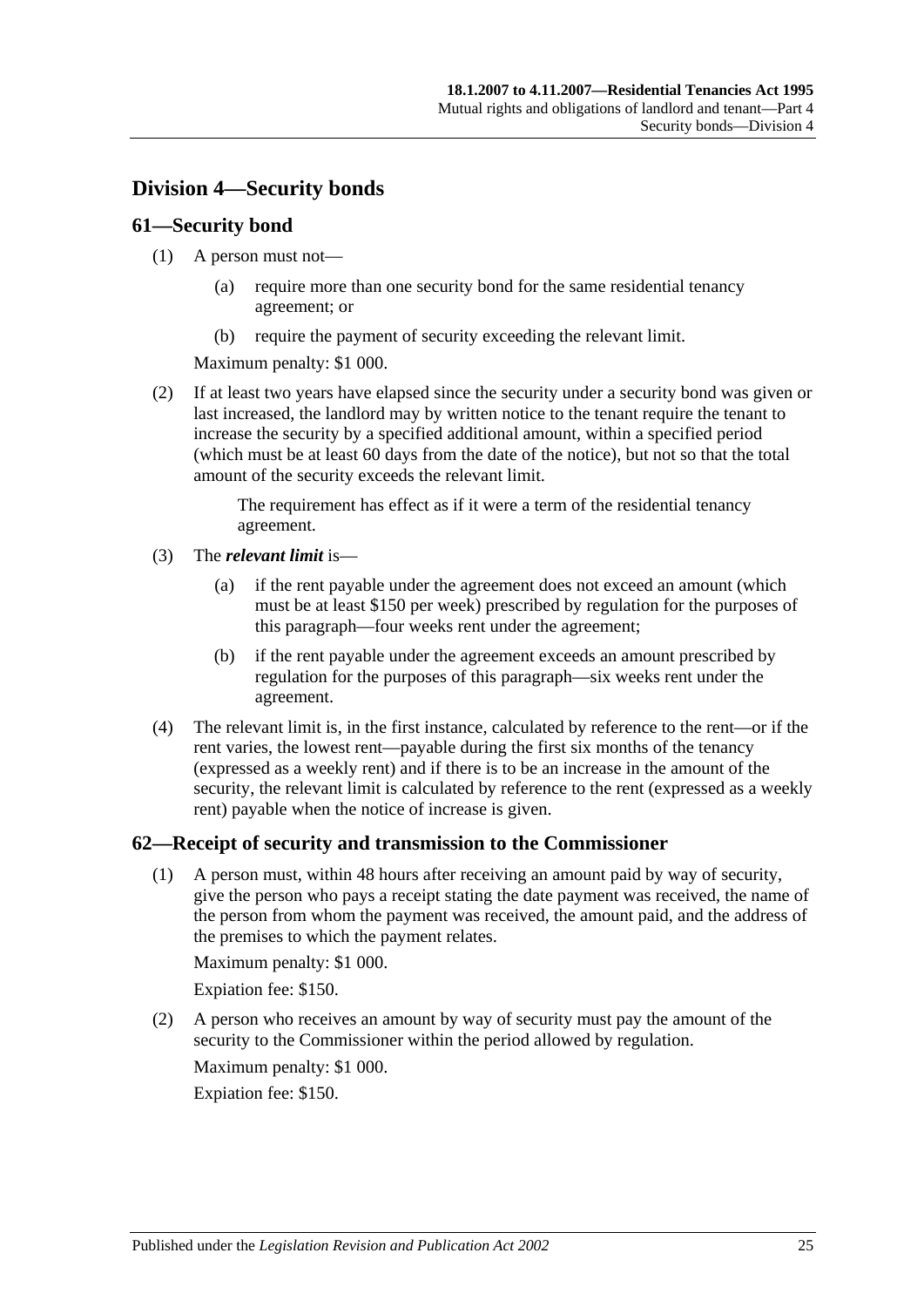### <span id="page-25-0"></span>**63—Repayment of security bond**

- (1) An application may be made to the Commissioner for—
	- (a) payment of the whole amount of the security either to the landlord or the tenant; or
	- (b) payment of a specified amount of the security to the landlord and the balance to the tenant.
- (2) The application—
	- (a) must be in a form approved by the Commissioner; and
	- (b) may be made jointly by the landlord and the tenant or by either the landlord or the tenant.
- (3) If the application is undisputed, the Commissioner must pay out the amount of the security as specified in the application.
- <span id="page-25-3"></span>(4) If an application is liable to be disputed, the Commissioner must give the respondent written notice of the application (in a form the Commissioner considers appropriate) and inform the respondent that, if the respondent wants to dispute the application, a written notice of dispute must be lodged with the Commissioner within ten days after the date the notice is given to the respondent.
- <span id="page-25-1"></span>(5) If the respondent does not give the Commissioner written notice of dispute within ten days after the date the Commissioner's notice<sup>1</sup> is given to the respondent, the Commissioner may pay out the amount of the security as proposed in the application.
- (6) If the Commissioner receives a written notice of dispute before the amount of the security is paid out under [subsection](#page-25-1) (5), the Commissioner must refer the dispute to the Tribunal for determination.
- <span id="page-25-2"></span>(7) Despite a preceding subsection, if—
	- (a) the security has been provided or paid by a third party prescribed by the regulations, or in circumstances prescribed by the regulations; and
	- (b) the Commissioner is given notice of the third party's interest in accordance with the regulations,

then—

- (c) the third party is entitled to make application to the Commissioner for the payment of the whole, or a specified part, of the security; and
- $(d)$
- (i) if the application is made with the consent of the landlord—the Commissioner must pay out the amount of the security as specified in the application;
- (ii) in any other case—the Commissioner must give the landlord and, if the tenant is still in possession of the premises, the tenant, written notice of the application (in a form the Commissioner considers appropriate) and—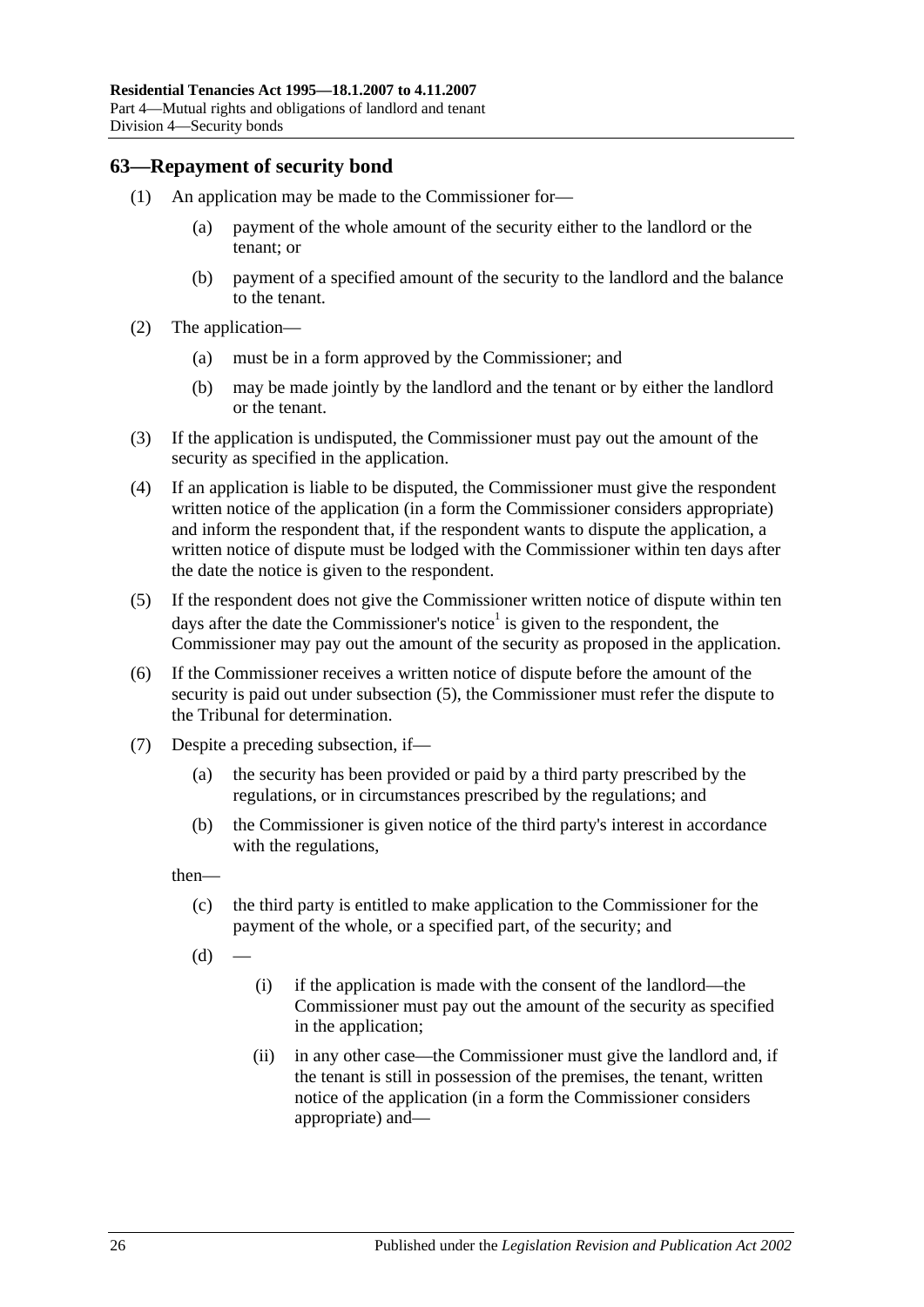- (A) if the Commissioner does not receive a written notice of dispute from the party or parties to whom the notice of the application was given within ten days after the date on which the original notice is given—the Commissioner may pay out the amount of the security as proposed in the application;
- (B) in any other case—the Commissioner must refer the matter to the Tribunal for determination.
- (8) If a payment is made under [subsection](#page-25-2) (7) and the tenant is still in possession of the premises, the landlord may require the tenant to provide a new security bond in accordance with [section](#page-24-1) 61.
- <span id="page-26-0"></span> $(9)$  If—
	- (a) security for the performance of obligations under a residential tenancy agreement is provided by a third party prescribed by the regulations in circumstances prescribed by the regulations; and
	- (b) the landlord makes application to the Commissioner for the payment of the whole, or a specified part, of the amount payable under the security,

#### then—

- (c) if the application is made with the consent of the third party—the Commissioner must pay out the amount as specified in the application;
- (d) in any other case—the Commissioner must give the third party and, if the tenant is still in possession of the premises, the tenant, written notice of the application (in a form the Commissioner considers appropriate) and—
	- (i) if the Commissioner does not receive a written notice of dispute from the party or parties to whom the notice of the application was given within ten days after the date on which the original notice is given—the Commissioner may pay out the amount as proposed in the application;
	- (ii) in any other case—the Commissioner must refer the matter to the Tribunal for determination.
- (10) If a payment is made under [subsection](#page-26-0) (9), the third party must reimburse the Fund to the extent of the payment.
- (11) A payment under this section will be made from the Fund and, in the case of a payment to a tenant, must include interest.
- (12) The interest will be calculated on the amount of the payment to the tenant under this section, and will be taken to have accrued from the day on which the security was paid to the Commissioner to the day of payment to the tenant at a rate fixed by the Minister for the purposes of this section.
- (13) For the purposes of this section—
	- (a) an application is undisputed if it is a joint application by the landlord and the tenant; or an application by the landlord that the whole of the amount of the security be paid to the tenant; or an application by the tenant that the whole of the amount of the security be paid to the landlord;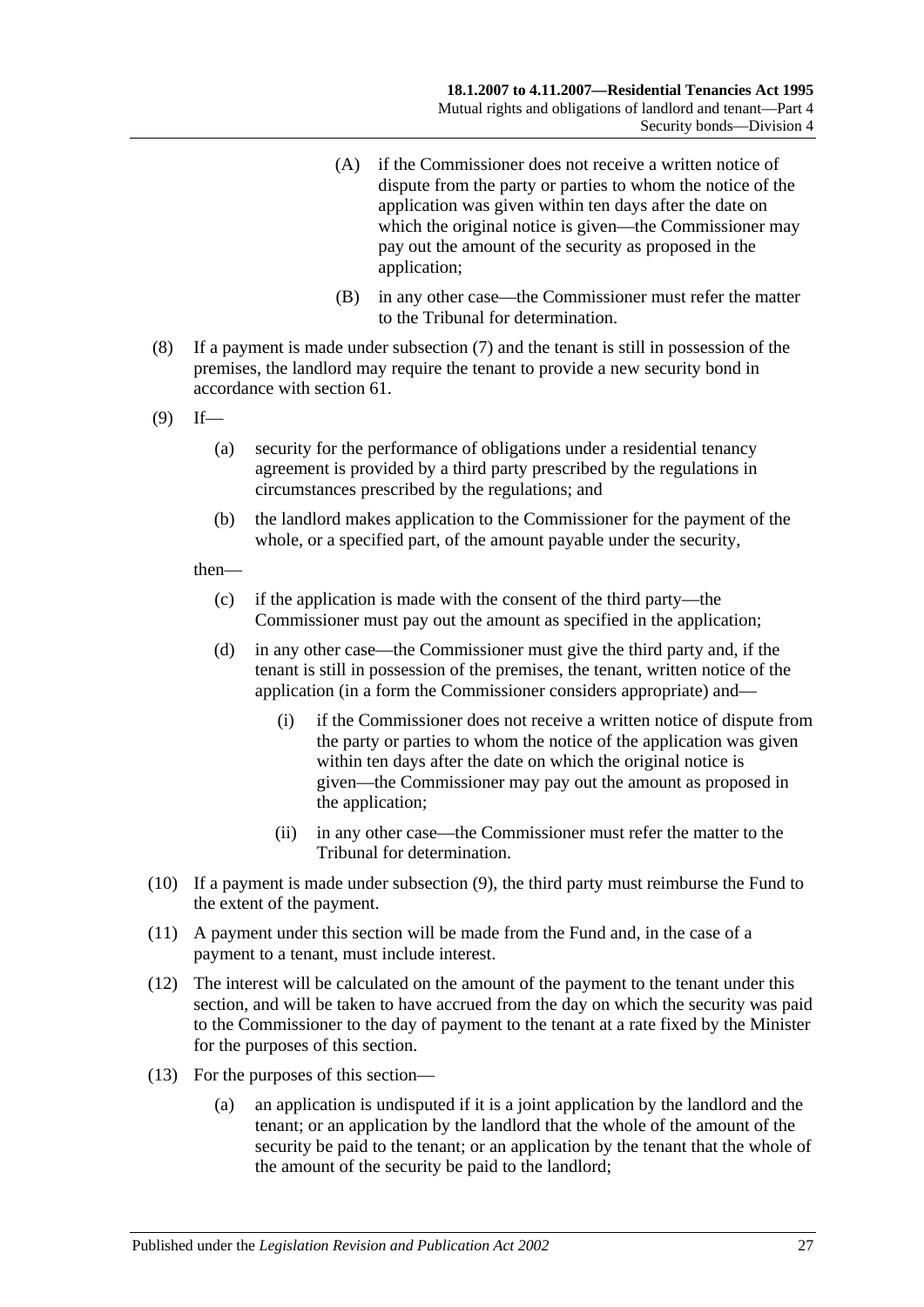- (b) an application that does not fall into any of those categories is liable to be disputed;
- (c) if the application was made by the landlord, the tenant is the respondent; if the application was made by the tenant, the landlord is the respondent.

**Note—**

1 Ie the notice under [subsection](#page-25-3) (4).

## <span id="page-27-0"></span>**Division 5—Tenant's entitlement to possession and quiet enjoyment**

#### <span id="page-27-1"></span>**64—Vacant possession etc**

- (1) It is a term of a residential tenancy agreement that the tenant is entitled to vacant possession of the premises (except for a part of the premises in respect of which a right to exclusive possession is not given by the agreement) from the day the tenancy begins.
- (2) It is a term of a residential tenancy agreement that there is no legal impediment of which the landlord has, or ought to have knowledge, to the tenant's occupation of the premises for the period of the tenancy as a place of residence.

### <span id="page-27-2"></span>**65—Quiet enjoyment**

- (1) It is a term of a residential tenancy agreement that—
	- (a) the tenant is entitled to quiet enjoyment of the premises without interruption by the landlord or a person claiming under the landlord or with superior title to the landlord's title; and
	- (b) the landlord will not cause or permit an interference with the reasonable peace, comfort or privacy of the tenant in the tenant's use of the premises; and
	- (c) the landlord will take reasonable steps to prevent other tenants of the landlord in occupation of adjacent premises from causing or permitting interference with the reasonable peace, comfort or privacy of the tenant in the tenant's use of the premises.
- (2) If the landlord causes or permits interference with the reasonable peace, comfort or privacy of the tenant in the tenant's use of the premises in circumstances that amount to harassment of the tenant, the landlord is guilty of an offence.

Maximum penalty: \$2 000.

The liability to be prosecuted for the offence is in addition to civil liability for breach of the agreement.

### <span id="page-27-3"></span>**Division 6—Security of premises**

#### <span id="page-27-4"></span>**66—Security of premises**

- (1) It is a term of a residential tenancy agreement that—
	- (a) the landlord will take reasonable steps to provide and maintain the locks and other devices that are necessary to ensure the premises are reasonably secure; and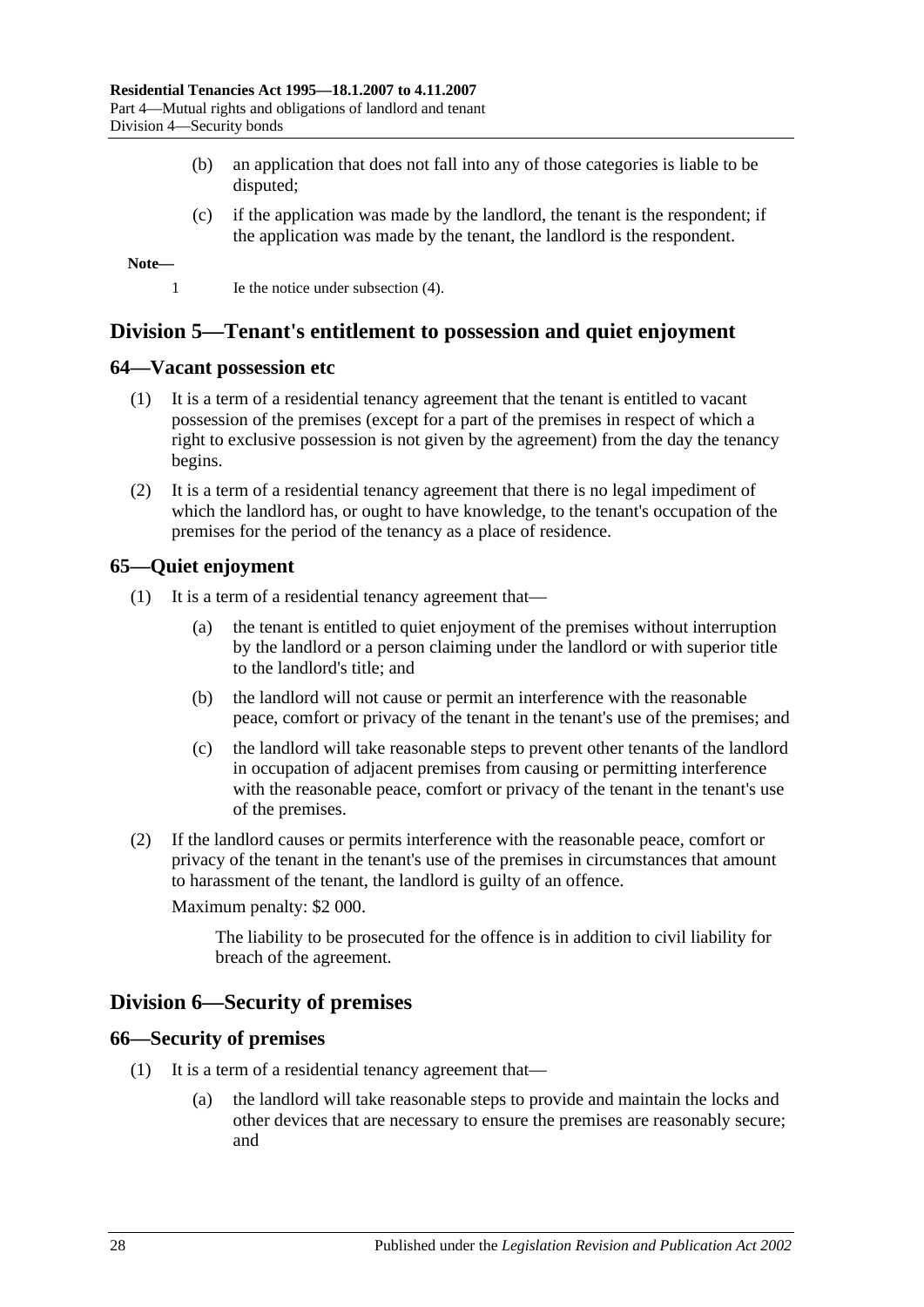- (b) neither the landlord nor the tenant will alter or remove a lock or security device or add a lock or security device without the consent of the other.
- <span id="page-28-3"></span>(2) A landlord or tenant who, without reasonable excuse, contravenes the term of the agreement arising under [subsection](#page-28-3) (1)(b) is guilty of an offence.

Maximum penalty: \$1 000.

The liability to be prosecuted for the offence is in addition to civil liability for breach of the agreement.

(3) If the landlord's agent, without reasonable excuse, alters or removes a lock or security device, or adds a lock or security device, without the tenant's consent, the agent is guilty of an offence.

Maximum penalty: \$1 000.

The liability to be prosecuted for the offence is in addition to civil liability the agent or the landlord may incur.

## <span id="page-28-0"></span>**Division 7—Landlord's obligation in regard to condition of the premises**

#### <span id="page-28-1"></span>**67—Cleanliness**

It is a term of a residential tenancy agreement that the landlord will ensure that the premises, and ancillary property, are in a reasonable state of cleanliness when the tenant goes into occupation of the premises.

### <span id="page-28-4"></span><span id="page-28-2"></span>**68—Landlord's obligation to repair**

- (1) It is a term of a residential tenancy agreement that the landlord—
	- (a) will ensure that the premises, and ancillary property, are in a reasonable state of repair at the beginning of the tenancy and will keep them in a reasonable state of repair having regard to their age, character and prospective life; and
	- (b) will comply with statutory requirements affecting the premises.

The obligation applies even though the tenant had notice of the state of disrepair before entering into occupation.

- (2) However—
	- (a) the landlord will not be regarded as being in breach of the obligation to repair unless—
		- (i) the landlord has notice of the defect requiring repair; and
		- (ii) the landlord fails to act with reasonable diligence to have the defect repaired; and
	- (b) if the landlord is a registered housing co-operative, the regulations may limit the extent of the obligation imposed by [subsection](#page-28-4) (1); and
	- (c) if the premises are subject to a housing improvement notice fixing the maximum rent for the premises, the landlord's obligation under [subsection](#page-28-4) (1) to repair the premises does not apply.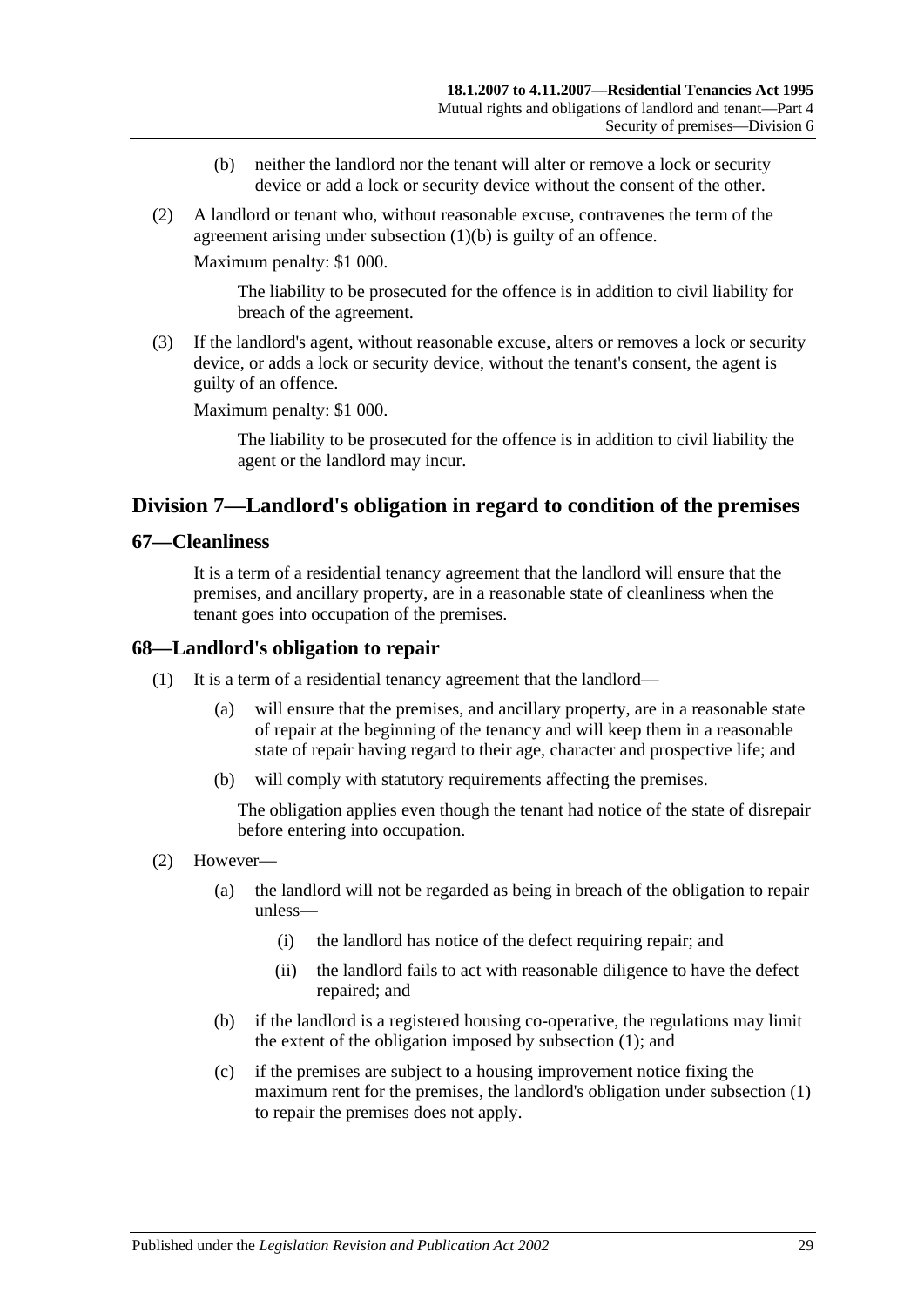- $(3)$  If—
	- (a) premises or ancillary property are in a state of disrepair that does not arise from a contravention of the residential tenancy agreement by the tenant; and
	- (b) the state of disrepair is, unless remedied, likely to result in personal injury or damage to property or undue inconvenience; and
	- (c) the tenant notifies the landlord of the state of disrepair or makes a reasonable attempt to do so; and
	- (d) the tenant incurs costs in having the state of disrepair remedied; and
	- (e) the repairs are carried out by a person who is licensed to carry out the necessary work and the person provides the landlord with a report on the work carried out and the apparent cause of the state of disrepair,

the tenant is entitled to recover from the landlord the reasonable costs of having the repairs carried out.

(4) However, the tenant is not entitled to recover the cost of repairing the premises if the premises are subject to a housing improvement notice fixing the maximum rent payable for premises.

## <span id="page-29-0"></span>**Division 8—Tenant's obligations in relation to the premises and ancillary property**

## <span id="page-29-1"></span>**69—Tenant's responsibility for cleanliness and damage**

- (1) It is a term of a residential tenancy agreement that the tenant—
	- (a) must keep the premises and ancillary property in a reasonable state of cleanliness; and
	- (b) must notify the landlord of damage to the premises or ancillary property; and
	- (c) must not intentionally or negligently cause or permit damage to the premises or ancillary property.
- (2) A tenant who intentionally causes serious damage to the premises or ancillary property is guilty of an offence.

Maximum penalty: \$2 000.

The liability to be prosecuted for an offence is in addition to civil liability for a breach of the agreement.

- (3) It is a term of a residential tenancy agreement that, at the end of the tenancy, the tenant must give the premises and ancillary property back to the landlord in reasonable condition and in a reasonable state of cleanliness.
- (4) In deciding whether premises or other property is in reasonable condition, its condition when the tenant took possession of it, and the probable effect of reasonable wear and tear since that time, must be taken into account.

## <span id="page-29-2"></span>**70—Alteration of premises**

(1) It is a term of a residential tenancy agreement that a tenant must not, without the landlord's written consent, make an alteration or addition to the premises.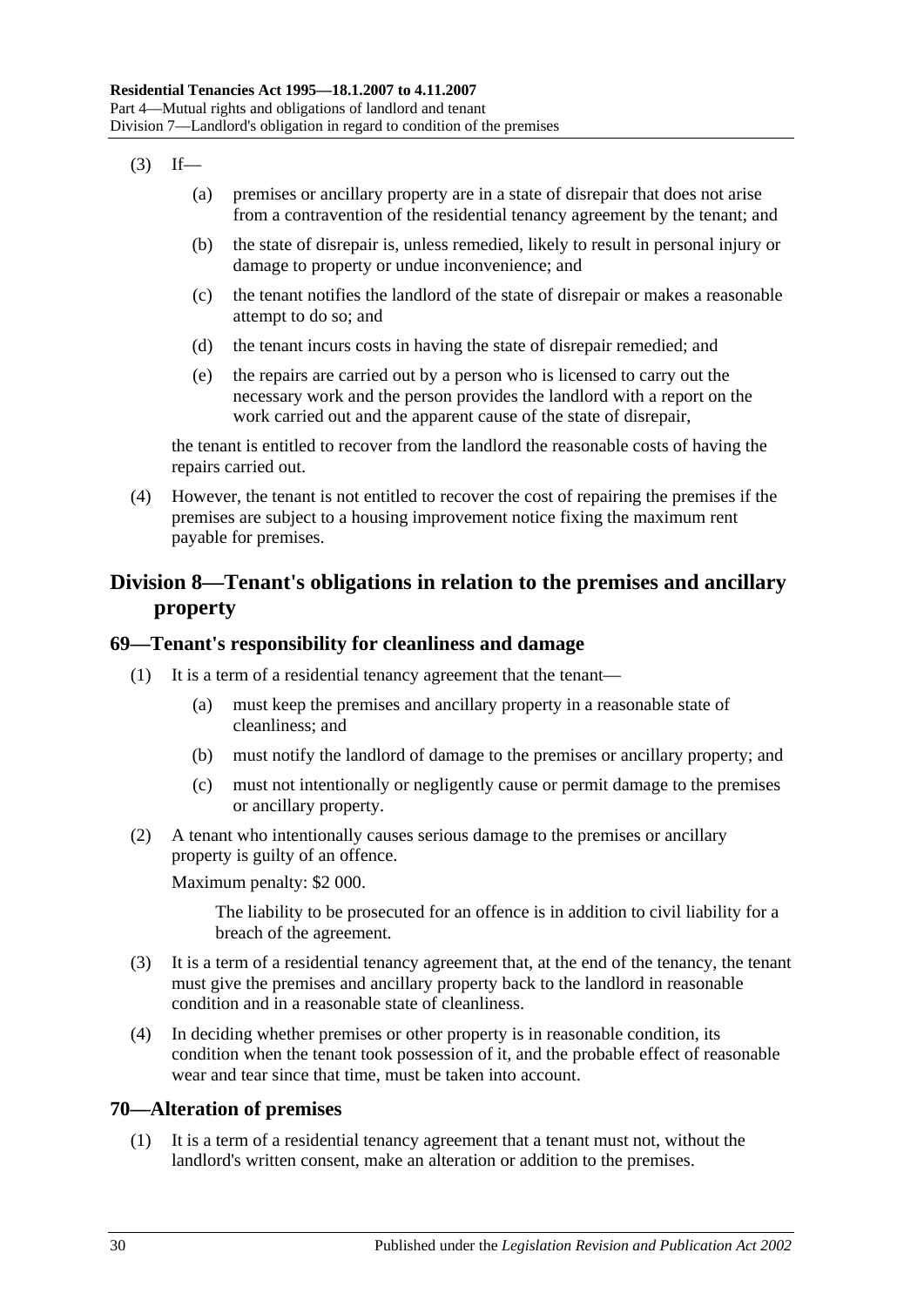- (2) A tenant may remove a fixture affixed to the premises by the tenant unless its removal would cause damage to the premises.
- (3) If a tenant causes damage to the premises by removing a fixture, the tenant must notify the landlord and, at the option of the landlord, repair the damage or compensate the landlord for the reasonable cost of repairing the damage.

## <span id="page-30-0"></span>**Division 9—Tenant's conduct on the premises**

### <span id="page-30-1"></span>**71—Tenant's conduct**

It is a term of a residential tenancy agreement that—

- (a) the tenant must not use the premises, or cause or permit the premises to be used, for an illegal purpose; and
- (b) the tenant must not cause or permit a nuisance; and
- (c) the tenant must not cause or permit an interference with the reasonable peace, comfort or privacy of another person who resides in the immediate vicinity of the premises.

## <span id="page-30-2"></span>**Division 10—Landlord's right of entry**

### <span id="page-30-3"></span>**72—Right of entry**

- (1) It is a term of a residential tenancy agreement that the landlord may enter the premises if (and only if)—
	- (a) the entry is made in an emergency; or
	- (b) the landlord gives the tenant written notice stating the purpose and specifying the date and time of the proposed entry not less than seven and not more than 14 days before entering the premises; or
	- (c) the entry is made at a time previously arranged with the tenant (but not more frequently than once every week for the purpose of collecting the rent); or
	- (d) the entry is made at a time previously arranged with the tenant (but not more frequently than once every four weeks) for the purpose of inspecting the premises; or
	- (e) the entry is made for the purpose of carrying out necessary repairs or maintenance at a reasonable time of which the tenant has been given at least 48 hours written notice; or
	- (f) the entry is made for the purpose of showing the premises to prospective tenants, at a reasonable time and on a reasonable number of occasions during the period of 28 days preceding the termination of the agreement, after giving reasonable notice to the tenant; or
	- (g) the entry is made for the purpose of showing the premises to prospective purchasers, at a reasonable time and on a reasonable number of occasions, after giving the tenant reasonable notice; or
	- (h) the entry is made with the consent of the tenant given at, or immediately before, the time of entry.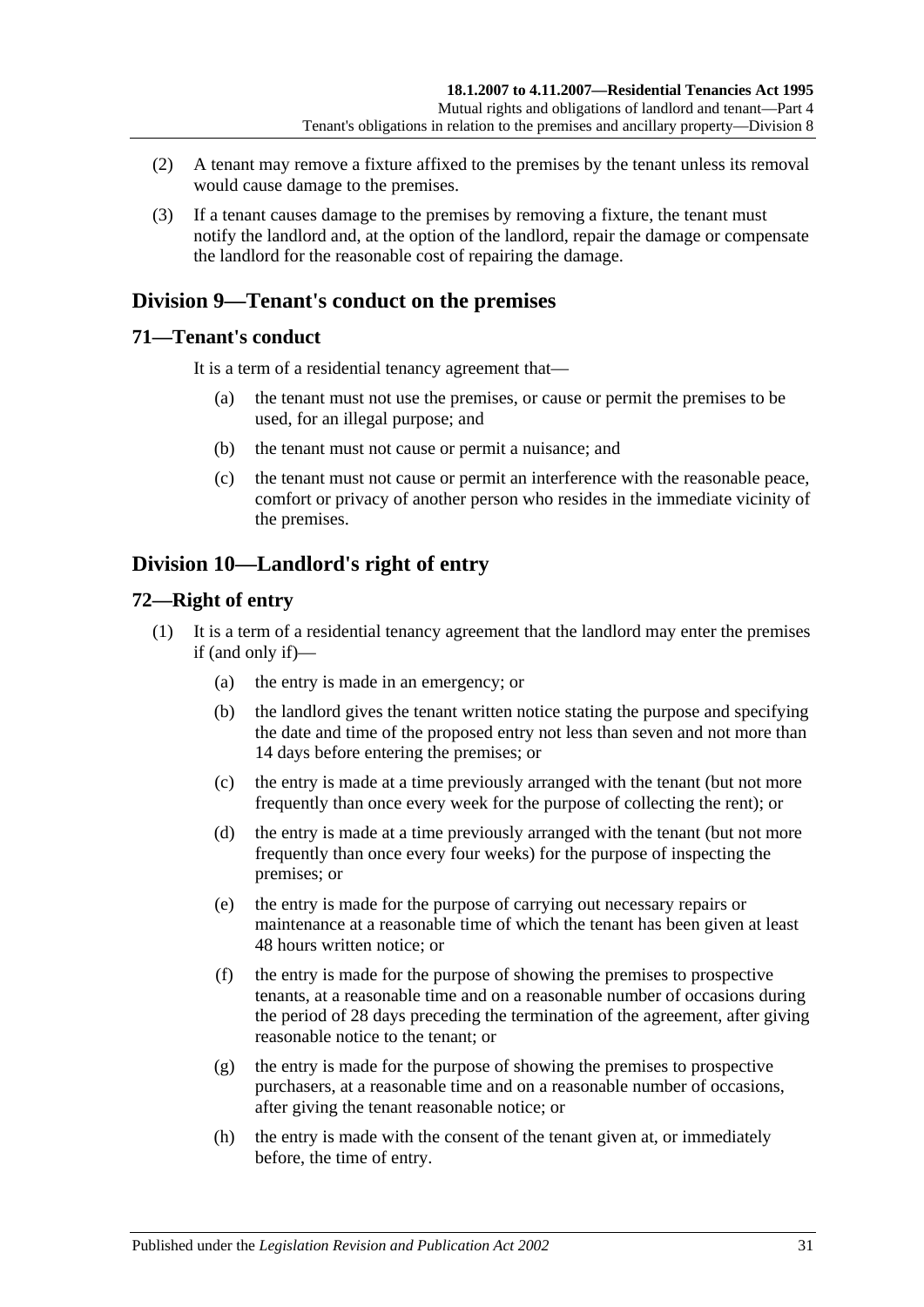(2) This section does not apply to a part of the premises that the tenant uses in common with the landlord or another tenant of the landlord.

## <span id="page-31-0"></span>**Division 11—Rates, taxes and charges**

### <span id="page-31-1"></span>**73—Rates, taxes and charges**

- (1) It is a term of a residential tenancy agreement that the landlord must bear all statutory rates, taxes and charges imposed in respect of the premises.
- (2) However, rates and charges for water supply are to be borne as agreed between the landlord and the tenant.
- (3) In the absence of an agreement—
	- (a) the landlord will bear the rates and charges for water supply up to a limit fixed or determined under the regulations; and
	- (b) any amount in excess of the limit is to be borne by the tenant.

## <span id="page-31-2"></span>**Division 12—Assignment**

### <span id="page-31-3"></span>**74—Assignment of tenant's rights under residential tenancy agreement**

- (1) A tenant under a residential tenancy agreement may, by written or oral agreement with another—
	- (a) assign the tenant's interest in the agreement to the other; or
	- (b) sub-let the premises to which the residential tenancy agreement relates to the other.
- (2) However, it is a term of a residential tenancy agreement that—
	- (a) the tenant must not assign the tenant's interest, or sub-let the premises, without the written consent of the landlord; but
	- (b) the landlord—
		- (i) must not unreasonably withhold consent (unless the landlord is a registered housing co-operative, in which case the landlord has an absolute discretion to withhold consent to an assignment); and
		- (ii) must not make a charge for giving consent or considering an application for consent exceeding the landlord's reasonable expenses.
- (2a) The absence of consent does not invalidate an assignment or sublease unless the landlord is a registered housing co-operative. However, if the landlord's consent to an assignment is not obtained, the tenant who assigns the interest remains liable to the landlord under the residential tenancy agreement (together with the new tenant, who is jointly and severally liable) unless the landlord has unreasonably withheld consent. This continuing liability of the assignor does not apply, in the case of a periodic tenancy, to a liability accruing more than 21 days after the landlord became aware or ought reasonably to have become aware of the assignment (whichever is the earlier).
- (2b) If the landlord's consent to an assignment is not obtained and the landlord had, before the assignment, served a notice of termination on the assignor, the landlord may enforce the notice against the assignee.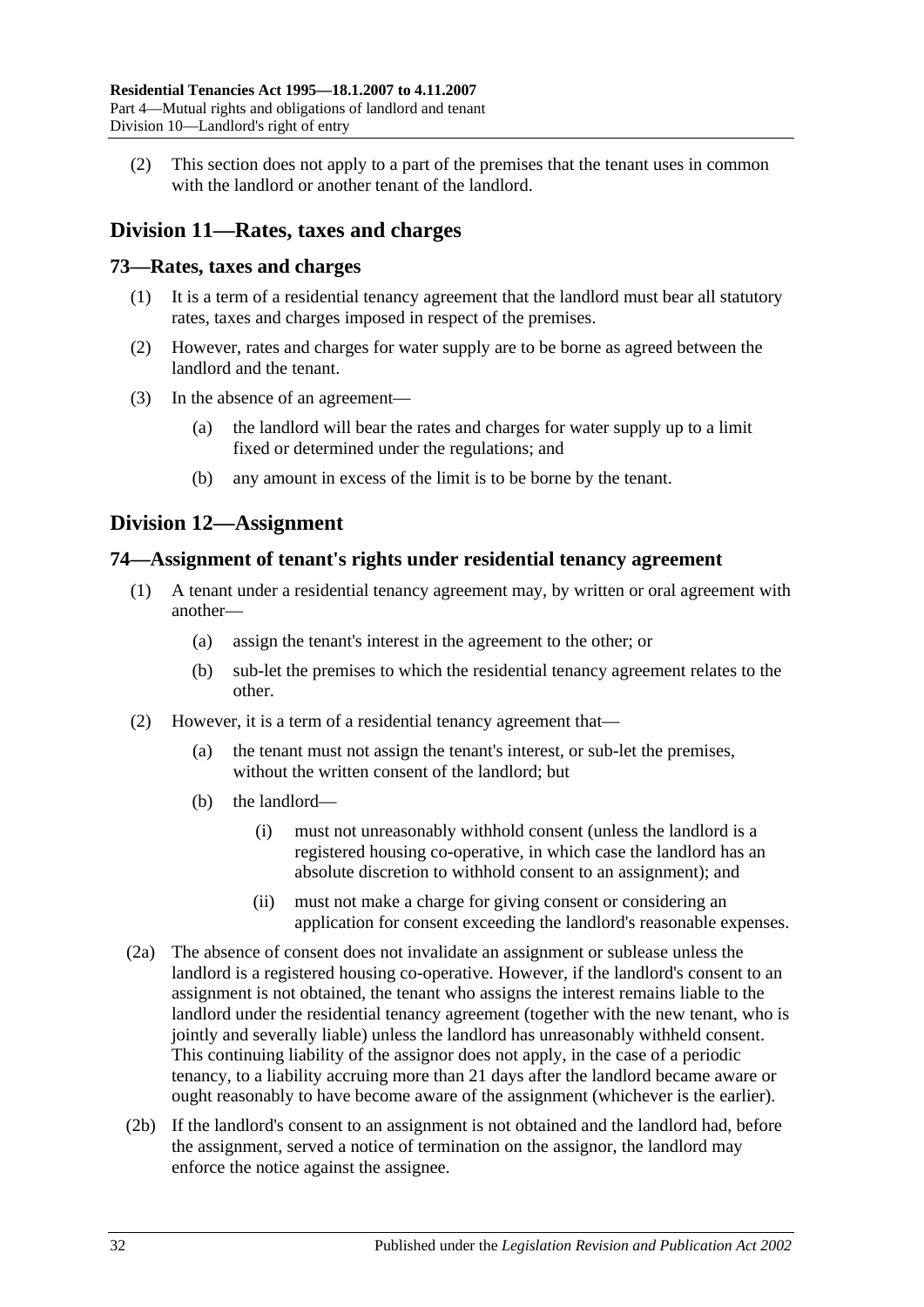- (2c) The landlord may terminate a residential tenancy agreement on the ground that the tenant has assigned the tenant's interest, or has granted a sub-tenancy, without the landlord's consent, but only if the landlord has not unreasonably withheld consent and serves the notice of termination within 21 days after the time the landlord became aware or ought reasonably to have become aware of the assignment or sub-tenancy (whichever is the earlier).
- (3) The effect of an assignment under this section is that the assignee is substituted for the assignor as tenant under the residential tenancy agreement (but the assignor remains responsible for liabilities that accrued before the date of the assignment)<sup>1</sup>.
- (4) An assignee is liable to indemnify the assignor for liabilities incurred by the assignor to the landlord because of a breach of the residential tenancy agreement by the assignee.
- (5) If the tenant assigns the tenant's interest, an amount paid by the tenant and held by way of security will (unless the parties agree to the contrary) continue to be held as security for the proper performance by the assignee of obligations under the residential tenancy agreement.

#### **Note—**

1 If the assignment is made without the landlord's consent, the tenant may also remain liable under the agreement for liabilities that accrue later—See above.

## <span id="page-32-0"></span>**Division 13—Tenant's vicarious liability**

### <span id="page-32-1"></span>**75—Vicarious liability**

It is a term of a residential tenancy agreement that, if a person is on the premises at the invitation or with the consent of the tenant, the tenant is vicariously responsible for an act or omission by the person that would, if it had been an act or omission of the tenant, have constituted a breach of the agreement.

## <span id="page-32-2"></span>**Division 14—Harsh or unconscionable terms**

#### <span id="page-32-6"></span><span id="page-32-3"></span>**76—Harsh or unconscionable terms**

- (1) The Tribunal may, on application by a tenant, make an order rescinding or varying a term of a residential tenancy agreement if satisfied that the term is harsh or unconscionable.
- (2) On making an order under [subsection](#page-32-6) (1), the Tribunal may make consequential changes to the residential tenancy agreement or another related document.

## <span id="page-32-4"></span>**Division 15—Miscellaneous**

### <span id="page-32-5"></span>**77—Accelerated rent and liquidated damages**

- (1) If a residential tenancy agreement provides that, upon breach by the tenant of a term about rent or other term of the agreement, the tenant is liable to pay—
	- (a) all or any part of the rent remaining payable under the agreement; or
	- (b) rent of an increased amount; or
	- (c) an amount by way of penalty; or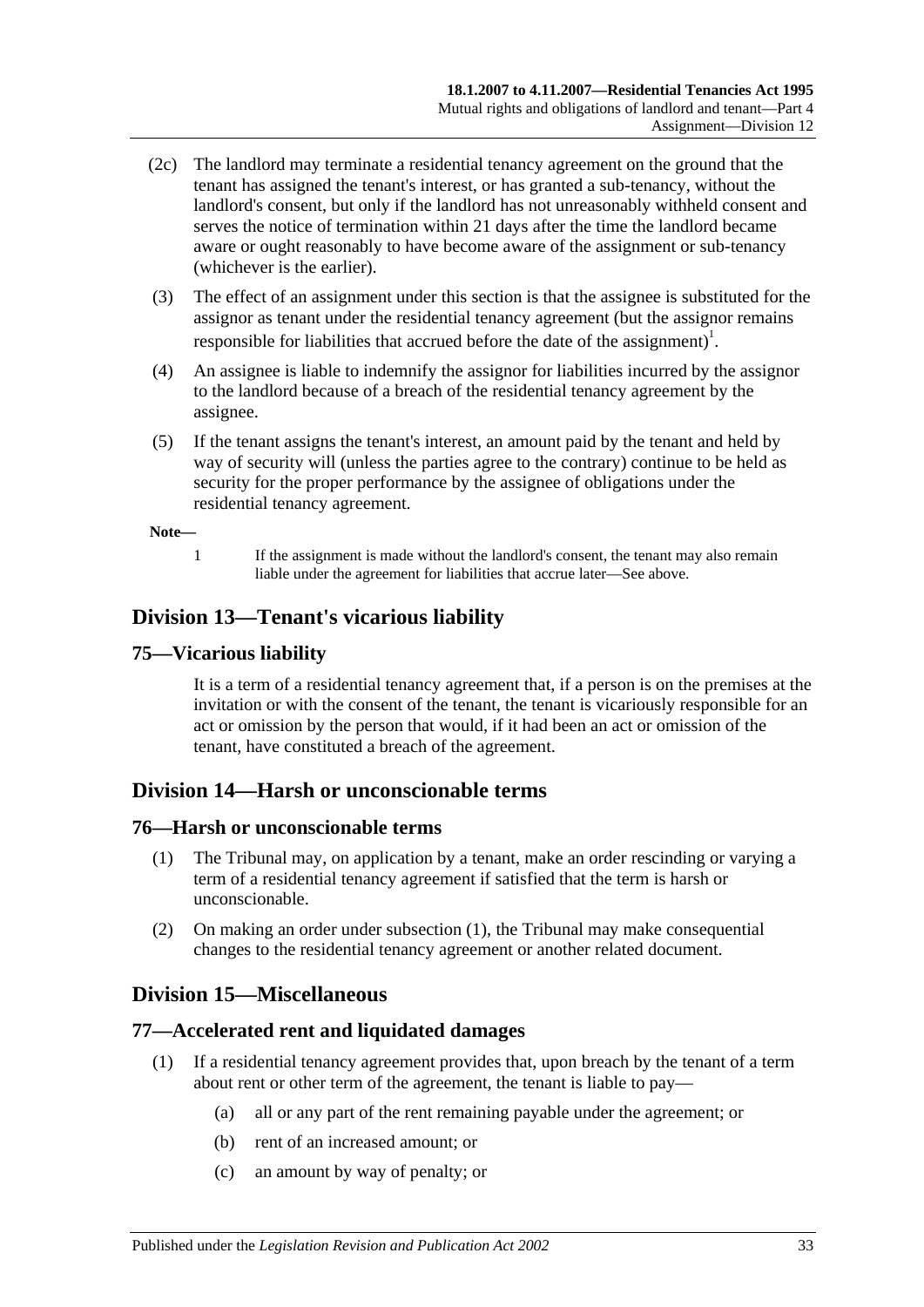(d) an amount by way of liquidated damages,

the provision is void.

- (2) If a residential tenancy agreement provides that, on early or punctual payment of rent, the rent will or may be decreased or the tenant will or may be granted or paid a rebate, refund or other benefit, the tenant is entitled to the reduction, rebate, refund or other benefit in any event.
- (3) If a residential tenancy agreement contains a provision to which this section applies, the landlord is guilty of an offence.

Maximum penalty: \$1 000.

## <span id="page-33-0"></span>**78—Duty of mitigation**

The rules of the law of contract about mitigation of loss or damage on breach of a contract apply to a breach of a residential tenancy agreement.

# <span id="page-33-2"></span><span id="page-33-1"></span>**Part 5—Termination of residential tenancy agreements**

## **Division 1—Termination generally**

## <span id="page-33-3"></span>**79—Termination of residential tenancy**

A residential tenancy terminates if—

- (a) the tenancy is for a fixed term and the fixed term comes to an end; or
- (b) the landlord or the tenant terminates the tenancy by notice of termination given to the other (as required under this Act); or
- (c) the Tribunal terminates the tenancy; or
- (d) a person having title superior to the landlord's title becomes entitled to possession of the premises under the order of the Tribunal or a court<sup>1</sup>; or
- (e) a mortgagee takes possession of the premises under a mortgage; or
- (f) the tenant abandons the premises; or
- (g) the tenant dies without leaving dependants in occupation of the premises; or
- (h) the tenant gives up possession of the premises with the landlord's consent; or
- (i) the interest of the tenant merges with another estate or interest in the land; or
- (j) disclaimer of the tenancy occurs.

#### **Note—**

1 See [section](#page-41-0) 96.

## <span id="page-33-4"></span>**Division 2—Termination by the landlord**

### <span id="page-33-5"></span>**80—Notice of termination by landlord on ground of breach of the agreement**

- (1) If the tenant breaches a residential tenancy agreement, the landlord may give the tenant a written notice in the form required by regulation—
	- (a) specifying the breach; and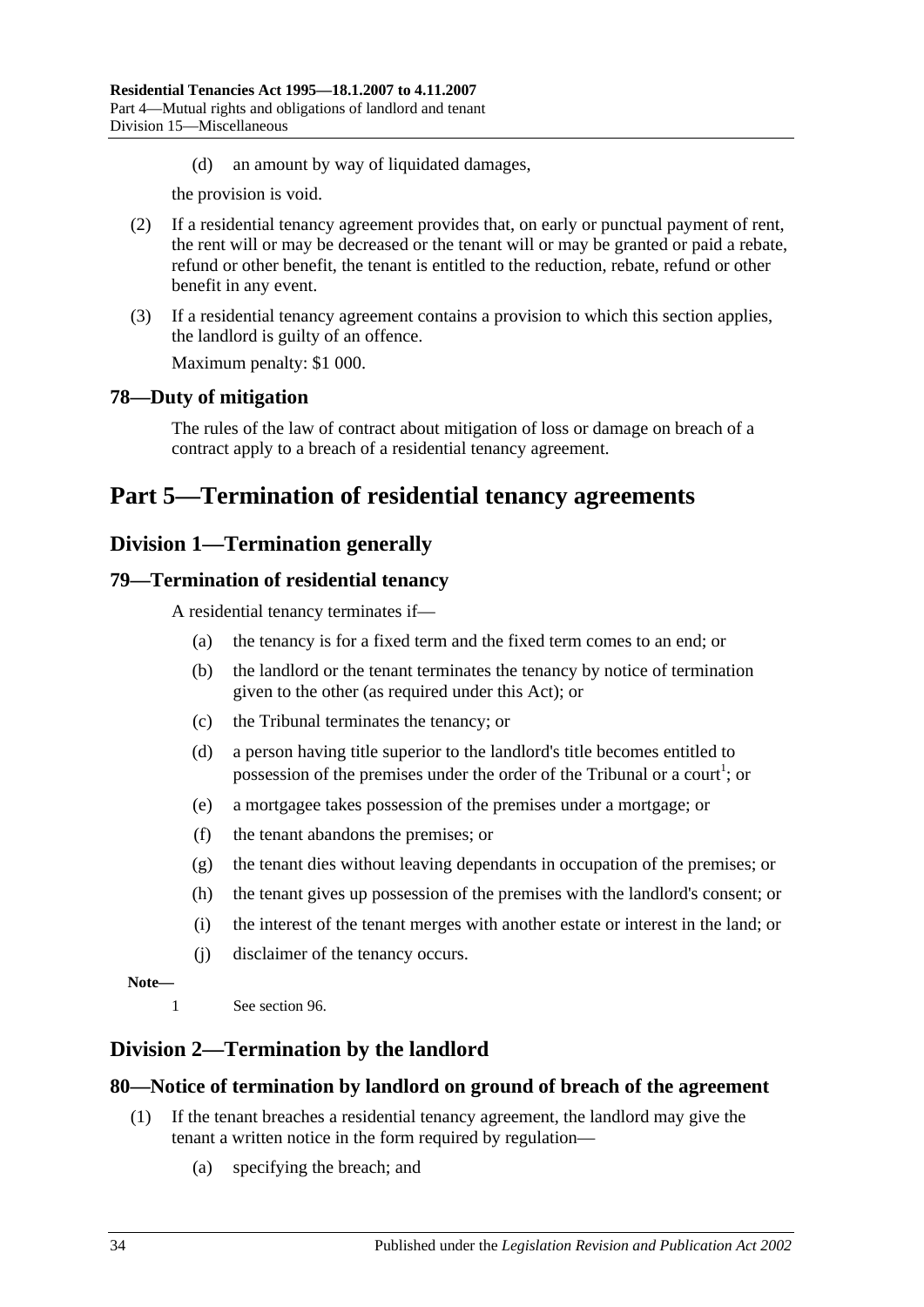- (b) informing the tenant that if the breach is not remedied within a specified period (which must be a period of at least seven days) from the date the notice is given then—
	- (i) the tenancy is terminated by force of the notice; and
	- (ii) the tenant must give up possession of the premises on or before a day specified in the notice (which, subject to [subsection](#page-34-0)  $(2)(c)$ , must be at least seven days after the end of the period allowed for the tenant to remedy the breach).
- (2) If notice is given under this section on the ground of a failure to pay rent—
	- (a) the notice is ineffectual unless the rent (or any part of the rent) has remained unpaid in breach of the agreement for not less than 14 days before the notice was given; and
	- (b) the notice is not rendered ineffectual by failure by the landlord to make a prior formal demand for payment of the rent; and
	- (c) the day specified in the notice for the tenant to give up possession of the premises if the rent is not paid in accordance with the terms of the notice can be any day after the day on which the tenancy is terminated under the notice<sup>1</sup>.
- <span id="page-34-0"></span>(3) If notice is given under this section in respect of a residential tenancy agreement that creates a tenancy for a fixed term, the notice is not ineffectual because the day specified as the day on which the tenant is to give up possession of the premises is earlier than the last day of that term.
- (4) The tenant may at any time after receiving a notice under this section and before giving vacant possession to the landlord, apply to the Tribunal for an order—
	- (a) declaring that the tenant is not in breach of the residential tenancy agreement, or has remedied the breach of the agreement, and that the tenancy is not liable to be terminated under this section; or
	- (b) reinstating the tenancy.
- (5) If the Tribunal is satisfied that a tenancy has been validly terminated under this section, but that it is just and equitable to reinstate the tenancy (or would be just and equitable to reinstate the tenancy if the conditions of the order were complied with), the Tribunal may make an order reinstating the tenancy.
- (6) An order reinstating the tenancy under this section may be made on conditions that the Tribunal considers appropriate.
- (7) On an application for an order reinstating the tenancy, the Tribunal may make alternative orders providing for reinstatement of the tenancy if specified conditions are complied with but, if not, ordering the tenant to give up possession of the premises to the landlord.

**Note—**

1 Ie the requirement to give the tenant at least seven days to give up possession of the premises if the tenant remains in default does not apply.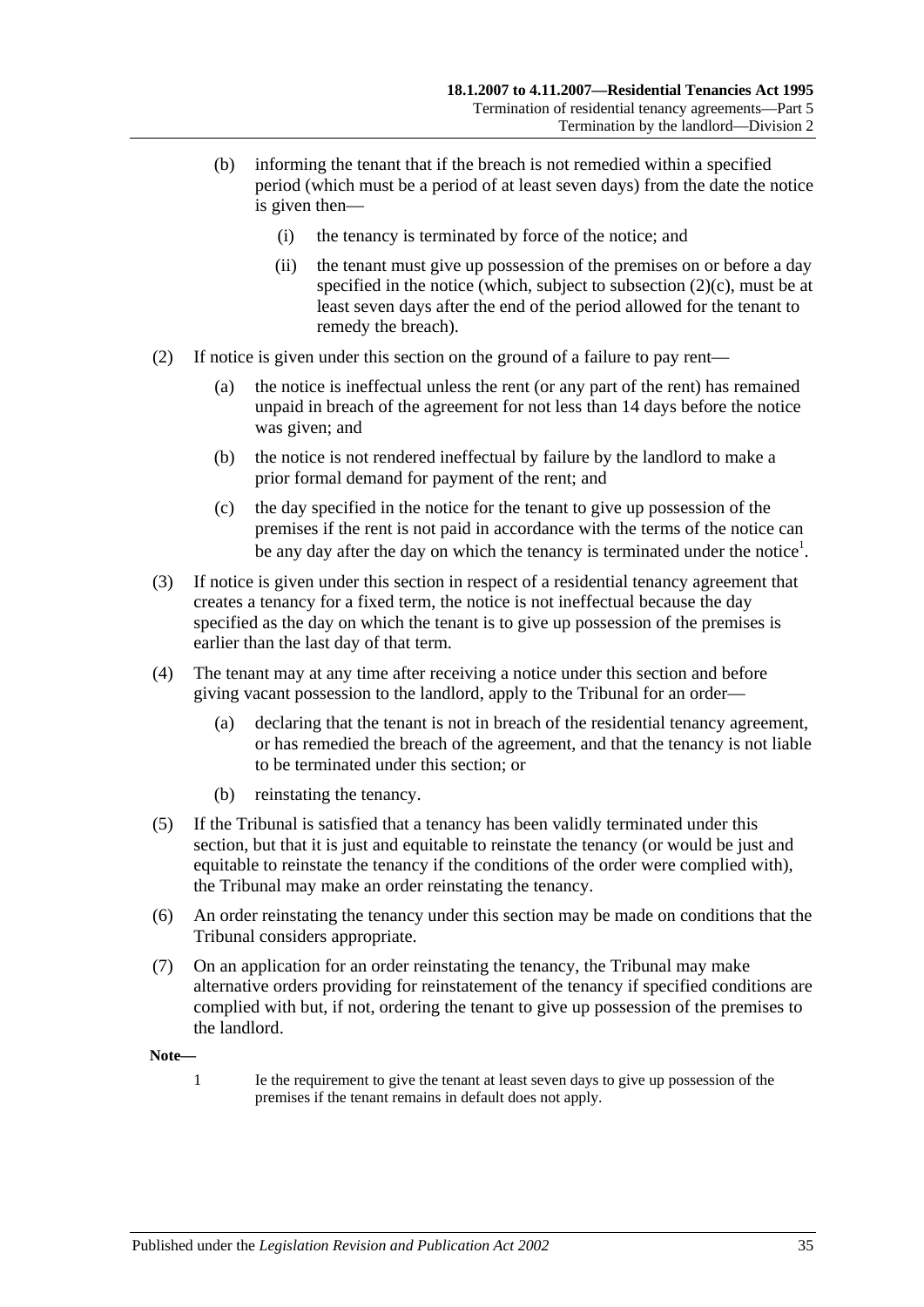## <span id="page-35-0"></span>**81—Termination because possession is required by the landlord for certain purposes**

- (1) A landlord may, by notice of termination given to the tenant, terminate a periodic residential tenancy on the ground that—
	- (a) the landlord requires possession of the premises for demolition; or
	- (b) the landlord requires possession of the premises for repairs or renovations that cannot be carried out conveniently while the tenant remains in possession of the premises; or
	- (c) the landlord requires possession of the premises for—
		- (i) the landlord's own occupation; or
		- (ii) occupation by the landlord's spouse, child or parent; or
		- (iii) occupation by the spouse of the landlord's child or parent; or
	- (d) the landlord has entered into a contract for the sale of the premises under which the landlord is required to give vacant possession of the premises; or
	- (e) the landlord requires possession of the premises for a purpose prescribed by regulation.
- (2) The period of notice given under this section must be at least 60 days or a period equivalent to a single period of the tenancy (whichever is the longer).
- (3) A person must not falsely state the ground of termination in a notice of termination given, or purportedly given, under this section. Maximum penalty: \$2 000.
- (4) A landlord who recovers possession of premises under this section must not, without the consent of the Tribunal, grant a fresh tenancy over the premises within six months after recovering possession.

Maximum penalty: \$2 000.

#### <span id="page-35-1"></span>**82—Termination of residential tenancy by housing co-operative**

- (1) A registered housing co-operative that is landlord under a residential tenancy agreement may, by notice of termination given to the tenant, terminate a residential tenancy on the ground that—
	- (a) the tenant has ceased to be a member of the co-operative; or
	- (b) the tenant no longer satisfies conditions specified by the agreement as essential to the continuation of the tenancy.
- (2) The period of notice under this section must be at least 28 days.

#### <span id="page-35-2"></span>**83—Termination by landlord without specifying a ground of termination**

(1) A landlord may, by notice of termination given to the tenant, terminate the tenancy without specifying a ground of termination.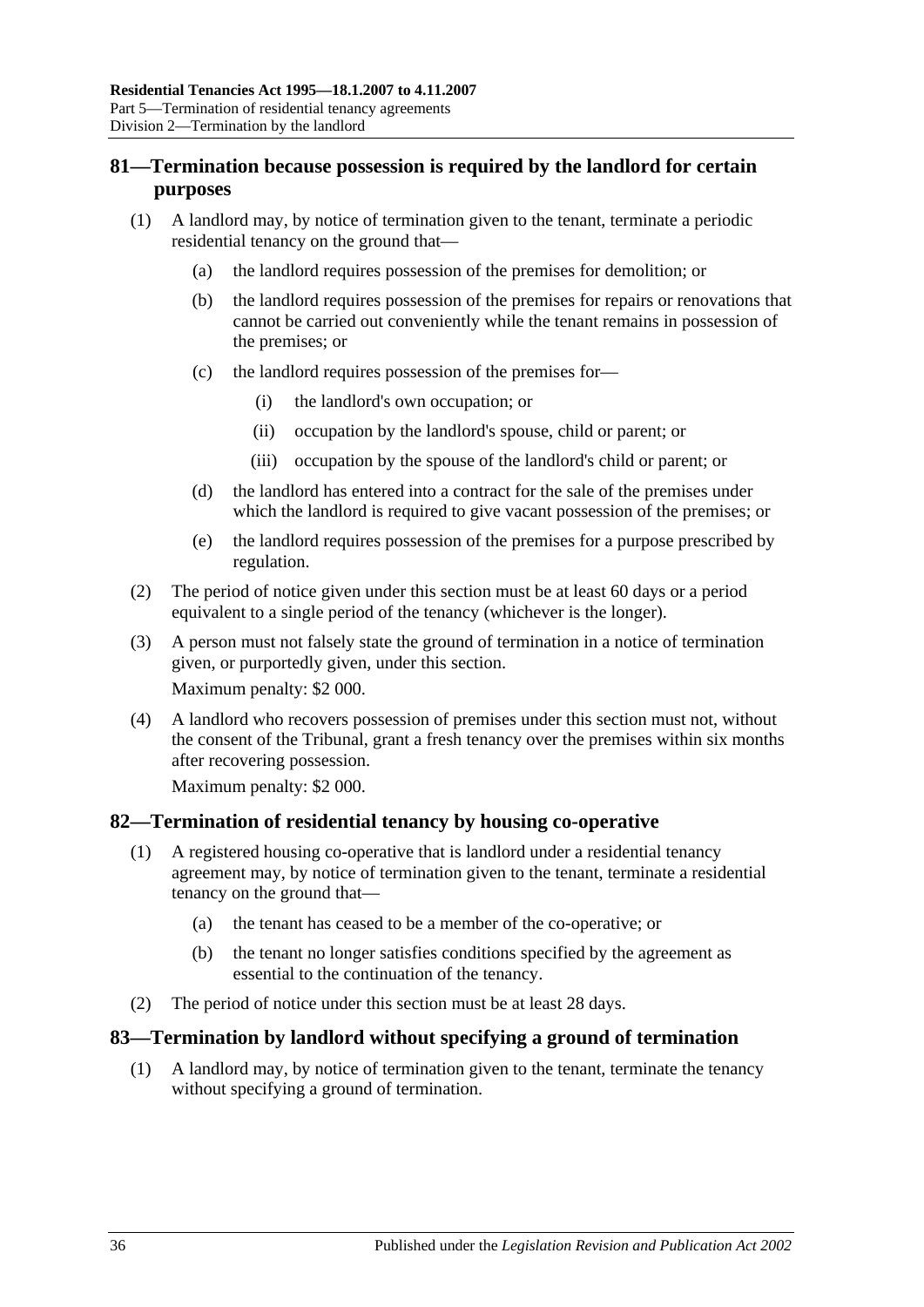(2) However, if the tenancy is for a fixed term, it cannot be terminated under this section; nor can a housing co-operative terminate a tenancy with a member of the co-operative under this section; nor can a tenancy be terminated by notice under this section if the premises are subject to a housing improvement notice, or subject, or potentially subject, to rent control under this Act.

> Premises are subject to, or potentially subject to, rent control under this Act if an order is in force under section 56 or proceedings for such an order have been commenced.

(3) The period of notice under this section must be at least 90 days.

### <span id="page-36-0"></span>**84—Limitation of right to terminate**

- (1) If premises to which a residential tenancy agreement applies are—
	- (a) subject to a housing improvement notice; or
	- (b) subject to, or potentially subject to, rent control under this Act,

the landlord may only terminate the tenancy by notice of termination if the notice is given on a specified ground, and the Tribunal authorises the notice of termination.

Premises are subject to, or potentially subject to, rent control under this Act if an order is in force under section 56 or proceedings for such an order have been commenced.

(2) The Tribunal may authorise a notice of termination under this section if satisfied of the genuineness of the proposed ground on which the notice is to be given.

## <span id="page-36-1"></span>**Division 3—Termination by tenant**

#### <span id="page-36-2"></span>**85—Notice of termination by tenant on ground of breach of the agreement**

- (1) If the landlord breaches a residential tenancy agreement, the tenant may give the landlord a written notice, in the form required by regulation—
	- (a) specifying the breach; and
	- (b) informing the landlord that if the breach is not remedied within a specified period (which must be a period of at least seven days) from the date the notice is given the tenancy is terminated by force of the notice from a date that is also specified in the notice (which must be at least seven days after the end of the period allowed for the landlord to remedy the breach).
- (2) The landlord may, before the time fixed in the tenant's notice for termination of the tenancy or the tenant gives up possession of the premises (whichever is the later), apply to the Tribunal for an order—
	- (a) declaring that the landlord is not in breach of the residential tenancy agreement, or has remedied the breach of the agreement, and that the tenancy is not liable to be terminated under this section; or
	- (b) reinstating the tenancy.
- (3) If the Tribunal is satisfied that a tenancy has been validly terminated under this section, but that it is just and equitable to reinstate the tenancy (or would be just and equitable to reinstate the tenancy if the conditions of the order were complied with), the Tribunal may make an order reinstating the tenancy.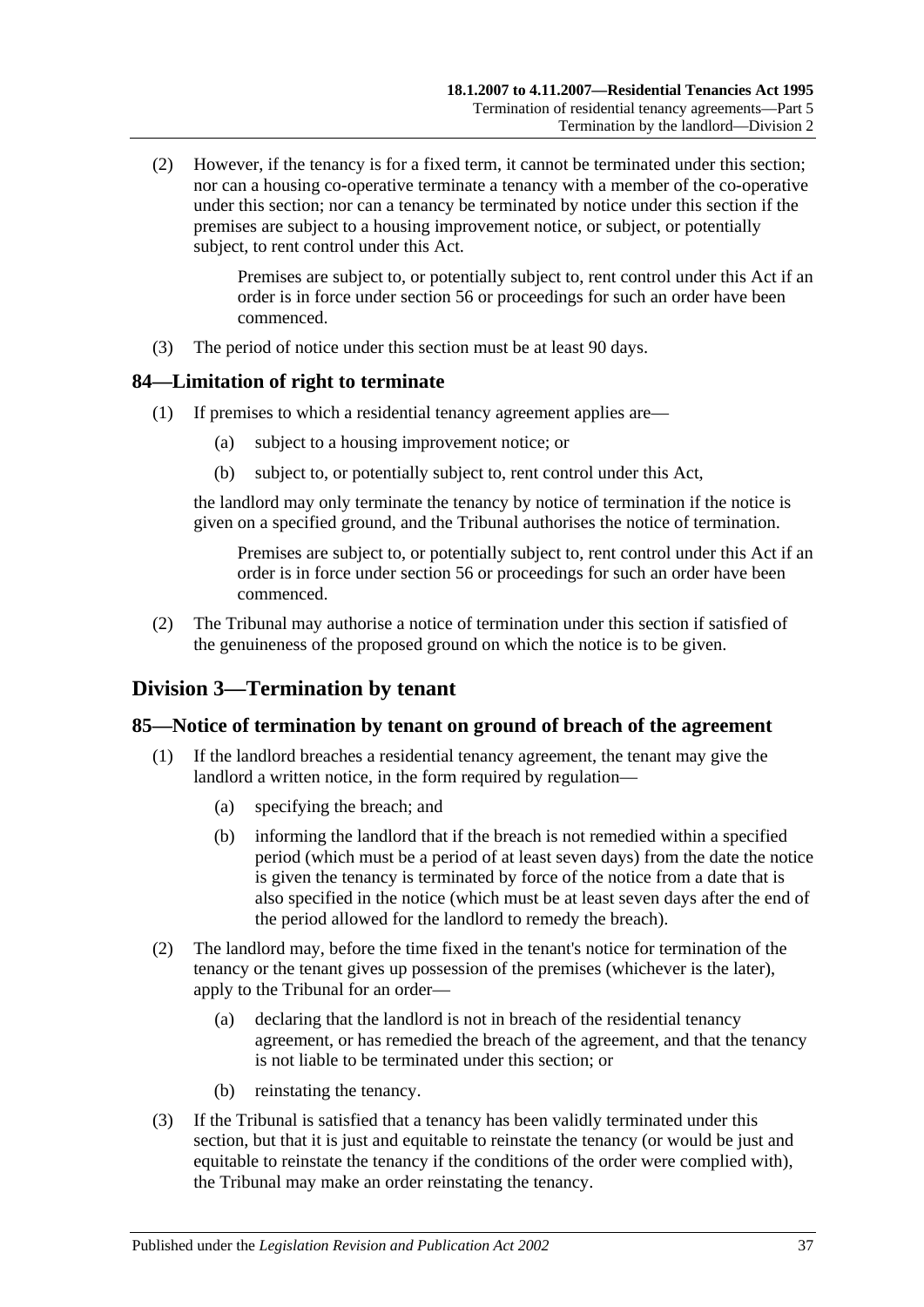(3a) An order reinstating the tenancy under this section may be made on conditions that the Tribunal considers appropriate.

### <span id="page-37-0"></span>**86—Termination by tenant without specifying a ground of termination**

- (1) The tenant under a residential tenancy agreement for a periodic tenancy may, by notice of termination given to the landlord, terminate the tenancy without specifying a ground of termination.
- (2) The minimum period of notice under this section is 21 days or a period equivalent to a single period of the tenancy (whichever is longer).

## <span id="page-37-1"></span>**Division 4—Termination by the Tribunal**

### <span id="page-37-2"></span>**87—Termination on application by landlord**

- (1) The Tribunal may, on application by a landlord, terminate a residential tenancy and make an order for possession of the premises if satisfied that—
	- (a) the tenant has committed a breach of the residential tenancy agreement; and
	- (b) the breach is sufficiently serious to justify termination of the tenancy<sup>1</sup>.
- (2) The Tribunal may, on application by a landlord, terminate a residential tenancy and make an order for immediate possession of the premises if the tenant or a person permitted on the premises with the consent of the tenant has, intentionally or recklessly, caused or permitted, or is likely to cause or permit—
	- (a) serious damage to the premises; or
	- (b) personal injury to—
		- (i) the landlord or the landlord's agent; or
		- (ii) a person in the vicinity of the premises.

#### **Note—**

1 A tenancy may be terminated by a notice under [section](#page-33-5) 80 if the tenant fails to remedy a breach after being required to do so by the landlord. This alternative procedure may be appropriate if (for example) the breach is not capable of remedy.

#### <span id="page-37-3"></span>**88—Termination on application by tenant**

The Tribunal may, on application by a tenant, terminate a residential tenancy and make an order for possession of the premises if satisfied that—

- (a) the landlord has committed a breach of the residential tenancy agreement; and
- (b) the breach is sufficiently serious to justify termination of the tenancy<sup>1</sup>.
- **Note—**
	- 1 A tenancy may be terminated by a notice under [section](#page-36-2) 85 if the landlord fails to remedy a breach after being required to do so by the tenant. This alternative procedure may be appropriate if (for example) the breach is not capable of remedy.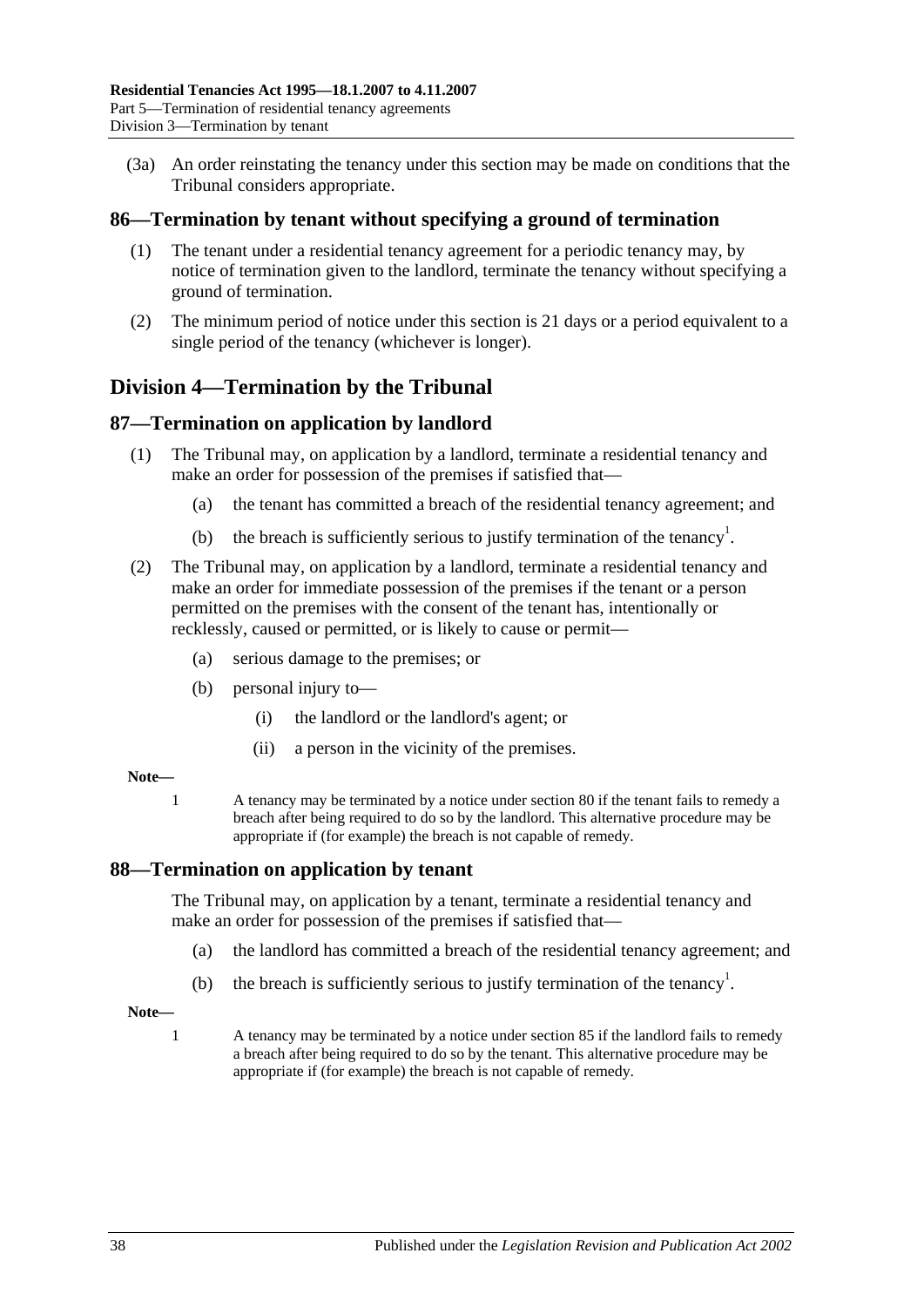### <span id="page-38-0"></span>**89—Termination based on hardship**

- (1) If the continuation of a residential tenancy would result in undue hardship to the landlord or the tenant, the Tribunal may, on application by the landlord or the tenant, terminate the agreement from a date specified in the Tribunal's order and make an order for possession of the premises as from that day.
- (2) The Tribunal may also make an order compensating a landlord or tenant for loss and inconvenience resulting, or likely to result, from the early termination of the tenancy.

### <span id="page-38-1"></span>**90—Tribunal may terminate tenancy where tenant's conduct unacceptable**

- (1) The Tribunal may, on application by an interested person, terminate a residential tenancy and make an order for possession of the premises if it is satisfied that the tenant has—
	- (a) used the premises, or caused or permitted the premises to be used, for an illegal purpose; or
	- (b) caused or permitted a nuisance; or
	- (c) caused or permitted an interference with the reasonable peace, comfort or privacy of another person who resides in the immediate vicinity of the premises.
- (2) If the Tribunal terminates a tenancy and makes an order for possession under this section—
	- (a) the Tribunal must specify the day as from which the order will operate, being not more than 28 days after the day on which the orders are made; and
	- (b) the Tribunal may order the landlord—
		- (i) to take such action as is specified in the order for the purpose of taking possession of the premises; and
		- (ii) not to permit the tenant to occupy the premises (whether as a tenant or otherwise) for a specified period or until further order (and any agreement entered into in contravention of such an order is void).
- (2a) However—
	- (a) the Tribunal must not make an order under this section unless the landlord has been given a reasonable opportunity to be heard in relation to the matter; and
	- (b) if the landlord objects to the making of an order under this section, the Tribunal must not make an order unless the Tribunal is satisfied that exceptional circumstances exist justifying the making of the order in any event.
- (3) In this section—

*interested person* means—

- (a) the landlord; or
- (b) a person who has been adversely affected by the conduct of the tenant on which the application is based.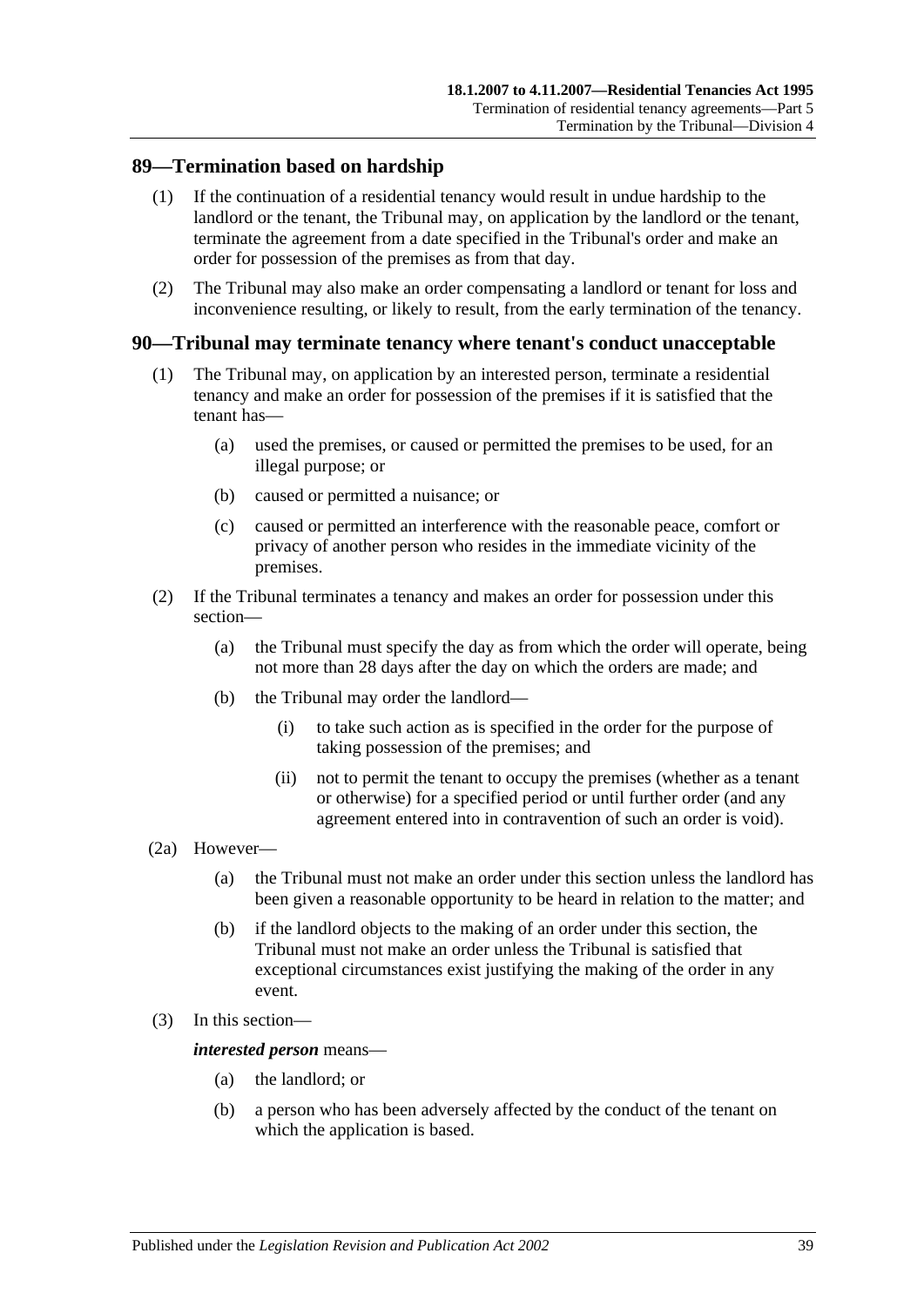## <span id="page-39-0"></span>**Division 5—Notices of termination**

### <span id="page-39-1"></span>**91—Form of notice of termination**

- (1) A notice of termination given by a landlord to a tenant must—
	- (a) be in writing and in the form prescribed by regulation<sup>1</sup>; and
	- (b) be signed by the landlord or the landlord's agent; and
	- (c) state the address of the premises subject to the tenancy; and
	- (d) state the day on which the tenant is required to give up vacant possession of the premises to the landlord; and
	- (e) if the tenancy is to be terminated on a particular ground—specify and give reasonable particulars of the ground of termination; and
	- (f) include any further information required by regulation.
- (2) A notice of termination given by a tenant to a landlord must—
	- (a) be in writing and in the form required by regulation<sup>1</sup>; and
	- (b) be signed by the tenant or an agent of the tenant; and
	- (c) state the address of the premises subject to the tenancy; and
	- (d) state the day on which the tenant is to give up vacant possession of the premises to the landlord; and
	- (e) if the tenancy is to be terminated on a particular ground—specify and give reasonable particulars of the ground of termination; and
	- (f) include any further information required by regulation.

#### **Note—**

1 The *[Acts Interpretation Act](http://www.legislation.sa.gov.au/index.aspx?action=legref&type=act&legtitle=Acts%20Interpretation%20Act%201915) 1915* allows some divergence from the prescribed form providing that the form actually used is to the same effect.

#### <span id="page-39-2"></span>**92—Termination of periodic tenancy**

A notice terminating a periodic tenancy under this Act is not ineffectual because—

- (a) the period of notice is less than would, apart from this Act, have been required at law; or
- (b) the day on which the tenancy is to end is not the last day of a period of the tenancy.

## <span id="page-39-3"></span>**Division 6—Repossession of premises**

#### <span id="page-39-4"></span>**93—Order for possession**

- (1) If a residential tenancy—
	- (a) is terminated by notice of termination under this Act or, in the case of a tenancy under which the South Australian Housing Trust is landlord, under the residential tenancy agreement; or
	- (b) is for a fixed term which expires and is not renewed,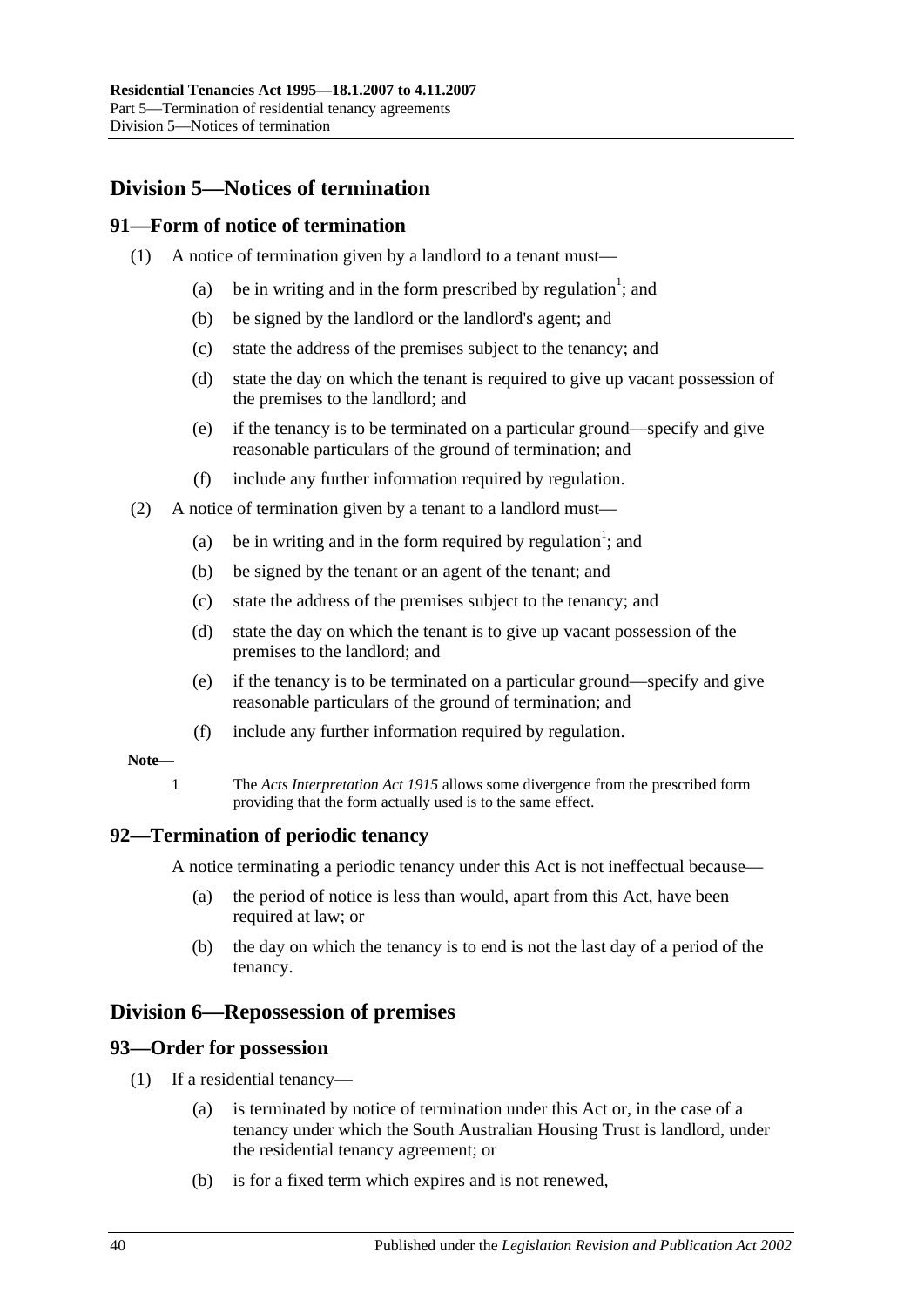the landlord may apply to the Tribunal for an order for possession of the premises.

- (2) If the Tribunal is satisfied that the tenancy has terminated or has been terminated, the Tribunal may make an order for possession of the premises.
- (3) The order for possession will take effect on a date specified by the Tribunal in the order, being a date not more than seven days after the date of the order unless the operation of the order for possession is suspended<sup>1</sup>.
- <span id="page-40-3"></span>(4) However, if the Tribunal, although satisfied that the landlord is entitled to an order for possession of the premises, is satisfied by the tenant that the grant of an order for immediate possession of the premises would cause severe hardship to the tenant, the Tribunal may—
	- (a) suspend the operation of the order for possession for up to 90 days; and
	- (b) extend the operation of the residential tenancy agreement until the landlord obtains vacant possession of the premises from the tenant.
- (4a) In extending the operation of the residential tenancy agreement, the Tribunal may make modifications to the agreement that it considers appropriate (but the modifications cannot reduce the tenant's financial obligations under the agreement).
- <span id="page-40-2"></span>(5) If the tenant fails to comply with an order for possession, the landlord is entitled to compensation for any loss caused by that failure.
- (6) The Tribunal may, on application by the landlord, order the tenant to pay to the landlord compensation to which the landlord is entitled under [subsection](#page-40-2) (5).

**Note—**

1 See [subsection](#page-40-3) (4).

#### <span id="page-40-0"></span>**94—Abandoned premises**

- (1) The Tribunal may, on application by a landlord—
	- (a) declare that a tenant abandoned premises on a day stated in the declaration; and
	- (b) make an order for immediate possession of the premises.
- (2) A tenant is taken to have abandoned the premises on the day stated in a declaration under this section.
- (3) If a tenant has abandoned premises, the landlord is entitled to compensation for any loss (including loss of rent) caused by the abandonment.
- (4) However, the landlord must take reasonable steps to mitigate any loss and is not entitled to compensation for loss that could have been avoided by those steps.
- (5) The Tribunal may, on application by the landlord, order the tenant to pay to the landlord compensation to which the landlord is entitled under this section.

#### <span id="page-40-1"></span>**95—Repossession of premises**

A person must not enter premises for the purpose of taking possession of the premises before, or after, the end of a residential tenancy unless—

(a) the tenant abandons, or voluntarily gives up possession of, the premises; or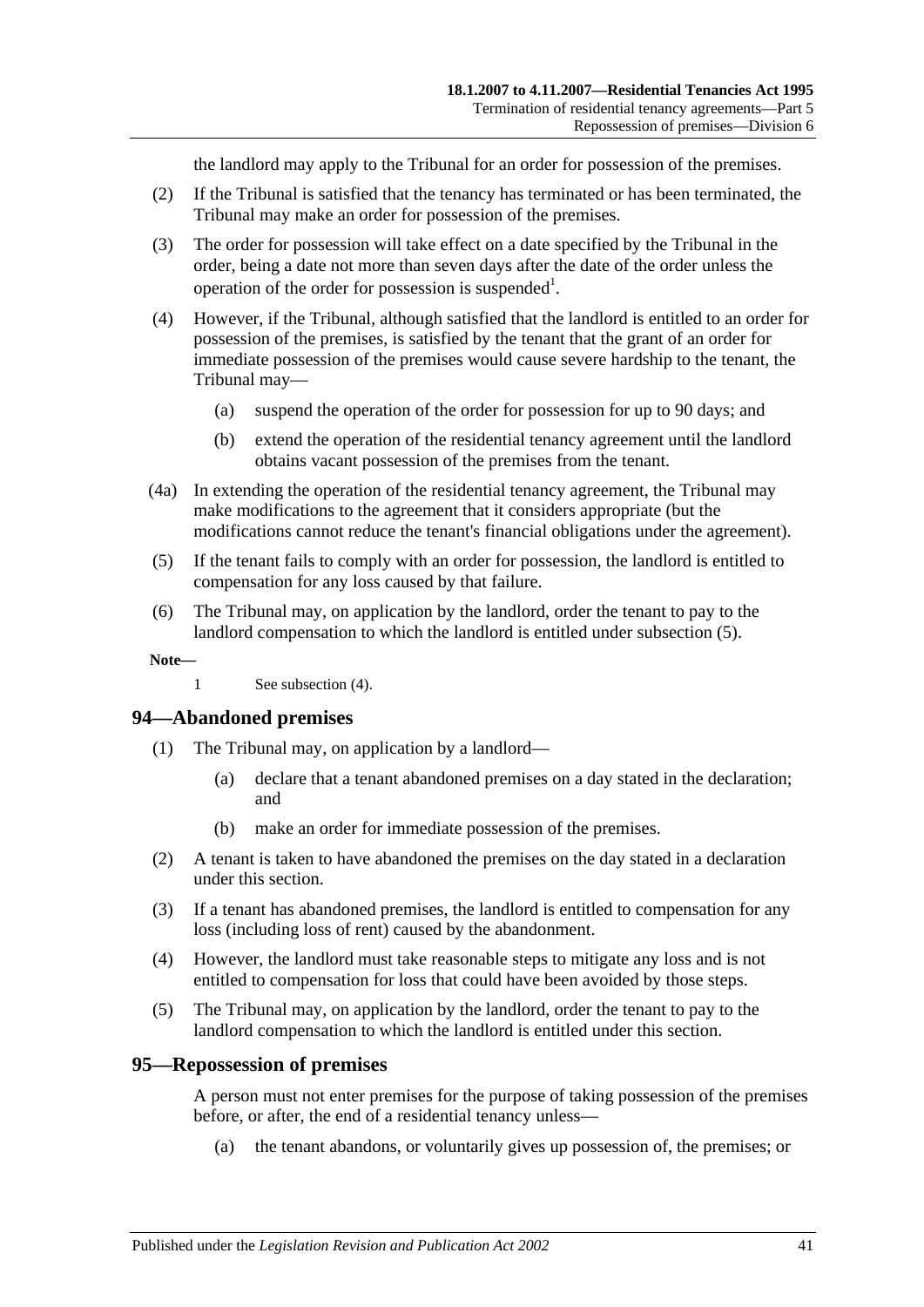(b) the person is authorised to take possession of the premises under the order of a court or the Tribunal.

Maximum penalty: \$2 000.

## <span id="page-41-0"></span>**96—Forfeiture of head tenancy not to result automatically in destruction of right to possession under residential tenancy agreement**

- (1) A person cannot take possession of residential premises subject to a residential tenancy agreement so as to defeat the tenant's right to possession under the residential tenancy agreement unless an order for possession of the premises is made by a court or the Tribunal.
- <span id="page-41-3"></span>(2) If a person is entitled to possession of residential premises as against a person who granted a residential tenancy, a court before which proceedings for possession of the premises are brought, or the Tribunal, may, on application by an interested person, vest the residential tenancy agreement in the person who would, but for the agreement, be entitled to possession of the premises so that the tenant holds the premises directly from that person as landlord.
- (3) An order may be made under [subsection](#page-41-3) (2) on terms and conditions the court or Tribunal considers just.

## <span id="page-41-1"></span>**Division 7—Abandoned goods**

## <span id="page-41-2"></span>**97—Abandoned goods**

- <span id="page-41-4"></span>(1) If a residential tenancy terminates or is terminated, and goods are left on the premises that were subject to the tenancy, then—
	- (a) the landlord may, when at least two days have passed since the landlord took possession of the premises, remove, and destroy or dispose of, goods—
		- (i) if they are perishable foodstuffs; or
		- (ii) if their value is less than a fair estimate of the cost of their removal, storage and sale; but
	- (b) if the goods are not liable to destruction or disposal under [paragraph](#page-41-4) (a), the landlord must store the goods in a safe place and manner for at least 60 days.
- (2) The landlord must, within seven days after storing goods or having goods stored under this section—
	- (a) give notice of the storage of the goods to—
		- (i) if the tenant has left a forwarding address—the tenant; and
		- (ii) if another person has, to the knowledge of the landlord, an interest in the goods and the person's name and address are known to, or reasonably ascertainable by, the landlord—that person; and
	- (b) publish notice of the storage of the goods in a newspaper circulating generally throughout the State.
- <span id="page-41-5"></span>(3) A notice must be in the form prescribed by regulation for the purposes of this section.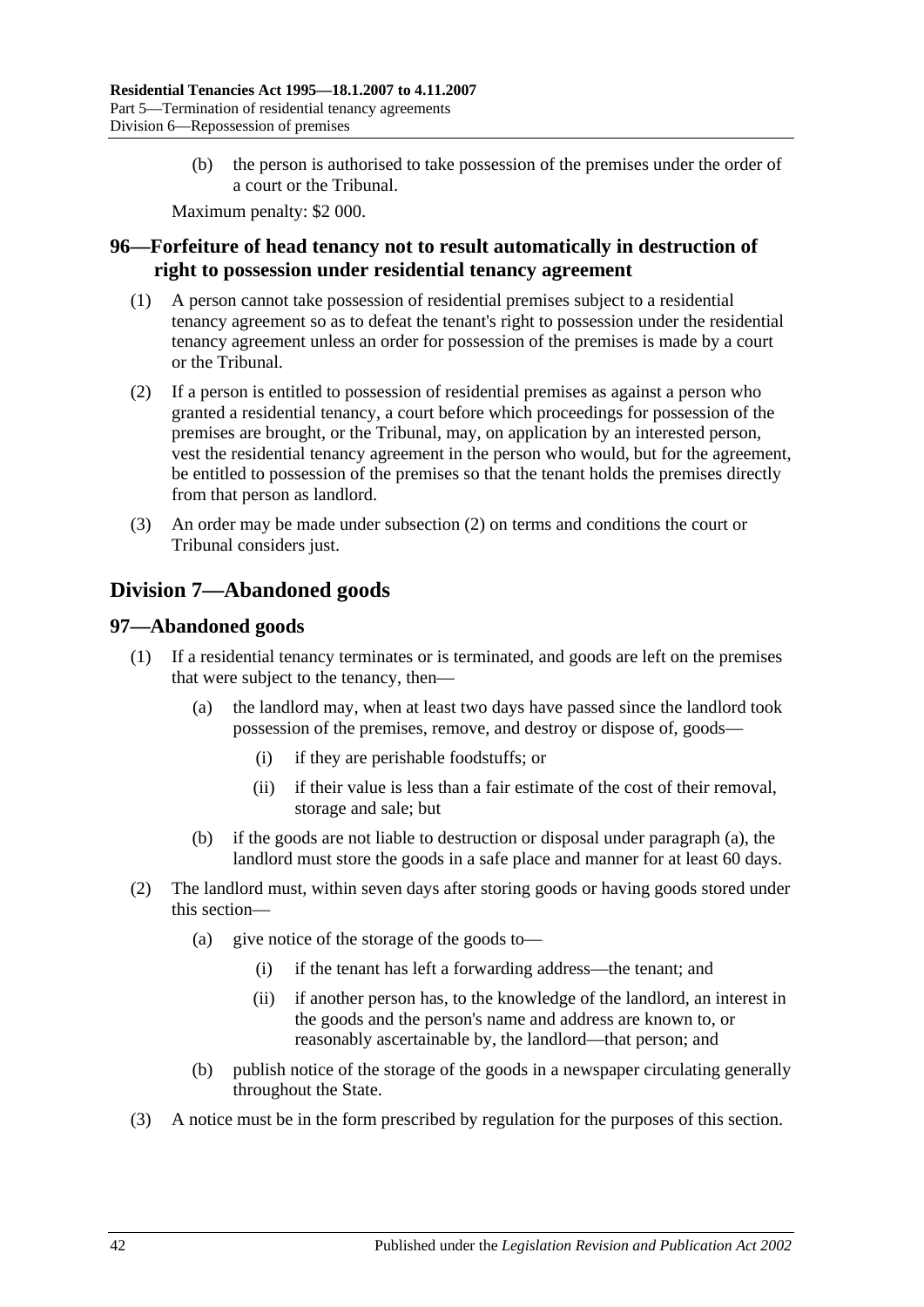- (4) A person who is entitled to possession of goods stored under this section may reclaim the goods by paying to the landlord—
	- (a) the reasonable costs of removing and storing the goods; and
	- (b) the reasonable costs of giving notice under [subsection](#page-41-5)  $(2)(b)$ ; and
	- (c) any other reasonable costs incurred by the landlord as a result of the goods being left on the premises.
- (5) If the goods are not reclaimed within the 60 day period, the landlord must, as soon as practicable after the end of that period, have the goods sold by public auction.
- (6) On the sale of the goods by public auction, the landlord—
	- (a) may retain out of the proceeds of sale—
		- (i) the reasonable costs of removing, storing and selling the goods; and
		- (ii) the reasonable costs of giving notice under [subsection](#page-41-5)  $(2)(b)$ ; and
		- (iii) any other reasonable costs incurred by the landlord as a result of the goods being left on the premises; and
		- (iv) any amounts owed to the landlord under the residential tenancy agreement; and
	- (b) must pay the balance (if any) to the owner, or if the identity and address of the owner are not known to, or reasonably ascertainable by, the landlord, to the Commissioner for the credit of the Fund.
- (7) If goods are sold by public auction under this section, the purchaser acquires a good title to the goods which defeats—
	- (a) the tenant's interest in the goods; and
	- (b) the interests of others (apart from the tenant) unless the purchaser has actual notice of the interest before purchasing the goods.
- (8) If a dispute arises between a landlord and tenant about the exercise of powers conferred by this section, the Tribunal may, on application by either party to the dispute, make orders resolving the matters in dispute.

## <span id="page-42-0"></span>**Division 8—Miscellaneous**

#### <span id="page-42-1"></span>**98—Bailiffs**

- (1) The Governor may appoint a person to be a bailiff of the Tribunal.
- (2) The office of bailiff may be held in conjunction with another office in the public service of the State.
- (3) A bailiff is entitled to remuneration and expenses determined by the Minister.

#### <span id="page-42-2"></span>**99—Enforcement of orders for possession**

(1) If an order for possession of premises is made by the Tribunal and the person in whose favour the order was made advises the Tribunal that the order has not been complied with, a bailiff of the Tribunal must enforce the order as soon as is practicable thereafter.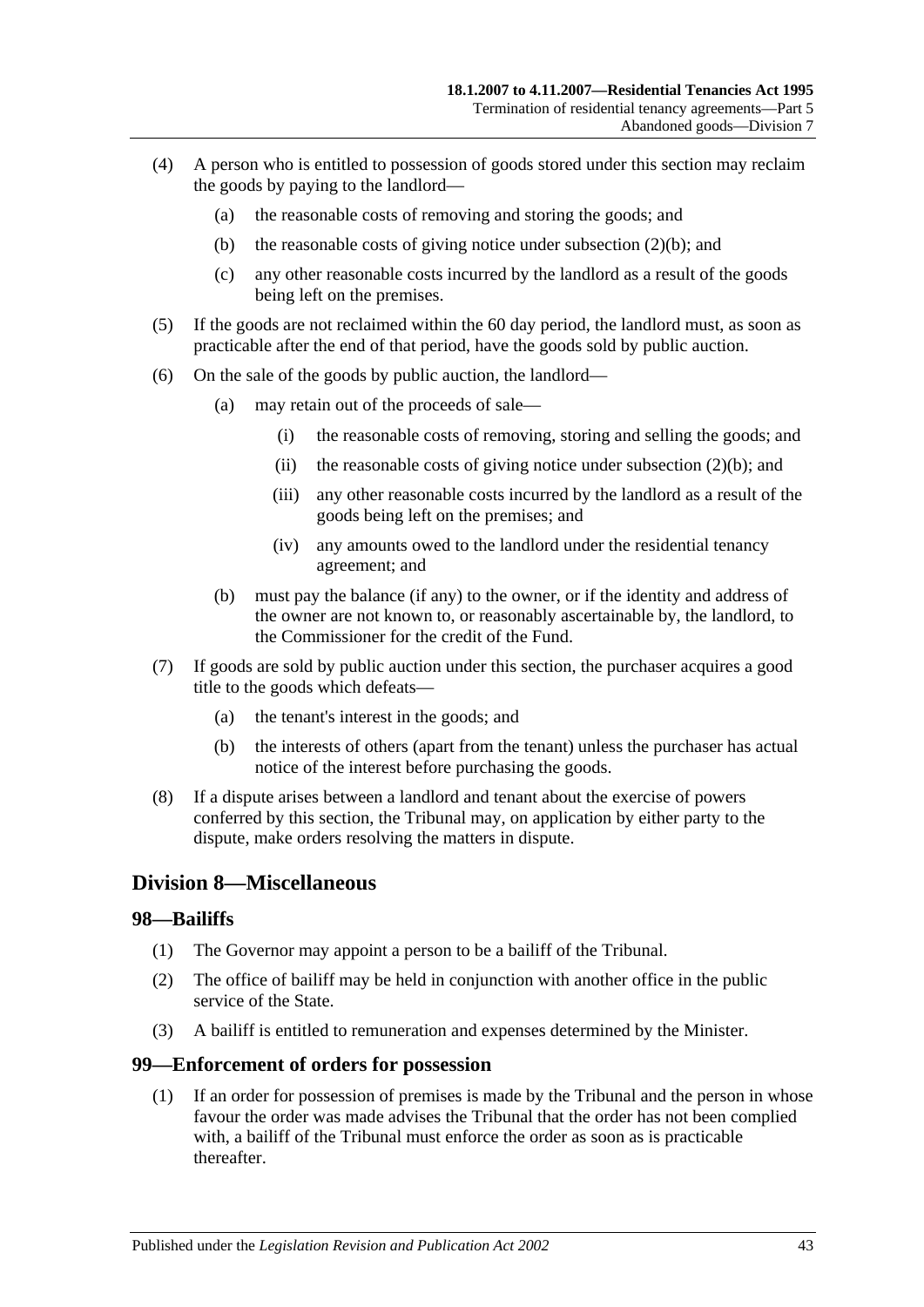- (2) A bailiff enforcing an order for possession of premises may enter the premises, ask questions and take all steps as are reasonably necessary for the purpose of enforcing the order.
- (3) A member of the police force must, if requested by a bailiff, assist the bailiff in enforcing an order for possession.
- (4) In the exercise of the powers conferred by this section a bailiff may use the force that is reasonable and necessary in the circumstances.
- (5) A person must not hinder or obstruct a bailiff in the exercise of the powers conferred by this section.

Maximum penalty: \$1 000

- (6) A person questioned pursuant to this section must not refuse or fail to answer the question to the best of his or her knowledge, information and belief. Maximum penalty: \$1 000
- (7) However, a person is not obliged to answer a question under this section if to do so might tend to incriminate the person or to make the person liable to a penalty, or would require the disclosure of information that is privileged under the principles of legal professional privilege.
- (8) A bailiff or a member of the police force assisting a bailiff incurs no civil or criminal liability for an honest act or omission in carrying out or purportedly carrying out official functions under this section.

# <span id="page-43-0"></span>**Part 6—Residential Tenancies Fund**

## <span id="page-43-1"></span>**100—Residential Tenancies Fund**

- (1) The fund entitled the *Residential Tenancies Fund* continues in existence.
- (2) The Fund is to be kept and administered by the Commissioner.
- (3) The Fund consists of the amounts received by the Commissioner by way of security, and other amounts paid into the Fund under this Act.
- (4) The Fund may be invested as approved by the Minister.
- (5) The Commissioner will make repayments in respect of security bonds from the Fund.

### <span id="page-43-2"></span>**101—Application of income**

The income derived from investment of the Fund may be applied—

- (a) towards the costs of administering and enforcing this Act (including the operating costs of the Tribunal); and
- (b) for the education of landlords and tenants about their statutory and contractual rights and obligations; and
- (c) in the payment to tenants of interest on amounts of securities repaid to them at the end of residential tenancies; and
- (d) towards the costs of projects directed at providing accommodation, or assistance related to accommodation, for the homeless or other disadvantaged sections of the community; and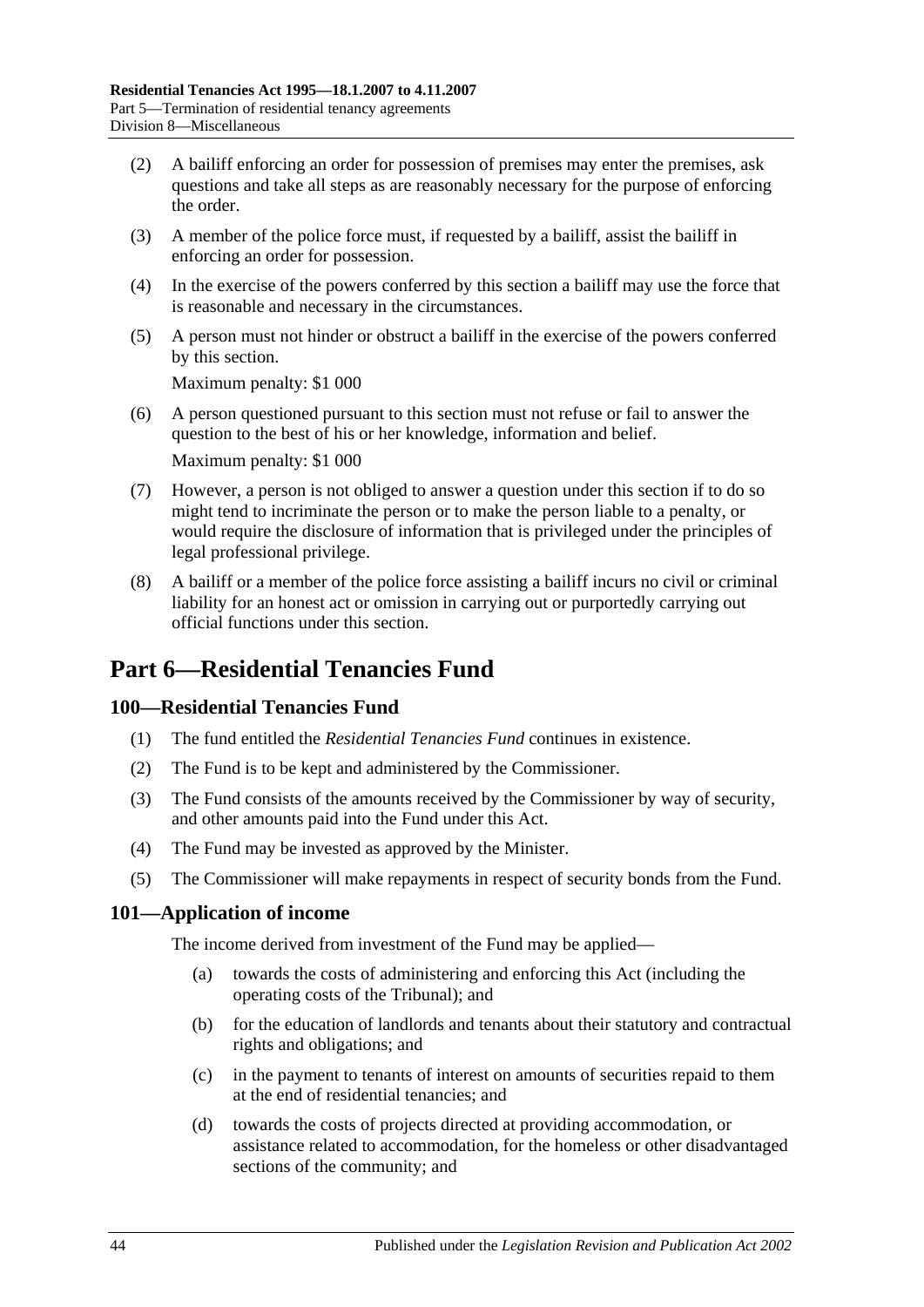- (e) on research, approved by the Minister on the recommendation of the Tribunal, into—
	- (i) the availability of rental accommodation within the community;
	- (ii) areas of social need related to the availability (or non-availability) of rental accommodation or particular kinds of rental accommodation; and
- (f) for the benefit of landlords and tenants in other ways approved by the **Minister**

### <span id="page-44-0"></span>**102—Accounts and audit**

- (1) The Commissioner must keep proper accounts of the receipts and payments from the Fund.
- (2) The Auditor-General may at any time, and must at least once in each year, audit the accounts of the Fund.

# <span id="page-44-1"></span>**Part 7—Rooming houses**

### <span id="page-44-2"></span>**103—Codes of conduct**

- (1) There is to be a code of conduct governing the conduct of rooming house proprietors.
- (2) There is to be a code of conduct governing the conduct of rooming house residents.
- (3) The codes of conduct are to be prescribed by regulation.

#### <span id="page-44-3"></span>**104—Obligation to comply with codes of conduct**

- (1) A rooming house proprietor must comply with the relevant code of conduct. Maximum penalty: \$1 000.
- (2) A rooming house resident must comply with the relevant code of conduct. Maximum penalty: \$200.

#### <span id="page-44-4"></span>**105—Jurisdiction of the Tribunal**

The Tribunal has jurisdiction to hear and determine, on the application of a rooming house proprietor or resident, a question arising under a code of conduct under this Part.

#### <span id="page-44-5"></span>**105A—Implied terms**

The regulations may prescribe provisions that will be taken to be terms of all rooming house agreements.

# <span id="page-44-7"></span><span id="page-44-6"></span>**Part 8—Dispute resolution**

### **Division 1—Mediation**

#### <span id="page-44-8"></span>**106—Responsibility of the Commissioner to arrange for mediation of disputes**

The Commissioner is responsible for making arrangements to facilitate the resolution of tenancy disputes.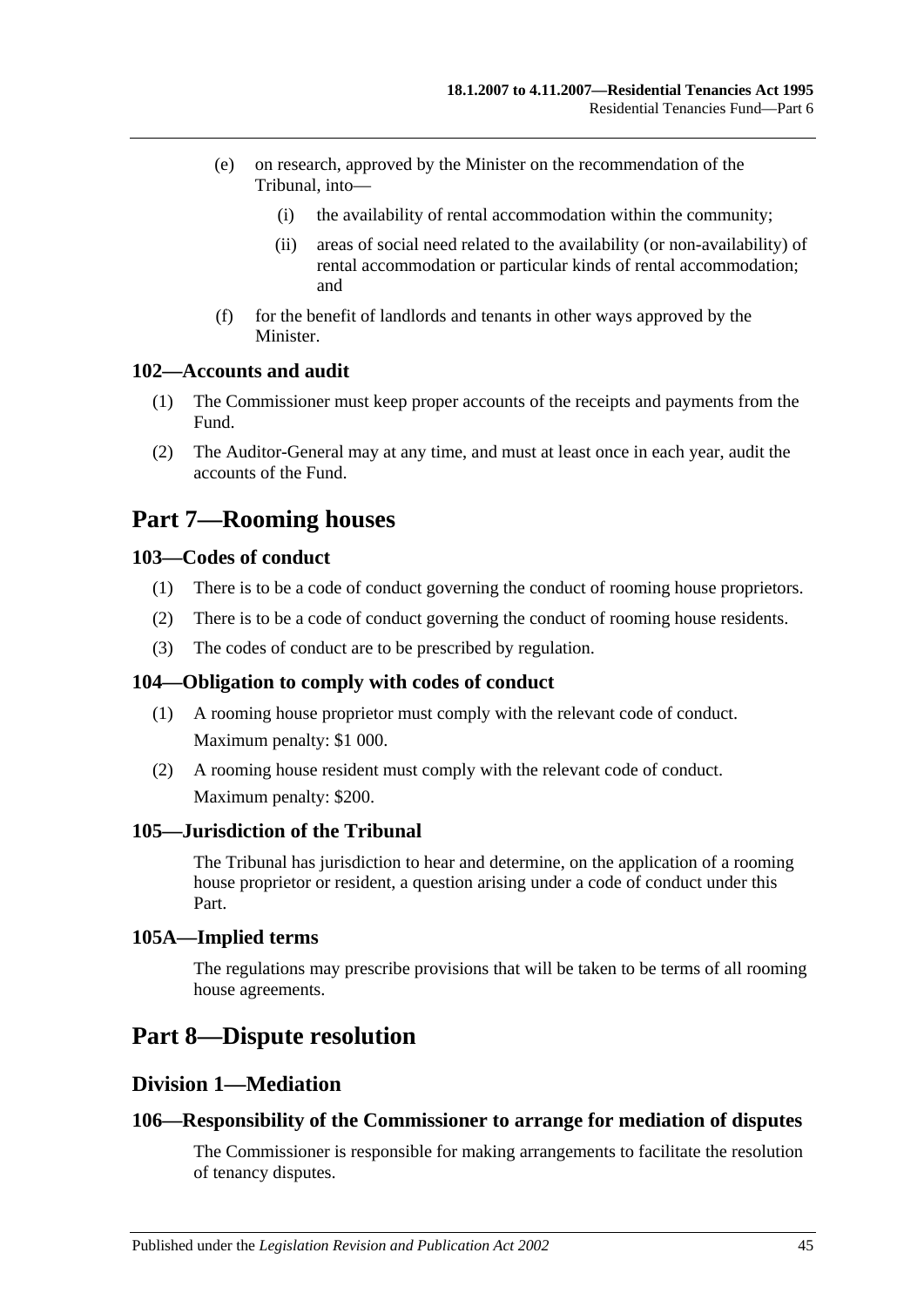### <span id="page-45-0"></span>**107—Mediation of dispute**

- (1) A party to a tenancy dispute may apply to the Commissioner for mediation of the dispute.
- (2) A fee prescribed by regulation is payable on an application under this section.

#### <span id="page-45-1"></span>**108—Statements made in the course of mediation proceedings**

Evidence of admissions or statements made in the course of the mediation of a tenancy dispute under this Division is not admissible in evidence before the Tribunal or a court.

## <span id="page-45-2"></span>**Division 2—Intervention**

#### <span id="page-45-3"></span>**109—Power to intervene**

- (1) The Commissioner may intervene in proceedings before the Tribunal or a court concerning a tenancy dispute.
- (2) If the Commissioner intervenes in proceedings the Commissioner becomes a party to the proceedings and has all the rights (including rights of appeal) of a party to the proceedings.

## <span id="page-45-4"></span>**Division 3—Powers of the Tribunal**

### <span id="page-45-5"></span>**110—Powers of the Tribunal**

- (1) The Tribunal may, on application by a party to a tenancy dispute—
	- (a) restrain an action in breach of this Act, a residential tenancy agreement, a rooming house agreement, or an agreement collateral to a residential tenancy agreement or a rooming house agreement; or
	- (b) require a person to comply with an obligation under this Act, a residential tenancy agreement, a rooming house agreement or an agreement collateral to a residential tenancy agreement or a rooming house agreement; or
	- (c) order a person to make a payment (which may include compensation) under this Act, a residential tenancy agreement, a rooming house agreement or a collateral agreement or for breach of this Act, a residential tenancy agreement, a rooming house agreement, or a collateral agreement; or
	- (d) relieve a party to a residential tenancy agreement, a rooming house agreement or a collateral agreement from the obligation to comply with a provision of the agreement; or
	- (e) terminate a residential tenancy or declare that a residential tenancy has, or has not, been validly terminated; or
	- (f) reinstate rights under a residential tenancy agreement that have been forfeited or have otherwise terminated; or
	- (g) require payment of rent into the Fund until conditions stipulated by the Tribunal have been complied with; or
	- (h) require that rent paid into the Fund be paid out and applied as directed by the Tribunal; or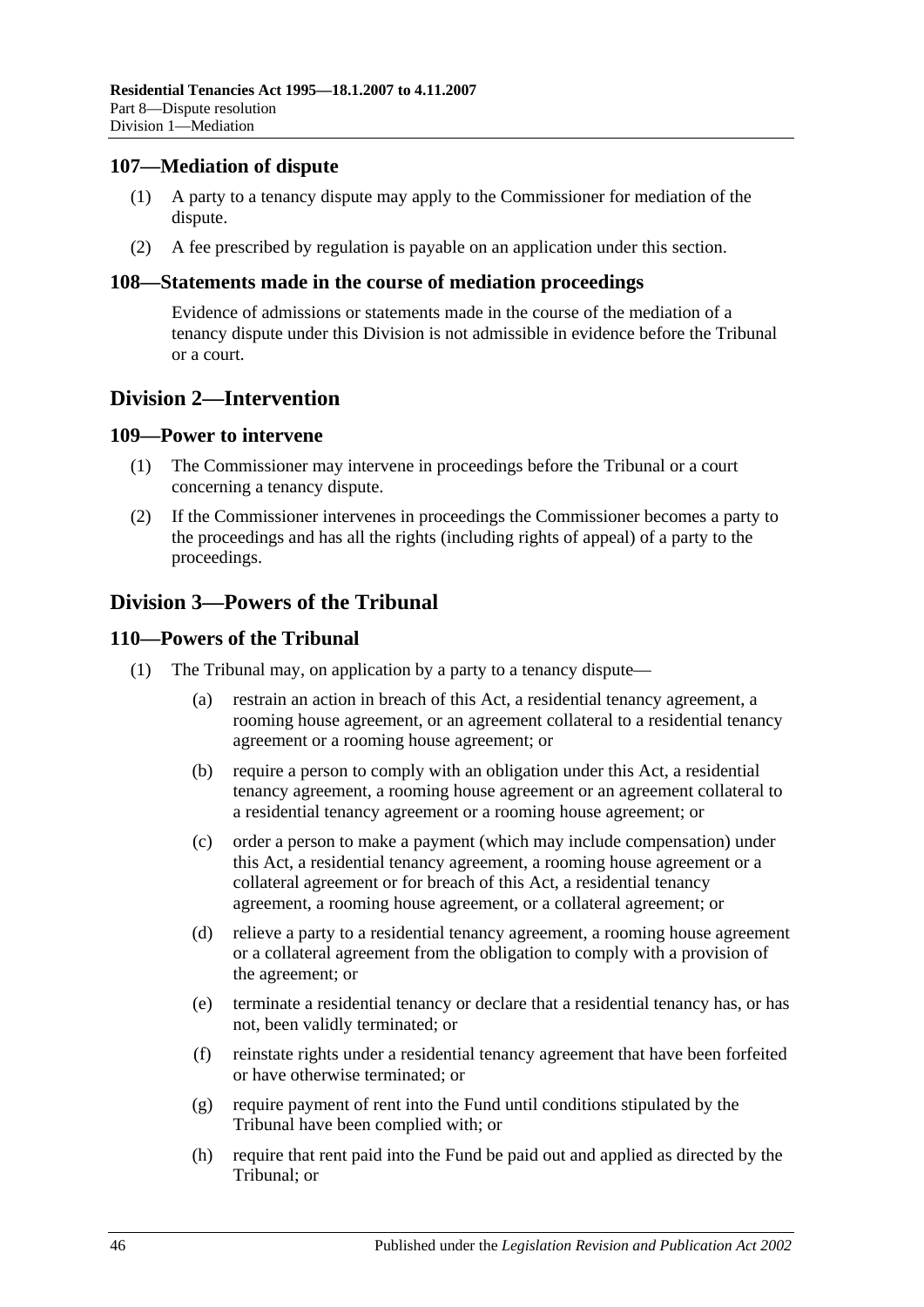- (i) require that security paid into the Fund be paid out and applied as directed by the Tribunal; or
- (j) require a tenant or a rooming house resident to give up the possession of premises to the landlord or rooming house proprietor; or
- (k) make orders to give effect to rights and liabilities arising from the assignment of a residential tenancy agreement; or
- (l) exercise any other power conferred on the Tribunal under this Act; or
- (m) do anything else necessary or desirable to resolve a tenancy dispute.
- (2) The Tribunal does not have jurisdiction to award compensation for damages arising from personal injury.

### <span id="page-46-0"></span>**111—Conditional and alternative orders**

- (1) The Tribunal may make orders on conditions the Tribunal considers appropriate.
- (2) The Tribunal may make orders in the alternative so that a particular order takes effect, or does not take effect, according to whether stipulated conditions are complied with.

#### <span id="page-46-1"></span>**112—Restraining orders**

- (1) If the Tribunal is satisfied, on application by a landlord, that there is a risk that the tenant or a person permitted on the premises by the tenant may cause serious damage to property or personal injury, the Tribunal may make an order (a *restraining order*) restraining the tenant and other persons on the premises from engaging in conduct of a kind described in the order.
- (2) An application for a restraining order may be made without notice to the persons against whom the order is sought but, if the order is made without giving them a reasonable opportunity to respond to the allegations against them, the Tribunal must allow them a reasonable opportunity to satisfy it that the order should not continue in operation.
- (3) A person must not contravene a restraining order. Maximum penalty: Imprisonment for 1 year.

## <span id="page-46-2"></span>**Division 4—Representation**

#### <span id="page-46-3"></span>**113—Representation in proceedings before the Tribunal**

- (1) A party to a tenancy dispute may only be represented in proceedings before the Tribunal, at a pre-trial conference or in proceedings for the mediation of the dispute under this Act as allowed by this section.
- (2) A party to a tenancy dispute may be represented by a lawyer if—
	- (a) all parties to the proceedings agree to the representation and the Tribunal is satisfied that it will not unfairly disadvantage a party who does not have a professional representative; or
	- (b) the Tribunal is satisfied that the party is unable to present the party's case properly without assistance; or
	- (c) another party to the dispute is a lawyer, or is represented by a professional representative; or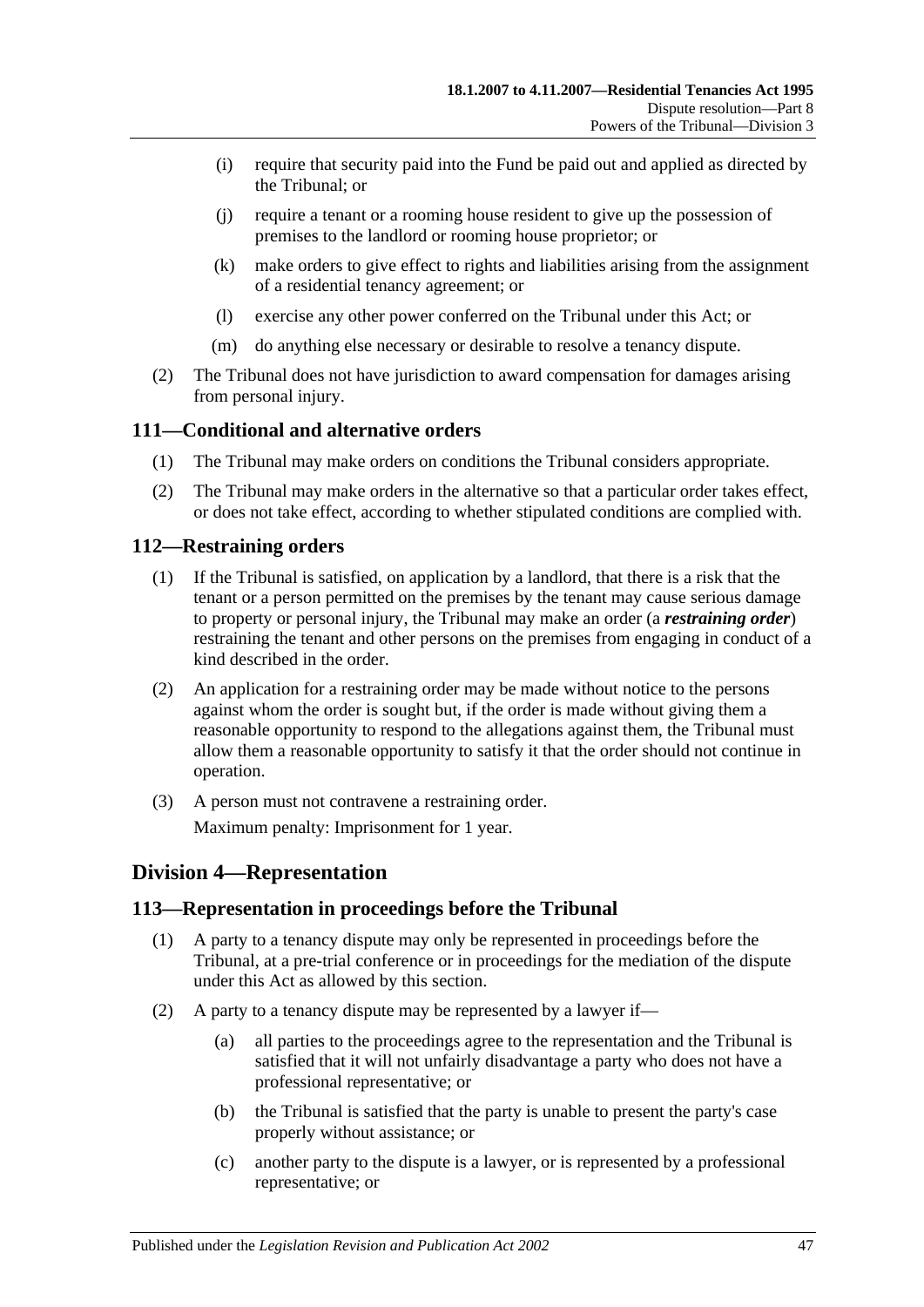- (d) the Commissioner has intervened in, or is a party to, the proceedings.
- (3) A party to a tenancy dispute may be represented by a person who is not a lawyer if—
	- (a) the party is a body corporate and the representative is an officer or employee of the body corporate; or
	- (b) the party is a landlord and the representative is an agent, or an officer or employee of an agent, appointed by the landlord to manage the premises on the landlord's behalf; or
	- (c) all parties to the proceedings agree to the representation and the Tribunal is satisfied that it will not unfairly disadvantage an unrepresented party; or
	- (d) the Tribunal is satisfied that the party is unable to present the party's case properly without assistance.
- (4) In this section—

*professional representative* means—

- (a) a lawyer, a law clerk, or a person who holds or has held legal qualifications under the law of the State or another place; or
- (b) a land agent, or an officer or employee of a land agent.

#### <span id="page-47-0"></span>**114—Remuneration of representative**

A person must not ask for or receive a fee for representing a party to a tenancy dispute in proceedings before the Tribunal, at a pre-trial conference or in proceedings for the mediation of the dispute under this Act unless—

- (a) the representative is a lawyer or a law clerk employed by a lawyer; or
- (b) the representative is an officer or employee of a body corporate who represented the body corporate in the proceedings; or
- (c) the representative is an agent, or an officer or employee of an agent, who represented a landlord in the proceedings whose premises the agent had been appointed to manage on behalf of the landlord.

Maximum penalty: \$15 000.

# <span id="page-47-1"></span>**Part 9—Miscellaneous**

#### <span id="page-47-2"></span>**115—Contract to avoid Act**

- (1) An agreement or arrangement that is inconsistent with this Act or purports to exclude, modify or restrict the operation of this Act, is (unless the inconsistency, exclusion, modification or restriction is expressly permitted under this Act) to that extent void.
- (2) A purported waiver of a right under this Act is void.
- (3) A person who enters into an agreement or arrangement to defeat, evade or prevent the operation of this Act (directly or indirectly) is guilty of an offence. Maximum penalty: \$8 000.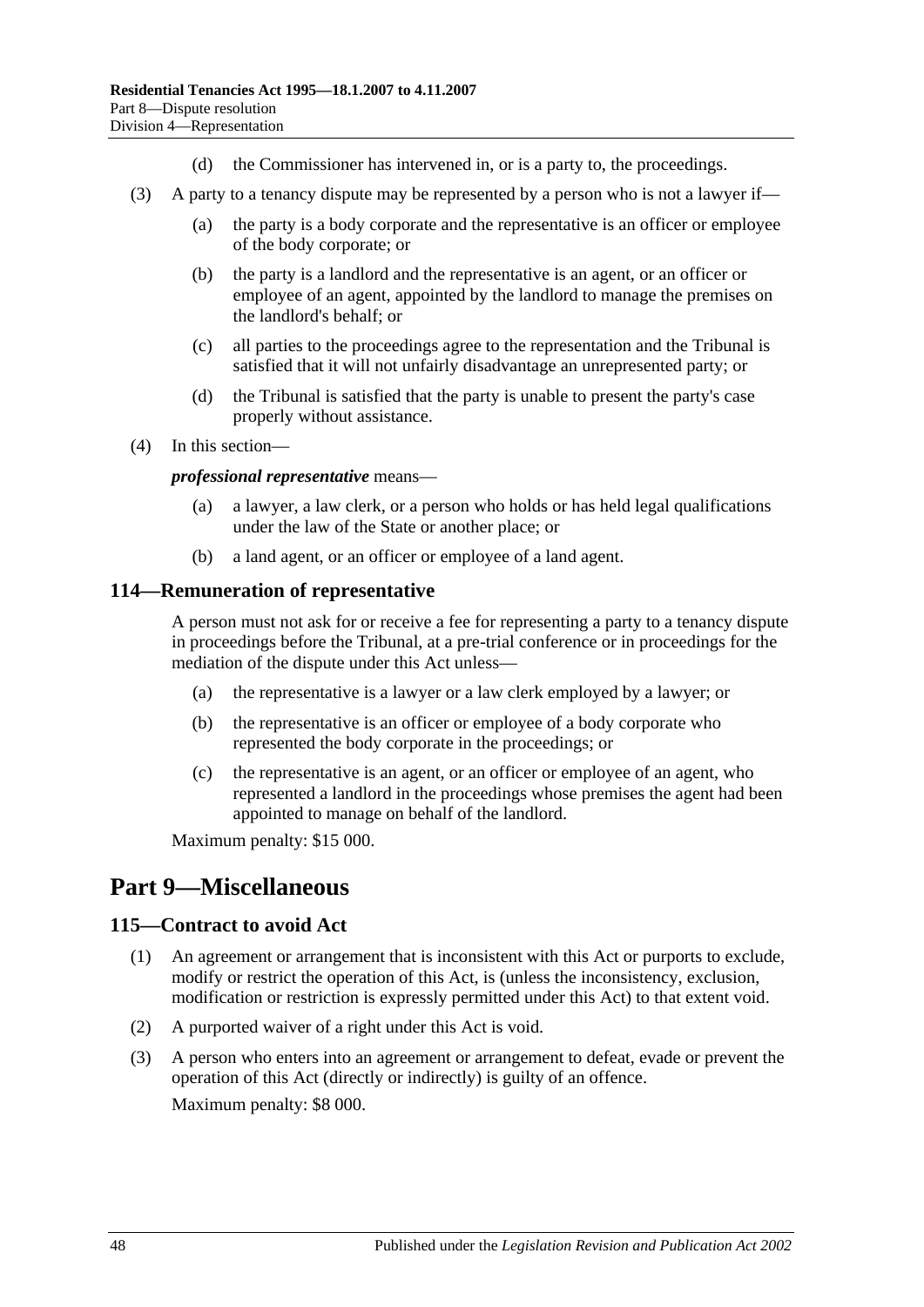### <span id="page-48-0"></span>**116—Overpayment of rent**

An overpayment of rent under a residential tenancy agreement is not recoverable unless the overpayment was made within six months before the proceedings for recovery of the overpayment were commenced.

#### <span id="page-48-1"></span>**117—Notice by landlord not waived by acceptance of rent**

A demand for, any proceeding for the recovery of, or acceptance of, rent by a landlord after the landlord has notice of a breach of the agreement by the tenant or has given the tenant notice of termination under this Act does not operate as a waiver of that breach or that notice.

#### <span id="page-48-2"></span>**118—Exemptions**

The Minister may, by order published in the Gazette—

- (a) exempt agreements, or premises, of a specified class from the provisions, or specified provisions, of this Act; or
- (b) modify specified provisions of this Act in their application to a specified class of agreements or a specified class of premises; or
- (c) vary or revoke an order previously made by the Minister under this section.

### <span id="page-48-3"></span>**119—Tribunal may exempt agreement or premises from provision of Act**

- (1) The Tribunal may, on application by an interested person, if the Tribunal considers it necessary or desirable in the circumstances, order that a provision of this Act will not apply in relation to an agreement or prospective agreement or to particular premises, or will apply in a modified manner (and the order will have effect accordingly).
- (2) An order may be made on conditions that the Tribunal considers appropriate.
- (3) A person must not contravene a condition to an order.

Maximum penalty: \$500

### <span id="page-48-4"></span>**120—Service**

- (1) A notice or document required or authorised to be given to a person under this Act may be—
	- (a) given to the person, or an agent of the person, personally; or
	- (b) sent by post addressed to the person, or an agent of the person, at the last known place of residence, employment or business of the person or agent; or
	- (c) left in a letterbox or other place where it is likely to come to the attention of the person, or an agent of the person, at the last known place of residence, employment or business.
- (2) If the whereabouts of a person is unknown, the notice or document may be given by publishing it in a newspaper circulating generally throughout the State.
- (3) If two or more persons are the landlords or tenants under a residential tenancy agreement, a notice or other document is duly given if given to any one of them.

### <span id="page-48-5"></span>**121—Regulations**

(1) The Governor may make regulations for the purposes of this Act.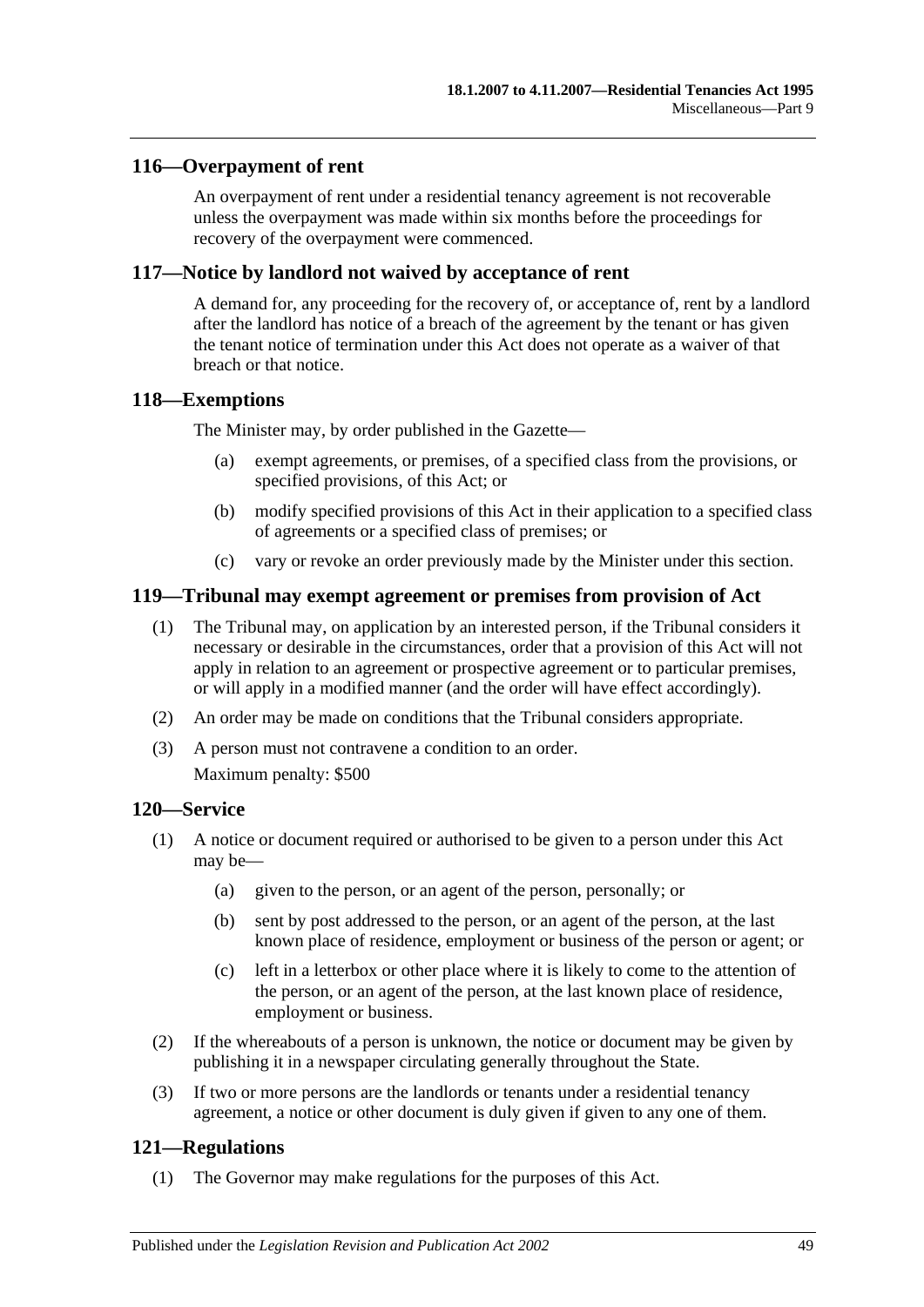- (2) The regulations may—
	- (a) be of general or limited application; and
	- (b) provide that a matter or thing is to be determined, dispensed with or regulated by the Minister.
- (3) A regulation may impose a penalty not exceeding \$500 for breach of the regulation.
- (4) The regulations may fix expiation fees, not exceeding \$100, for alleged offences against the regulations.

# <span id="page-49-0"></span>**Schedule—Transitional provisions**

### <span id="page-49-1"></span>**2—Definitions**

In this Division—

*former Act* means the *[Residential Tenancies Act](http://www.legislation.sa.gov.au/index.aspx?action=legref&type=act&legtitle=Residential%20Tenancies%20Act%201978) 1978*.

#### <span id="page-49-2"></span>**3—Retrospective operation**

Subject to the regulations—

- (a) this Act (other than [section](#page-31-1) 73) extends to agreements entered into before the commencement of this paragraph that have been subject to the former Act;
- (b) [section](#page-31-1) 73 extends to agreements entered into before the commencement of this paragraph that have been subject to the former Act.

#### <span id="page-49-3"></span>**4—Proceedings**

An application, appeal or other proceeding commenced under the former Act but which had not been finally determined before the commencement of this clause may be continued and completed as if this Act had not been enacted.

### <span id="page-49-4"></span>**5—Interest on money lodged in Fund under former Act**

If a tenant is entitled under this Act to interest on money lodged in the Fund under the former Act, the interest will be calculated as from the commencement of this clause.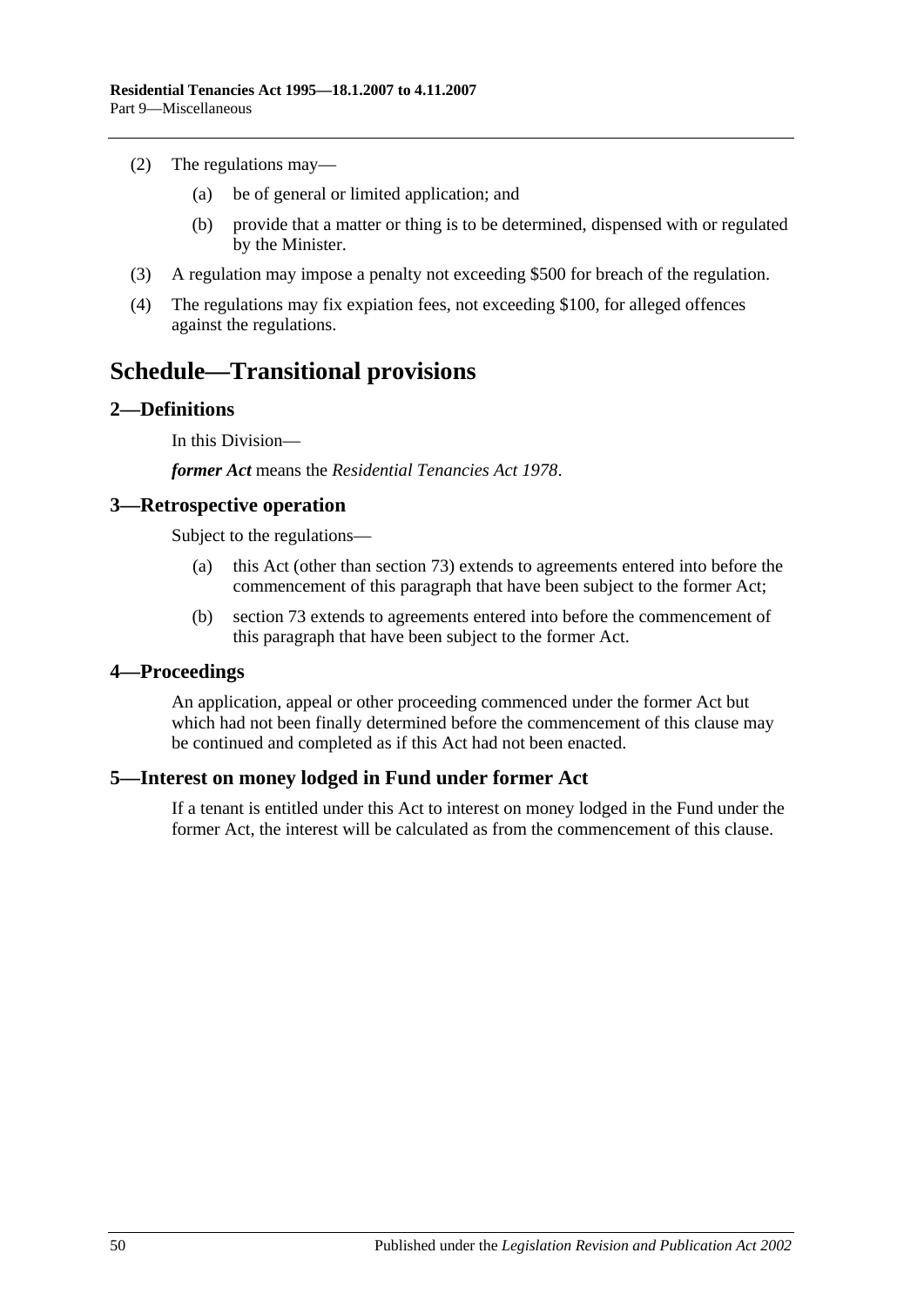# <span id="page-50-0"></span>**Legislative history**

## **Notes**

- Amendments of this version that are uncommenced are not incorporated into the text.
- Please note—References in the legislation to other legislation or instruments or to titles of bodies or offices are not automatically updated as part of the program for the revision and publication of legislation and therefore may be obsolete.
- Earlier versions of this Act (historical versions) are listed at the end of the legislative history.
- For further information relating to the Act and subordinate legislation made under the Act see the Index of South Australian Statutes or www.legislation.sa.gov.au.

## **Legislation repealed by principal Act**

The *Residential Tenancies Act 1995* repealed the following:

*Residential Tenancies Act 1978 Residential Tenancies (Housing Trust) Amendment Act 1993*

## **Legislation amended by principal Act**

The *Residential Tenancies Act 1995* amended the following:

*Retirement Villages Act 1987*

# **Principal Act and amendments**

New entries appear in bold.

| Year    | N <sub>0</sub> | Title                                                                              | Assent    | Commencement                                                                                                                                                                                                                                                                                                                                                                                                                                                                                                                                                                     |
|---------|----------------|------------------------------------------------------------------------------------|-----------|----------------------------------------------------------------------------------------------------------------------------------------------------------------------------------------------------------------------------------------------------------------------------------------------------------------------------------------------------------------------------------------------------------------------------------------------------------------------------------------------------------------------------------------------------------------------------------|
| 1995    | 63             | <b>Residential Tenancies Act 1995</b>                                              | 10.8.1995 | 24.8.1995 (Gazette 24.8.1995 p499)<br>except ss 4, 5(1) & (2)(c), 6–23, 24(1)(a)<br>& (c) & (2)–(5), 25–62, 63(1)–(6),<br>$64-72, 74-100, 101(a), (b), (d)-(f),$<br>102, 106—120 and Sch (cl 1(1), 3(a), 4 &<br>6—30.11.1995 (Gazette 23.11.1995<br>$p1412$ ) and except<br>s $63(7)$ — $(10)$ —5.2.1996 (Gazette<br>25.1.1996 $p808$ ) and except ss $5(2)(a)$ ,<br>(b), (d)—(h) and $24(1)(b)$ —1.7.1996<br>( <i>Gazette</i> 27.6.1996 $p3107$ ) and except<br>ss $63(11) \& (12)$ , $101(c)$ , $103-105$ and<br>Sch (cl 5)—10.8.1997 (s 7(5) Acts<br>Interpretation Act 1915) |
| 1996 34 |                | <b>Statutes Amendment and Repeal</b><br>(Common Expiation Scheme) Act 1996         | 2.5.1996  | Sch (cl 29)—3.2.1997 ( <i>Gazette</i><br>19.12.1996 p1923)                                                                                                                                                                                                                                                                                                                                                                                                                                                                                                                       |
| 1998    | 21             | <b>Statutes Amendment (Consumer)</b><br>Affairs) Act 1998 as amended by<br>22/1998 | 2.4.1998  | Pt 9 (ss $24 - 26$ ) $-28.5.1998$ (Gazette<br>28.5.1998 p2292)                                                                                                                                                                                                                                                                                                                                                                                                                                                                                                                   |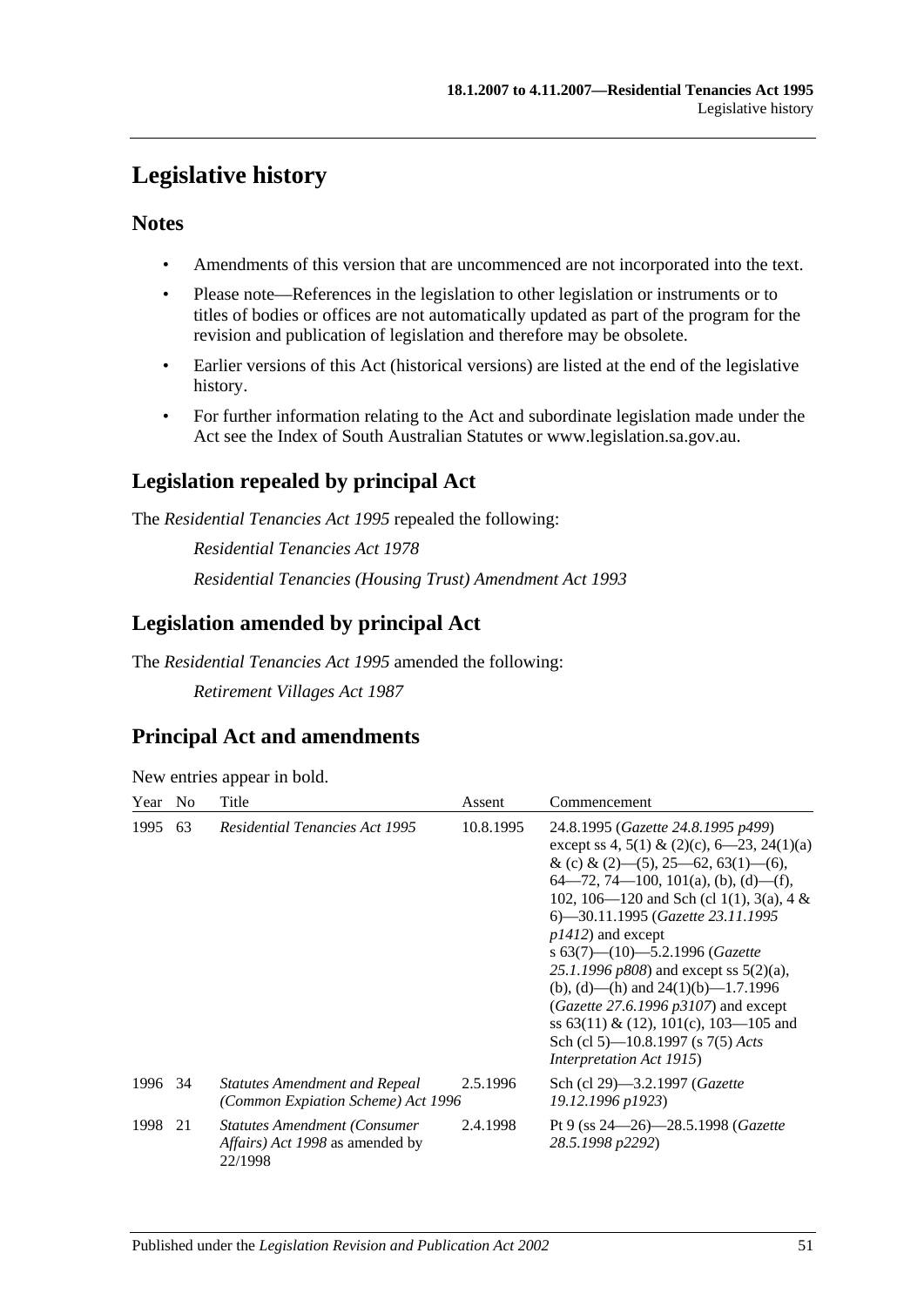| 1998 | 22 | <b>Statutes Amendment (Consumer</b><br>Affairs) Amendment Act 1998    | 2.4.1998   | 2.4.1998                                                                                                                                                                                                                                                        |
|------|----|-----------------------------------------------------------------------|------------|-----------------------------------------------------------------------------------------------------------------------------------------------------------------------------------------------------------------------------------------------------------------|
| 1999 | 33 | <b>Financial Sector Reform (South</b><br>Australia) Act 1999          | 17.6.1999  | Sch (item $45$ )—1.7.1999 being the date<br>specified under s 3(16) of the <i>Financial</i><br>Sector Reform (Amendments and<br>Transitional Provisions) Act (No. 1) 1999<br>of the Commonwealth as the transfer date<br>for the purposes of that Act: $s$ 2(2) |
| 1999 | 55 | Residential Tenancies (Miscellaneous) 12.8.1999<br>Amendment Act 1999 |            | 3.10.1999 (Gazette 30.9.1999 p1341)                                                                                                                                                                                                                             |
| 2001 | 59 | Retirement Villages (Miscellaneous)<br>Amendment Act 2001             | 22.11.2001 | s 19-1.7.2002 (Gazette 15.1.2002 p186)                                                                                                                                                                                                                          |
| 2003 | 44 | <b>Statute Law Revision Act 2003</b>                                  | 23.10.2003 | Sch 1-24.11.2003 (Gazette 13.11.2003)<br>p4048)                                                                                                                                                                                                                 |
| 2006 | 44 | <b>Statutes Amendment (Justice</b><br>Portfolio) Act 2006             | 14.12.2006 | Pt 25 (s 49)-18.1.2007 ( <i>Gazette</i><br>18.1.2007 p234)                                                                                                                                                                                                      |
| 2007 | 19 | Residential Parks Act 2007                                            | 14.6.2007  | Sch 2 (cl 1)–5.11.2007 ( <i>Gazette</i><br>25.10.2007 p4044)                                                                                                                                                                                                    |
| 2007 | 20 | Statutes Amendment (Affordable<br>Housing) Act 2007                   | 14.6.2007  | Pt 5 (ss $92 \& 93$ )—uncommenced                                                                                                                                                                                                                               |

## **Provisions amended**

New entries appear in bold.

Entries that relate to provisions that have been deleted appear in italics.

| Provision      | How varied                                                     | Commencement |
|----------------|----------------------------------------------------------------|--------------|
| Long title     | amended by 44/2003 s 3(1) (Sch 1)                              | 24.11.2003   |
| Pt1            |                                                                |              |
| $\sqrt{s}$ 2   | deleted by $44/2003$ s $3(1)$ (Sch 1)                          | 24.11.2003   |
| s 3            |                                                                |              |
| s(3(1))        |                                                                |              |
|                | financial institution deleted by $33/1999$ Sch (item $45(a)$ ) | 1.7.1999     |
| $s \; 3(4)$    | inserted by $55/1999$ s 3                                      | 3.10.1999    |
| s <sub>5</sub> |                                                                |              |
| $s\ 5(2)$      | amended by 55/1999 s 4                                         | 3.10.1999    |
| $Pt\,3$        |                                                                |              |
| s 36           |                                                                |              |
| $s \; 36(1)$   | amended by $21/1998$ s $24(a)$                                 | 28.5.1998    |
| $s \; 36(2)$   | amended by 59/2001 s 19                                        | 1.7.2002     |
| $s \; 36(3)$   | inserted by $21/1998$ s $24(b)$                                | 28.5.1998    |
| Pt 4           |                                                                |              |
| s 48           |                                                                |              |
|                | s 48(1), (2) and (4) amended by 34/1996 s 4 (Sch cl 29)        | 3.2.1997     |
| s 49           | amended by 34/1996 s 4 (Sch cl 29)                             | 3.2.1997     |
| s 58           |                                                                |              |
| s 58(1)        | amended by 34/1996 s 4 (Sch cl 29)                             | 3.2.1997     |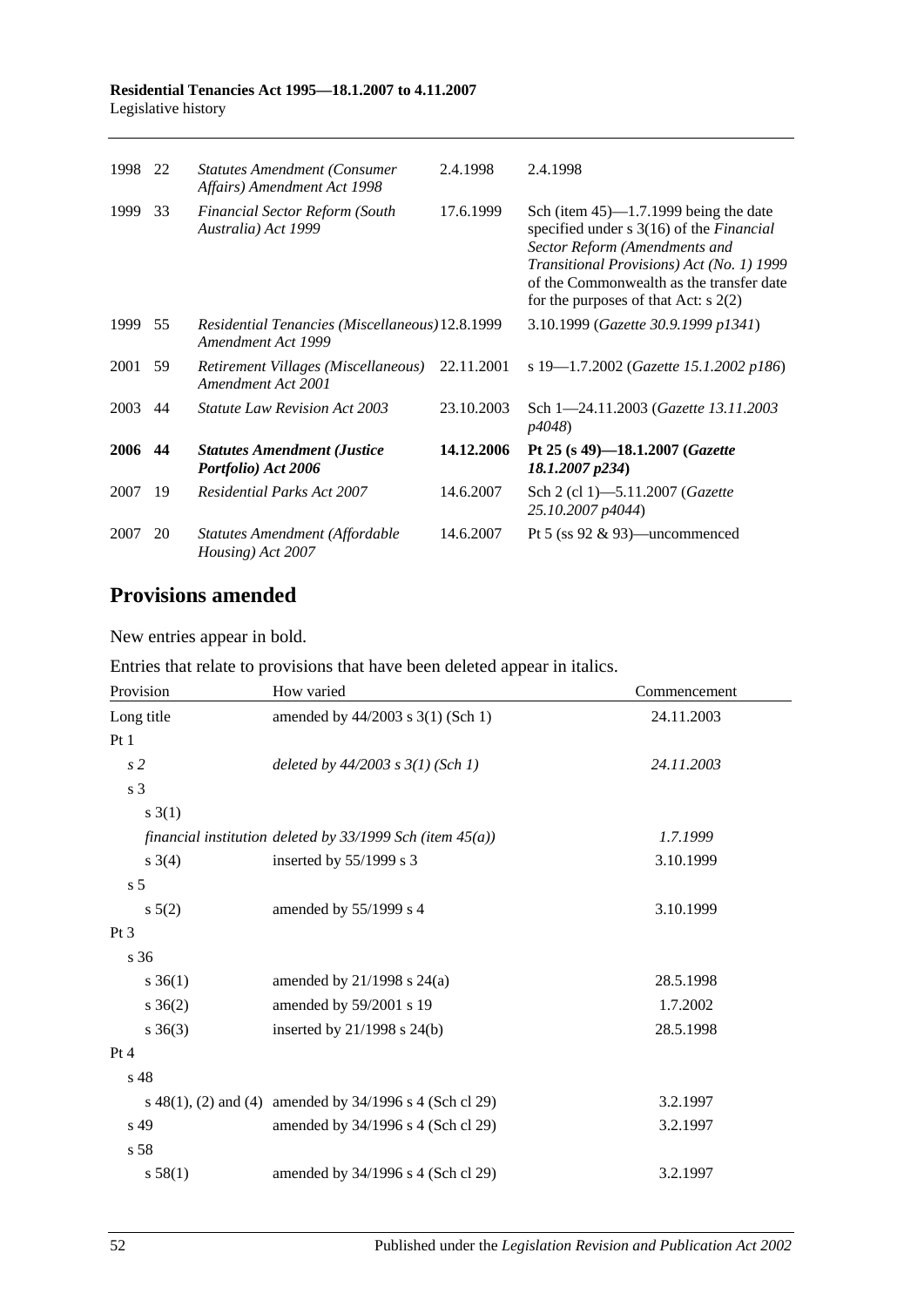| s 58(2)             | amended by $33/1999$ Sch (item $45(b)$ )                                              | 1.7.1999   |
|---------------------|---------------------------------------------------------------------------------------|------------|
| $s\,62$             |                                                                                       |            |
| s $62(1)$ and $(2)$ | amended by 34/1996 s 4 (Sch cl 29)                                                    | 3.2.1997   |
| s <sub>63</sub>     |                                                                                       |            |
| s 63(7)             | amended by 44/2003 s 3(1) (Sch 1)                                                     | 24.11.2003 |
| $s\,63(13)$         | s 63 footnotes 1 and 2 redesignated as $s$ 63(13)<br>by $44/2003$ s $3(1)$ (Sch 1)    | 24.11.2003 |
| s 74                |                                                                                       |            |
| s $74(2a)$ (2c)     | s 74(2) dot points redesignated as s 74(2a)—(2c)<br>by $44/2003$ s $3(1)$ (Sch 1)     | 24.11.2003 |
| $Pt\,5$             |                                                                                       |            |
| s 80                |                                                                                       |            |
| $s\ 80(6)$ and (7)  | s $80(5)$ dot points redesignated as s $80(6)$ and (7)<br>by $44/2003$ s 3(1) (Sch 1) | 24.11.2003 |
| s85                 |                                                                                       |            |
| s 85(3a)            | s $85(3)$ dot point redesignated as s $85(3a)$ by<br>$44/2003$ s 3(1) (Sch 1)         | 24.11.2003 |
| s 90                |                                                                                       |            |
| $s \ 90(2)$         | substituted by 55/1999 s 5                                                            | 3.10.1999  |
|                     | amended by 44/2006 s 49                                                               | 18.1.2007  |
| $s\ 90(2a)$         | inserted by 55/1999 s 5                                                               | 3.10.1999  |
| s 93                |                                                                                       |            |
| $s\,93(4a)$         | s 93(4) dot point redesignated as $s$ 93(4a) by<br>$44/2003$ s 3(1) (Sch 1)           | 24.11.2003 |
| s 97                |                                                                                       |            |
| $s\,97(4)$          | substituted by $55/1999$ s $6(a)$                                                     | 3.10.1999  |
| $s\,97(6)$          | amended by $55/1999$ s $6(b)$                                                         | 3.10.1999  |
| Pt 7                |                                                                                       |            |
| s 105A              | inserted by 21/1998 s 25                                                              | 28.5.1998  |
| Pt 8                |                                                                                       |            |
| s 110               |                                                                                       |            |
| s 110(1)            | s 110 amended and redesignated as $s$ 110(1) by<br>55/1999 s $7(a)$ —(c)              | 3.10.1999  |
| s 110(2)            | inserted by $55/1999$ s $7(c)$                                                        | 3.10.1999  |
| Pt 9                |                                                                                       |            |
| s 119               |                                                                                       |            |
| s 119(1)            | amended by 21/1998 s 26                                                               | 28.5.1998  |
| s 121               |                                                                                       |            |
| s 121(4)            | inserted by 34/1996 s 4 (Sch cl 29)                                                   | 3.2.1997   |
| Sch                 | heading substituted by $44/2003$ s 3(1) (Sch 1)                                       | 24.11.2003 |
| Div 1               | deleted by $44/2003$ s $3(1)$ (Sch 1)                                                 | 24.11.2003 |
| Div 2 heading       | deleted by $44/2003$ s $3(1)$ (Sch 1)                                                 | 24.11.2003 |
| Div 3               | deleted by $44/2003$ s $3(1)$ (Sch 1)                                                 | 24.11.2003 |